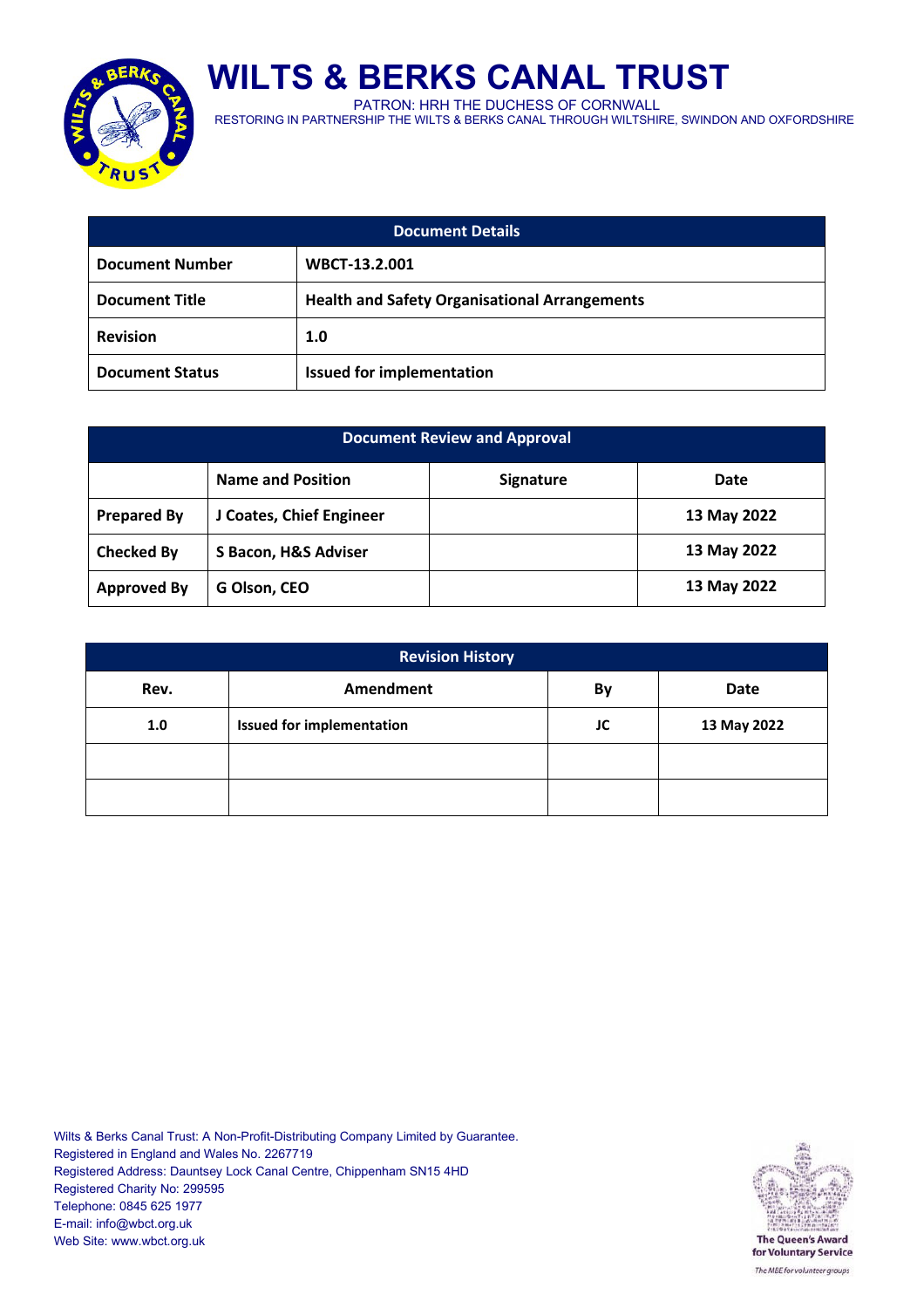

# **CONTENTS**

| $\mathbf{1}$<br>1.2<br>1.3<br>1.3.1<br>1.4<br>1.5<br>2.1<br>2.2<br>2.3<br>2.4<br>3<br>3.2<br>4.2<br>4.3<br>5<br>6<br>6.1<br>6.2<br>6.3<br>7.2<br><b>APPENDIX A</b><br><b>APPENDIX B</b> | 0 |  |  |
|-----------------------------------------------------------------------------------------------------------------------------------------------------------------------------------------|---|--|--|
|                                                                                                                                                                                         |   |  |  |
|                                                                                                                                                                                         |   |  |  |
|                                                                                                                                                                                         |   |  |  |
|                                                                                                                                                                                         |   |  |  |
|                                                                                                                                                                                         |   |  |  |
|                                                                                                                                                                                         |   |  |  |
|                                                                                                                                                                                         |   |  |  |
|                                                                                                                                                                                         |   |  |  |
|                                                                                                                                                                                         |   |  |  |
|                                                                                                                                                                                         |   |  |  |
|                                                                                                                                                                                         |   |  |  |
|                                                                                                                                                                                         |   |  |  |
|                                                                                                                                                                                         |   |  |  |
|                                                                                                                                                                                         |   |  |  |
|                                                                                                                                                                                         |   |  |  |
|                                                                                                                                                                                         |   |  |  |
|                                                                                                                                                                                         |   |  |  |
|                                                                                                                                                                                         |   |  |  |
|                                                                                                                                                                                         |   |  |  |
|                                                                                                                                                                                         |   |  |  |
|                                                                                                                                                                                         |   |  |  |
|                                                                                                                                                                                         |   |  |  |
|                                                                                                                                                                                         |   |  |  |
|                                                                                                                                                                                         |   |  |  |
|                                                                                                                                                                                         |   |  |  |
|                                                                                                                                                                                         |   |  |  |
|                                                                                                                                                                                         |   |  |  |
|                                                                                                                                                                                         |   |  |  |
|                                                                                                                                                                                         |   |  |  |
|                                                                                                                                                                                         |   |  |  |
|                                                                                                                                                                                         |   |  |  |
|                                                                                                                                                                                         |   |  |  |
|                                                                                                                                                                                         |   |  |  |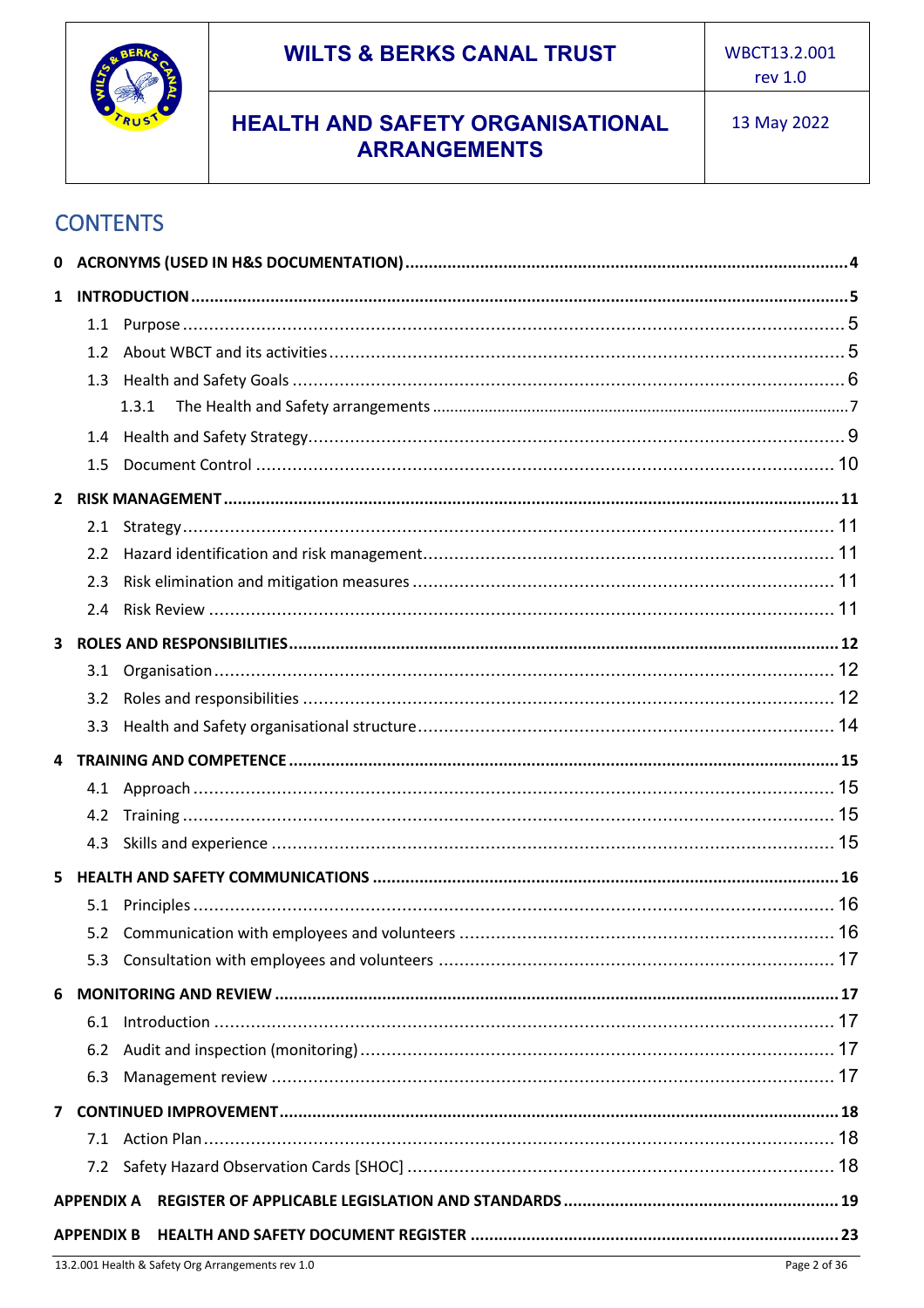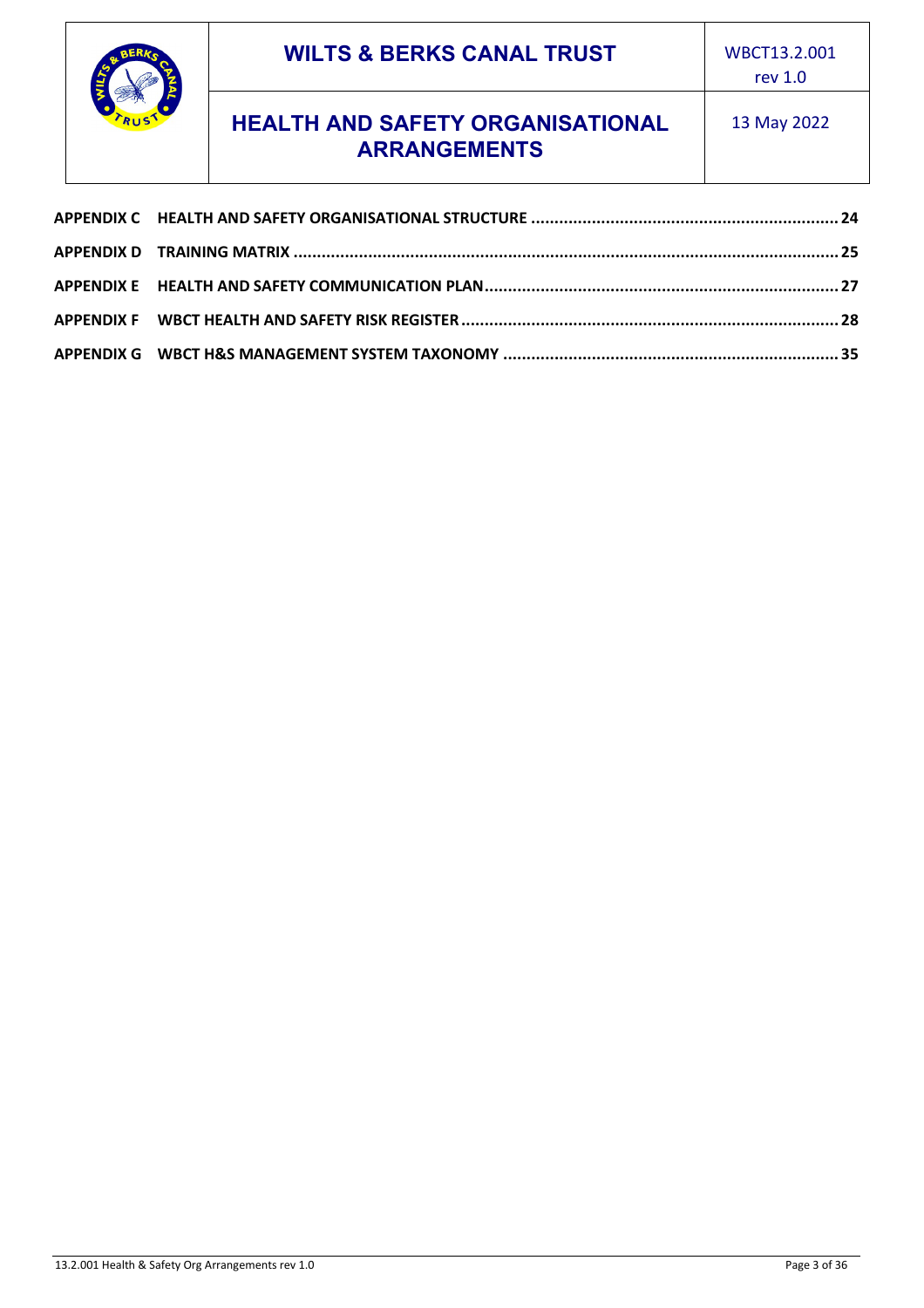

## <span id="page-3-0"></span>**0 ACRONYMS (USED IN H&S DOCUMENTATION)**

| <b>Acronym</b> | <b>Meaning</b>                                                           |  |  |
|----------------|--------------------------------------------------------------------------|--|--|
| <b>ALARP</b>   | As Low As Reasonably Possible                                            |  |  |
| <b>CDM</b>     | <b>Construction (Design &amp; Management) Regulations 2015</b>           |  |  |
| <b>CEO</b>     | <b>Chief Executive Officer</b>                                           |  |  |
| <b>COSHH</b>   | <b>Control of Substances Hazardous to Health</b>                         |  |  |
| <b>CPP</b>     | <b>Construction Phase Plan</b>                                           |  |  |
| <b>DRRR</b>    | Design Residual Risk Register                                            |  |  |
| <b>HSE</b>     | <b>Health and Safety Executive</b>                                       |  |  |
| <b>HSRR</b>    | Health and Safety Risk Register                                          |  |  |
| <b>LOLER</b>   | Lifting Operations & Lifting Equipment Regulations 1998                  |  |  |
| <b>MSDS</b>    | <b>Material Safety Data Sheet</b>                                        |  |  |
| PCI            | <b>Pre-Construction Information</b>                                      |  |  |
| <b>RIDDOR</b>  | Reporting of Injuries, Diseases & Dangerous Occurrences Regulations 2013 |  |  |
| <b>SHOC</b>    | <b>Safety Hazard Observation Card</b>                                    |  |  |
| <b>SSSI</b>    | Site of Special Scientific Interest                                      |  |  |
| <b>TPO</b>     | <b>Temporary Protection Order</b>                                        |  |  |
| <b>TWC</b>     | <b>Temporary Works Coordinator</b>                                       |  |  |
| <b>WPO</b>     | <b>Work Party Organiser</b>                                              |  |  |
|                |                                                                          |  |  |
|                |                                                                          |  |  |
|                |                                                                          |  |  |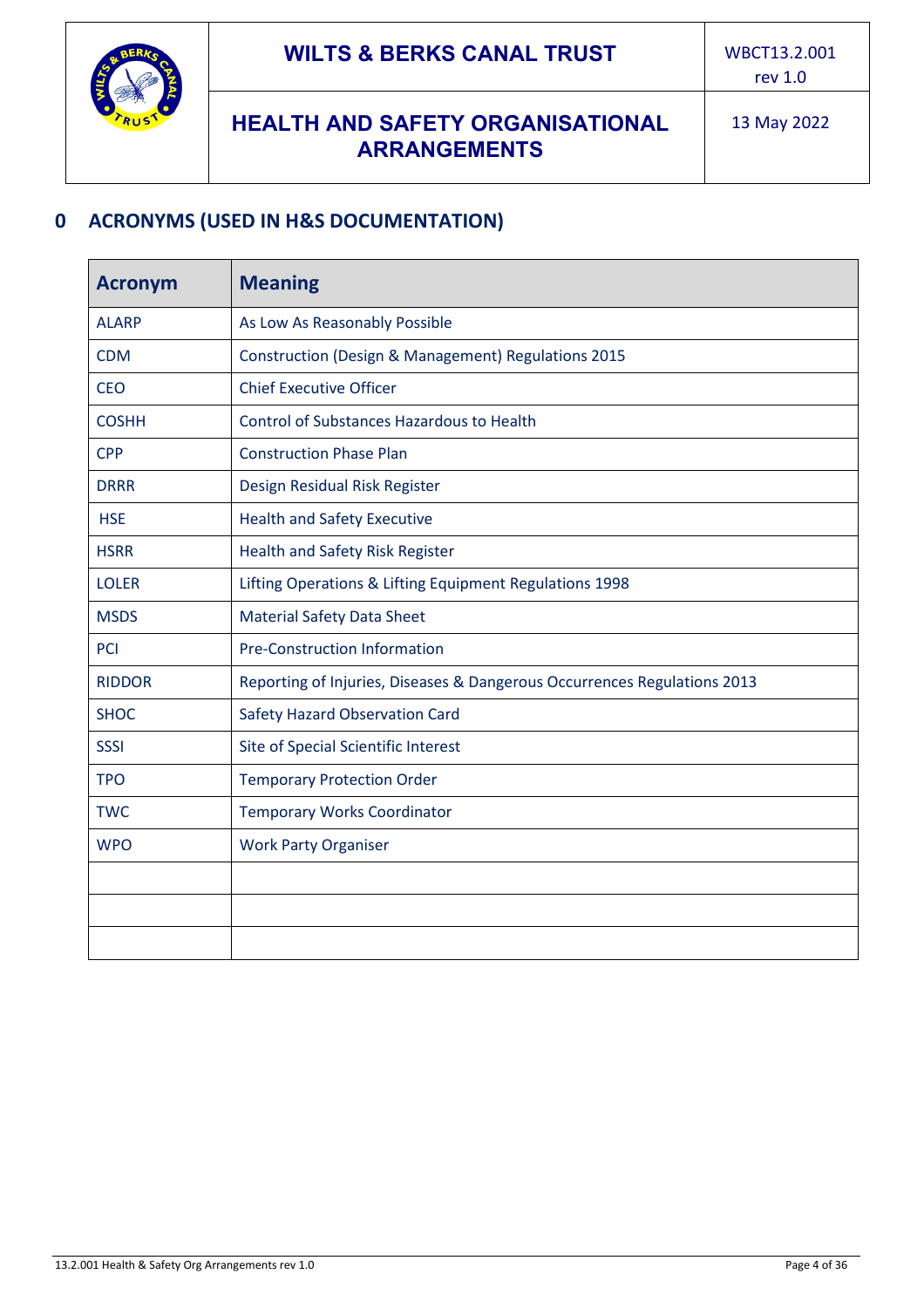



## <span id="page-4-1"></span><span id="page-4-0"></span>**1 INTRODUCTION**

#### **1.1 Purpose**

The purpose of this document is to set out the rationale and structure of Wilts & Berks Canal Trust (the "Trust") Health and Safety organisational arrangements, which have been developed to support the Trust's commitment and intent towards protecting the safety and well-being of its employees, volunteers and others who could be adversely affected by its activities.

The policy, organisational arrangements and related controls outline the Trust's expectations towards Health and Safety and apply across all Trust activities.

The aim of WBCT's Health and Safety organisational is to provide a framework in which the diverse range of activities can be completed in such a way as to eliminate, or reduce, the likelihood of injury or ill-health to 'As Low As Reasonably Practicable' [ALARP].

#### <span id="page-4-2"></span>**1.2 About WBCT and its activities**

The Wilts & Berks Canal Trust (the "Trust") was formed in the 1970's with the aim of restoring the entire length of the Wilts & Berks Canal from its connection with the Kennet and Avon Canal at Semington via Swindon to both Cricklade and Abingdon where it joins the River Thames.

The Trust's objective is the restoration of all 72 miles of the Wilts & Berks Canal to create a tranquil public waterside park for walking, cycling, fishing and boating.

Achieving this objective involves the following works:

- Reinstating the canal route or providing diversions where the previous route is no longer accessible
- Restoration / construction of at least 70 locks
- Restoration / construction of more than 120 bridges, aqueducts or other significant structures
- Securing an adequate water supply to the system
- Connecting the canal to the remainder of the UK system of inland waterways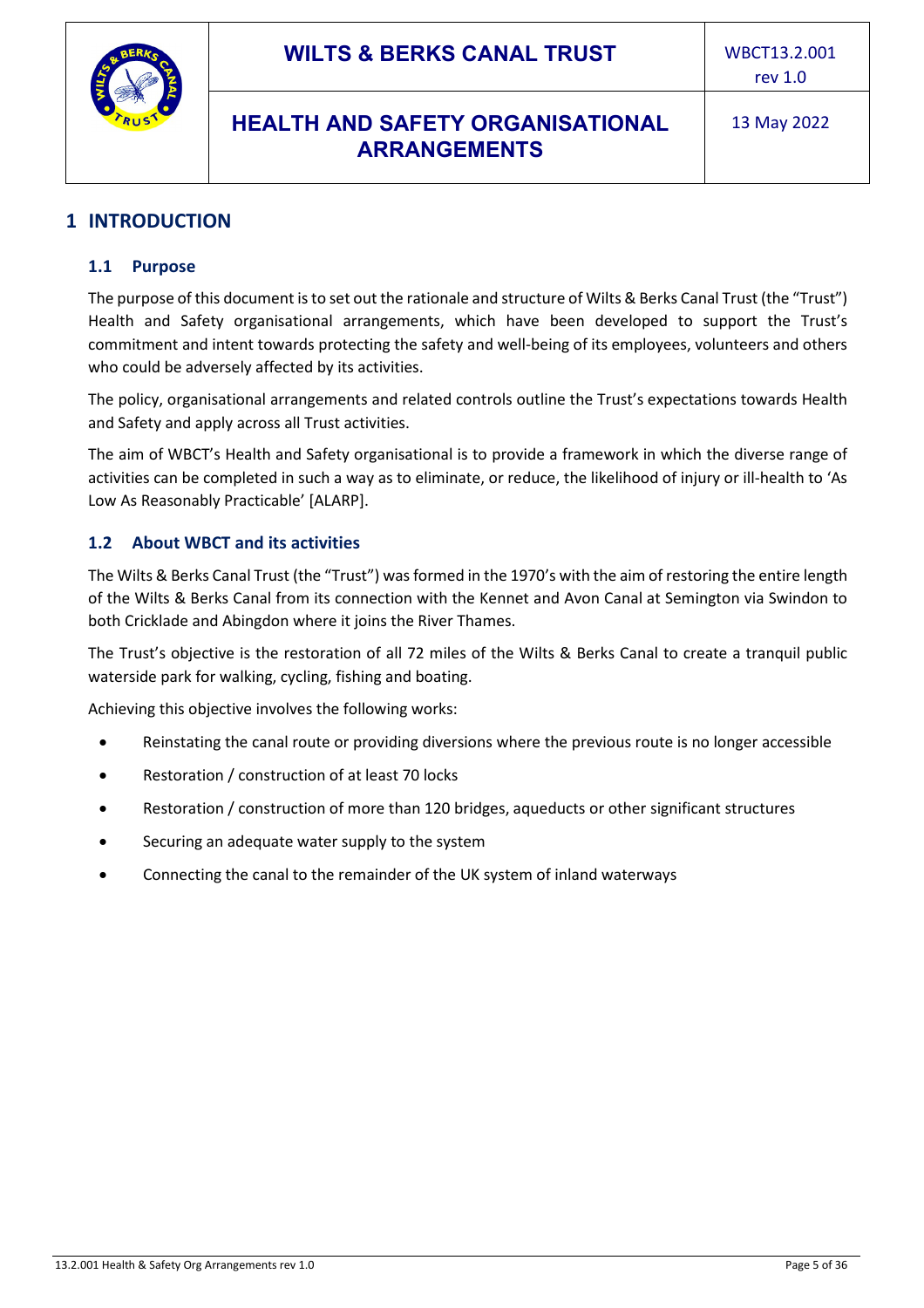

The activities of the Trust are divided into the following categories of operations:

- **Care and maintenance:** The Trust undertakes a programme of care and maintenance of sections of the canal previously restored or to be restored in the future. These works include grass mowing, strimming, hedge cutting, scrub clearance, fencing, painting etc.
- **Restoration projects:** Restoration projects involve the restoration of structures along the line of the canal. Projects range from minor repairs to full reconstruction of structures or the creation of the waterway, sometimes in a new location. The less complex and labour-intensive operations may be performed by the Trust's volunteers subject to the availability of the required skills, with larger projects undertaken by external contractors.

**Use of the waterway**: As sections of the waterway and associated access routes and paths are restored, the Trust operates activities to highlight the value of the restored waterway. Events include boat trips, exhibitions, guided tours and planned walking routes.

## <span id="page-5-0"></span>**1.3 Health and Safety Goals**

The Trust's objective is to execute the work scopes with zero harm, meaning no injury to people, no damage to assets or equipment and no unavoidable harm to the environment. To achieve this the Trust, their suppliers and contractors will:

- Provide adequate control of the health and safety risks arising from its work activities;
- Consult with its volunteers, employees, suppliers and contractors on matters affecting their health and safety;
- Provide adequate training to ensure employees and volunteers are competent to carry out their work activities;
- Establish safe working conditions, identify hazards and implement practices to prevent accidents;
- Appoint specialist health and safety personnel where required:
- Provide and maintain safe plant and equipment;
- Ensure safe handling and use of substances;
- Provide suitable and sufficient information, instruction and supervision to people entering the Trust's premises and working locations;
- Ensure all duty-holders possess the necessary competence to complete their tasks safely;
- Ensure compliance with all relevant Health and Safety legislation;
- Maintain safe and healthy working conditions on all our sites;
- Actively promote a positive Health and Safety culture at all levels of the Trust's operations;
- Record and investigate injuries, incidents, and 'near-misses', and use this data to drive continued improvement;
- Conduct regular monitoring and management reviews to ensure that the Trust's Health, Safety and Wellbeing Policy, and associated management arrangements remain reflective of the Trust's activities and current legislation.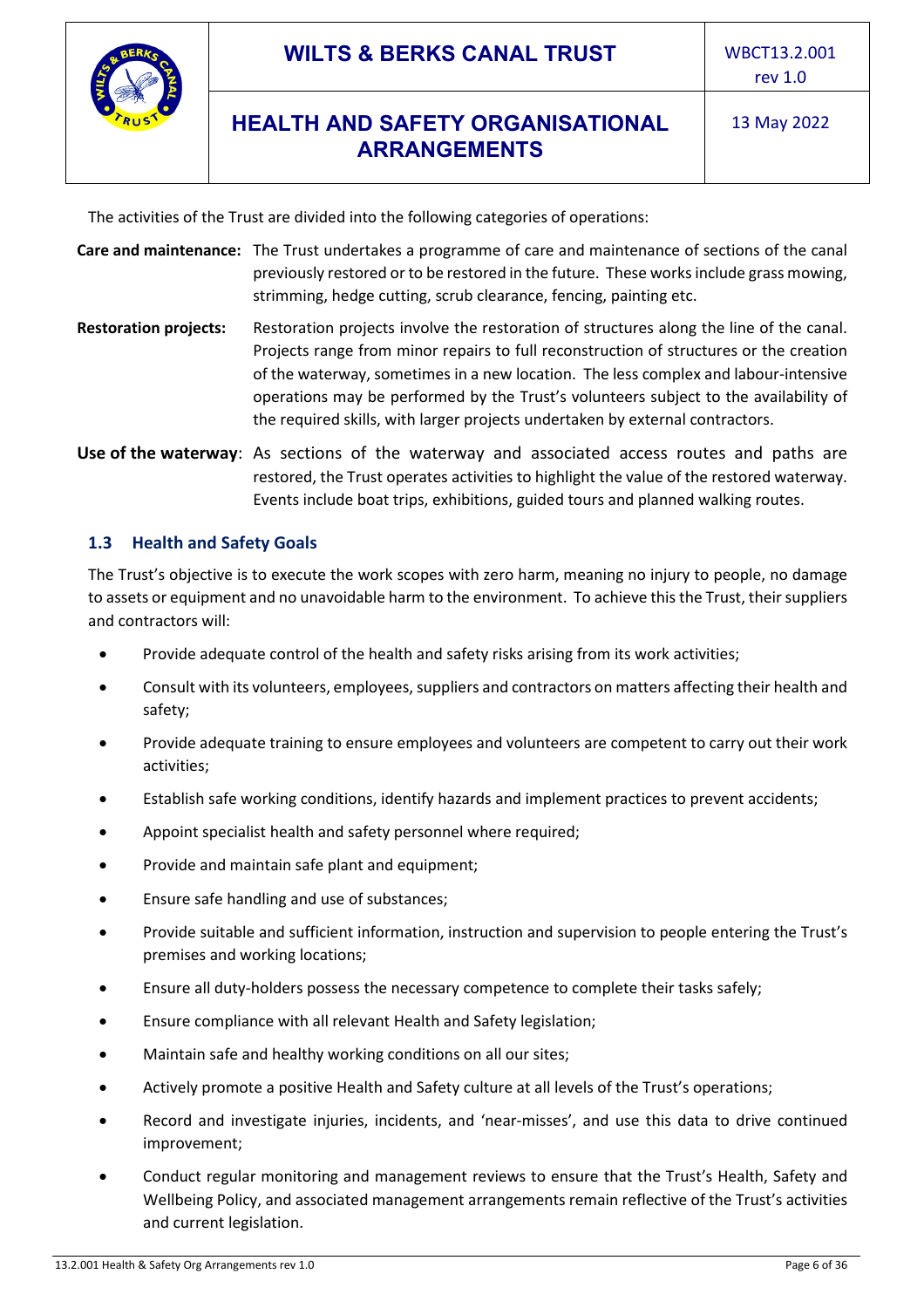

To achieve this, there is a high focus on:

| People: | skilled and competent persons, sufficiently resourced teams, appropriate supervision, |
|---------|---------------------------------------------------------------------------------------|
|         | and strong visible leadership.                                                        |

**Plant & Equipment**: selecting and using the "right tool for the job", inspecting and maintaining all equipment at the required frequency and prior to each use, and retaining all related records.

**Process:** developing, implementing and maintaining well-defined and proportionate 'safe systems of work'.

The Trust recognises this plan is only as good as the attitudes and abilities of the people who are required to use it. Developing behavioural safety within the team is a key element to achieving a positive health and safety culture. To this end, the Trust empowers all employees and volunteers to stop work that they consider to be unsafe or where they consider the implemented controls measures do not provide a 'safe system of work'.

These Health and Safety organisational arrangements further detail how the Trust intends to meet its obligations.

#### <span id="page-6-0"></span>**1.3.1 The Health and Safety arrangements**

The Health and Safety organisational arrangements of the Trust have been created to provide the structures and systems necessary to successfully implement the Trust's Health, Safety and Wellbeing Policy Statement, and to manage the Trusts legal obligations.

The following diagram illustrates the Trust's hierarchical structure of the Health and Safety organisational arrangements.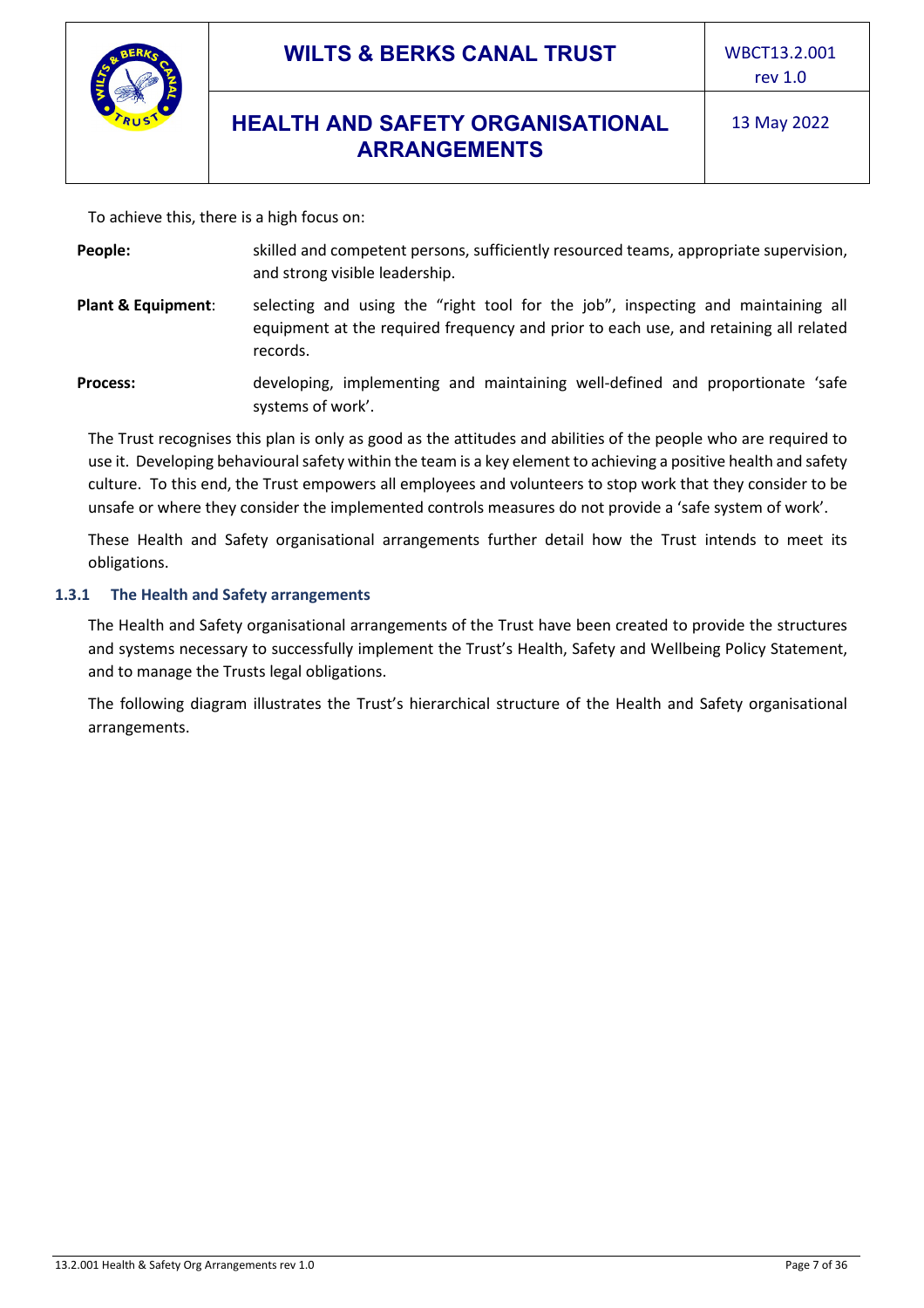

*Diagram One – Health and Safety organisational arrangements* 

The Trust's Health and Safety organisational arrangements has been divided into five sections:

| <b>Section One:</b>   | The Health, Safety and Wellbeing Policy Statement sets out the Trust's intent towards<br>the management of Health and Safety across the Trust's activities. This policy<br>statement is the starting point under which all other control measures are<br>implemented and is further supported by the organisational arrangements.                                                                                                          |
|-----------------------|--------------------------------------------------------------------------------------------------------------------------------------------------------------------------------------------------------------------------------------------------------------------------------------------------------------------------------------------------------------------------------------------------------------------------------------------|
| <b>Section Two:</b>   | Health and Safety organisational arrangements [this document] provides the<br>supporting structures necessary to successfully implement the Health and Safety<br>Policy Statement, including how Health and Safety is organised, roles and<br>responsibilities, and the controls applied ensuring competence, monitoring and<br>reviewing the Trust's Health and Safety performance, and controlling the flow of<br>important information. |
| <b>Section Three:</b> | Health and Safety Procedures have been developed to manage specific Health and<br>Safety risks or obligations and include the Trust's approach to risk management,<br>supplier selection, temporary works, equipment selection and the management of<br>work parties.                                                                                                                                                                      |
| <b>Section Four:</b>  | Supporting documents and templates have been created to ensure a consistent and<br>standardised approach to the management of Health and Safety, and includes risk<br>assessment templates, attendance and inspection records etc.                                                                                                                                                                                                         |
| <b>Section Five:</b>  | Records of the activities of the Trust to demonstrate compliance with the Trusts<br>Health, Safety and Wellbeing Policy and the related procedural and legal obligations.                                                                                                                                                                                                                                                                  |

See [Appendix G](#page-34-0) for the Health & Safety file taxonomy.

This structured approach to the systematic management of the Trust's activities is based on Health and Safety Executive guidance – HS(G) 65 Management for Health and Safety.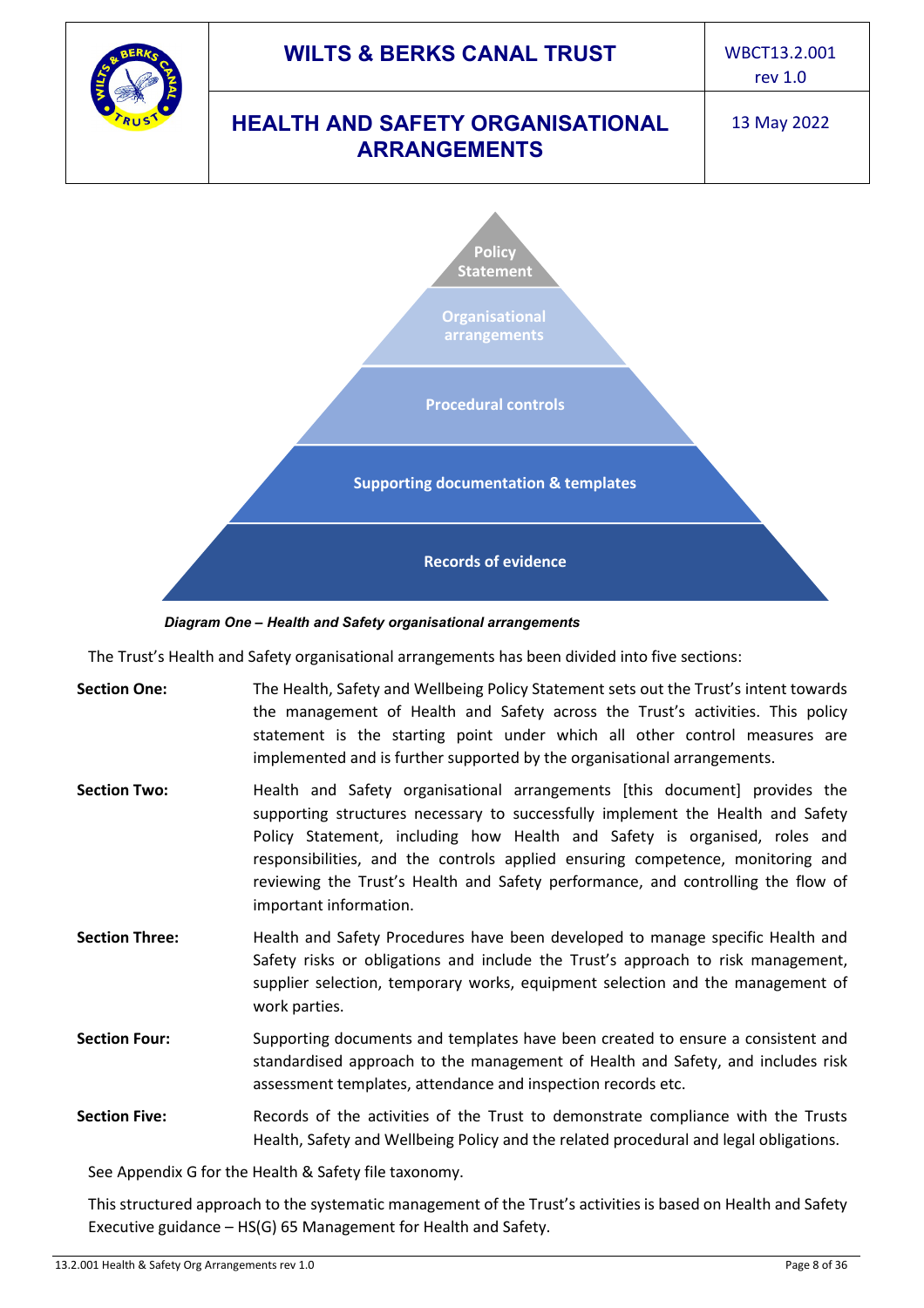



<span id="page-8-0"></span>Building on the Trust's Health and Safety goals, the following strategy aims to further support the achievement of the 'goals' through the development, implementation, and maintenance of the necessary structures and systems to enable a 'zero harm' approach to be become a 'business norm' across all activities.

This will require strong visible leadership and a continued promotion of the 'safety message' across all activities.

A collaborative and stainable series of activities, which collectively support and encourage positive change across the Trust have been developed and grouped under the following five headings:

**Management arrangements:** the further development and implementation of appropriate, robust yet easy to understand control systems that set the frameworks and structures required to manage safety across all areas of the Trust.

**Competencies:** develop a process for identifying and maintaining required competencies for all job roles at all levels.

**Positive cultures:** develop and implement a series of workshops that challenges misconceptions and negative attitudes towards safety and promote good safety management as a core deliverable of equal importance to other objectives.

**Behavioural safety:** develop a safety campaign that challenges employees and volunteers at all levels to consider their own working practices and how these affect the safety of people in the environment in which they operate.

**Empowering employees and volunteers:** the Trust empowers employees and volunteers to stop work that they consider to be unsafe or where the implemented controls measures do not provide a 'safe system of work'.

**Clear and regular communication:** identify and establish effective methods for the two-way communication of important safety messages across all areas of the Trust's activities, including the capture of important safety data that can be used to identify emerging trends and inform where changes in control are necessary.

<span id="page-8-1"></span>Progress monitoring will be reported to the Board of Trustees and Executive on a regular basis along with an annual progress report.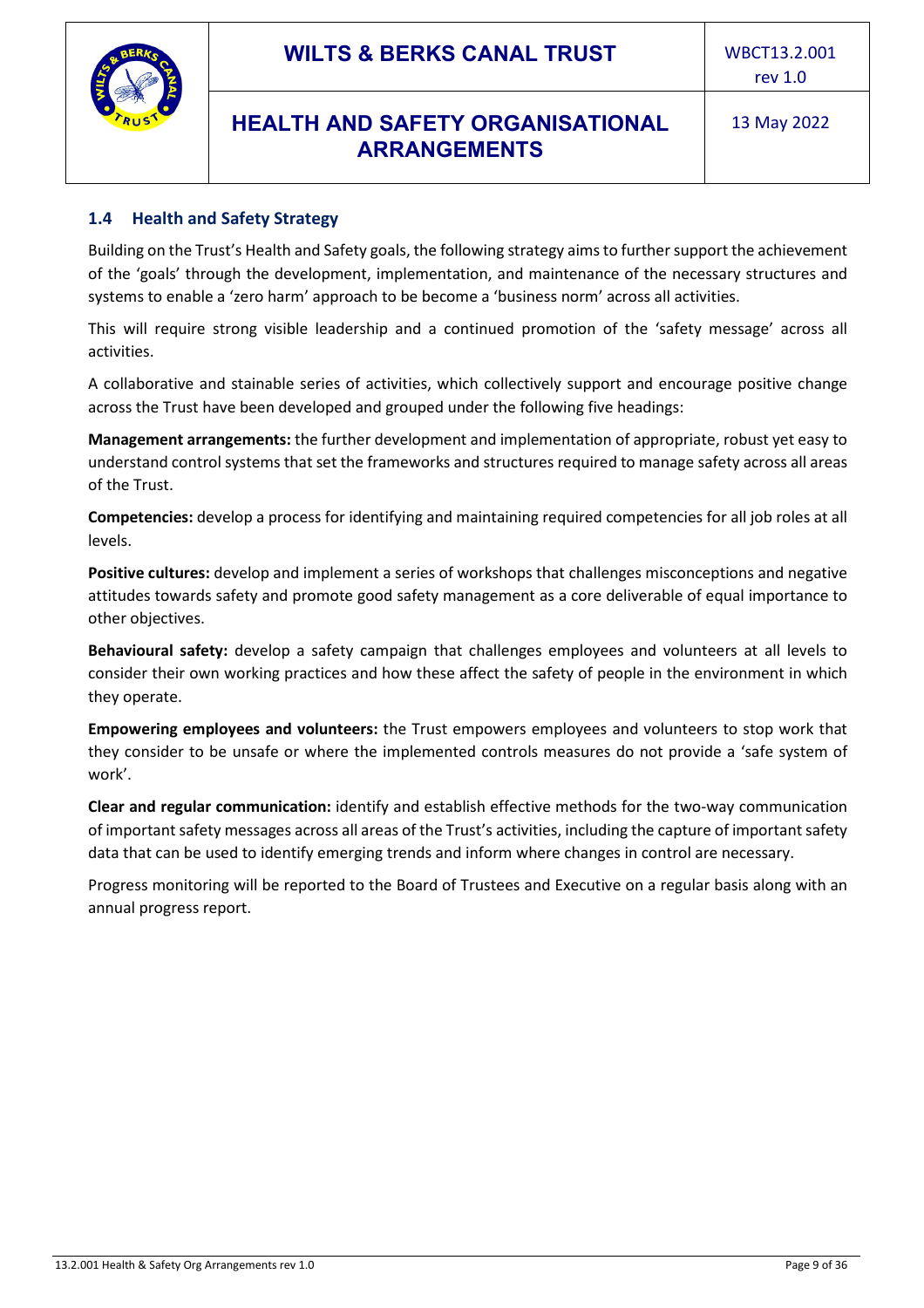![](_page_9_Picture_0.jpeg)

#### **1.5 Document Control**

The Health and Safety organisational arrangements and procedural controls are owned by the Health and Safety Co-ordinator.

All new arrangements and procedural controls are created in draft and issued by the Health and Safety Coordinator to appropriate stakeholders for consultation and comment prior to implementation.

Once implemented, the Executive Committee is responsible for the regular review of the Health, Safety and Wellbeing Policy and the organisational arrangements. See the Health and Safety document register at [Appendix B.](#page-22-0)

All revisions and changes will be managed and communicated via the Health and Safety Co-ordinator. Each document will display a version number and issue date and be recorded in the document register, see [Appendix B.](#page-22-0)

![](_page_9_Figure_10.jpeg)

*Diagram Two – document creation implementation process*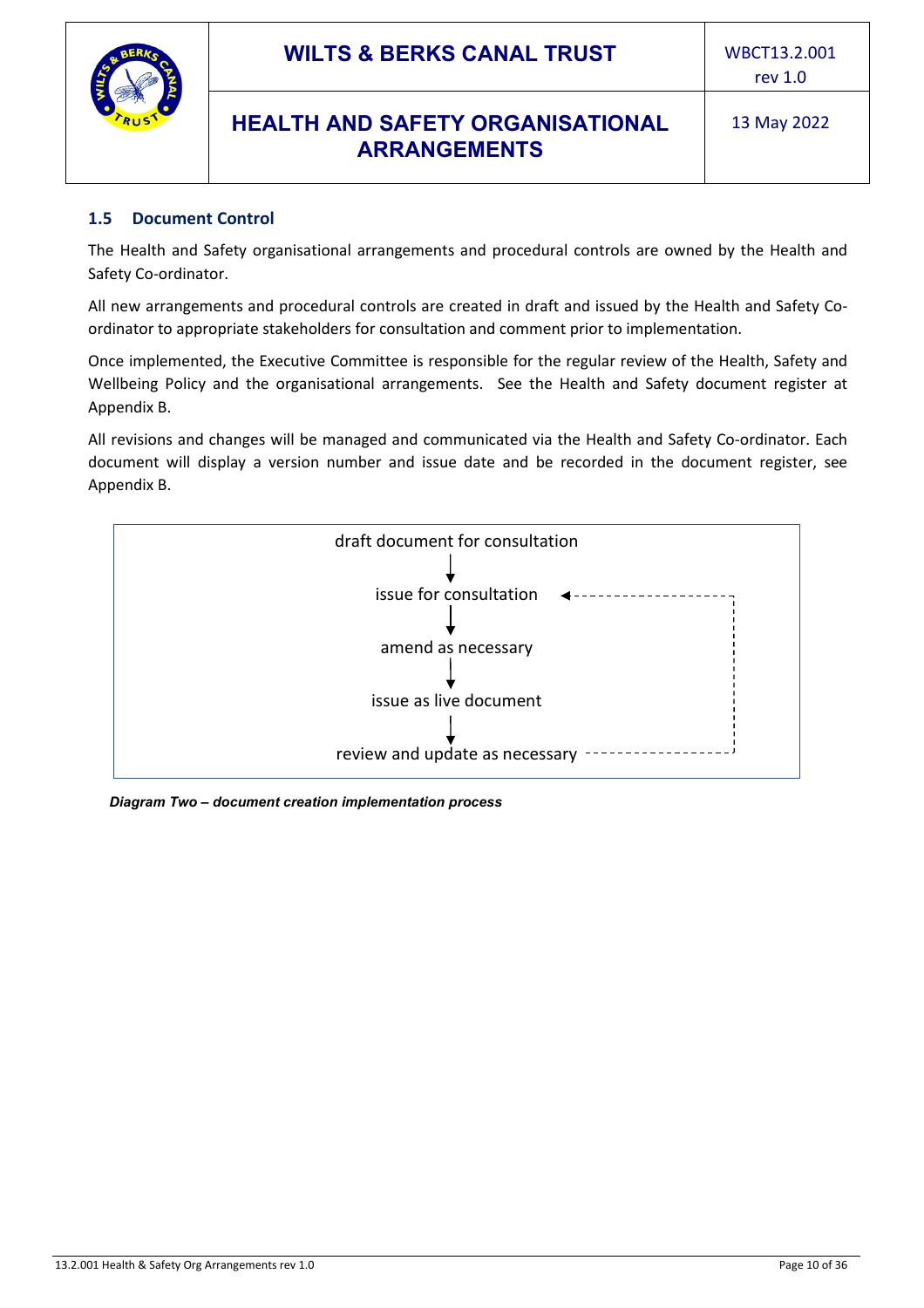![](_page_10_Picture_0.jpeg)

## <span id="page-10-1"></span><span id="page-10-0"></span>**2 RISK MANAGEMENT**

#### **2.1 Strategy**

To assist the Trust in developing suitable and sufficient controls it has created a Health and Safety Risk Register [HSRR] that is used to record the risks related to the Trust's activities, assess the extent of the risks and identify the high-level controls applied to their elimination or mitigation.

This is the starting point of the Trust's 'lines of defence', which have been developed to protect people and the environments in which they operate from harm.

#### <span id="page-10-2"></span>**2.2 Hazard identification and risk management**

The Trust has developed a risk management process that identifies the Trust-wide hazards [corporate level hazards] and operational hazards [task and project level hazards].

Trust-wide hazards are identified and recorded on the Trust's HSRR, which has been developed and reviewed by the Executive Committee, with input from employees, volunteers, and the Trustees. The content and mitigations are reviewed quarterly by the Executive Committee to ensure that the actions identified to eliminate or mitigate risks remain reflective of the Trust's activities and the associated legislative framework.

Operational hazards, in accordance with Reg.3 of the Management of Health and Safety at Work Regulations 1999, are assessed to identify the task hazards, the associated risks, and necessary control measures [risk assessment]. The Trust aims to, so far as reasonably practicable, eliminate hazards at source or through task design, where this is not possible then the aim is to reduce risks to 'as low as reasonably practicable' [ALARP]. The risk assessment process, which is based on the five steps to risk assessment, is contained within HSP-01 – Risk Assessment.

#### <span id="page-10-3"></span>**2.3 Risk elimination and mitigation measures**

The Trust aims to apply a hierarchical approach to the elimination / mitigation of risks, as follows:

- 1. Eliminate the hazard
- 2. Reduce the hazardous with the less hazardous (substitution)
- 3. Prevent people from coming into contact with the hazard (isolation)
- 4. Implement safe systems of work (administrative controls)
- 5. Provide suitable and sufficient personal protective equipment
- 6. Apply suitable discipline to ensure consistent implementation and compliance

#### <span id="page-10-4"></span>**2.4 Risk Review**

The review process will be completed by those with the necessary understanding of the task and the Trust's procedures applied to risk assessment.

Under normal circumstances the Trust's overall risk management arrangements is reviewed on an annual basis; however, additional reviews will be triggered following any accident / incident, near miss, noncompliance, change in legislation, change in working practices, changes of equipment, or other factor that has a material impact on the suitability of the risk assessments.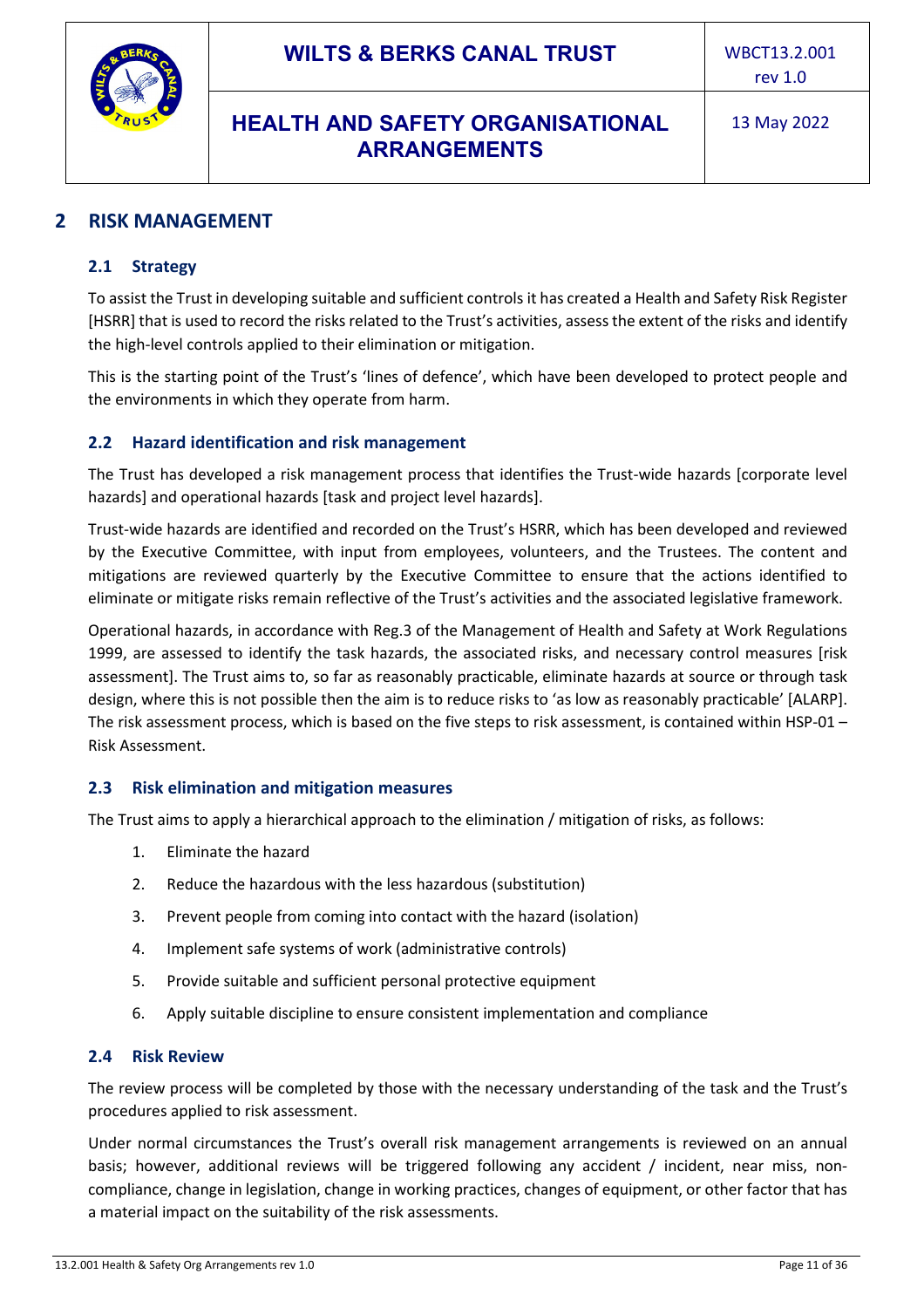![](_page_11_Picture_0.jpeg)

## <span id="page-11-1"></span><span id="page-11-0"></span>**3 ROLES AND RESPONSIBILITIES**

#### **3.1 Organisation**

The Trust is governed by a Board of Trustees, led by the Chairman of the Trustees. Authority to manage operations is assigned to the Executive Committee headed by the Chief Executive Officer.

Health and Safety is the responsibility of all employees, volunteers, and suppliers. Those people assigned with line management responsibilities are expected to take personal ownership for the safe delivery of their tasks, projects, or operations.

#### <span id="page-11-2"></span>**3.2 Roles and responsibilities**

The following roles have been identified as 'duty-holder' in regard to the successful implementation of the Trust's Health, Safety and Wellbeing Policy and the associated arrangements and procedures:

**The Trustees:** The Board of Trustees is responsible for all activities of the Trust, including the Health and Safety of all persons involved. The Trust's Health, Safety and Wellbeing Policy is developed, reviewed and amended by the Board of Trustees.

The Board of Trustees appoints and monitors the Executive Committee to oversee the day-to-day operations of the Trust. The Trustees are responsible for the conduct of the Executive Committee in all their devolved duties. The Board of Trustees includes a Health and Safety Advisor who assists the Executive Committee in delivery of the Trust's Health and Safety Policy.

**Executive Committee:** The Board of Trustees is responsible for the appointment of a Chief Executive Officer (the "CEO") who appoints and heads the Executive Committee. The Executive Committee manages and delivers the operations of the Trust. Those operations include restoration, maintenance and activities of the Trust involving the general public. The duties devolved to the Executive Committee include the recruitment of volunteers, the identification of training requirements, the supervision of works by volunteer work parties, designers and contractors.

**Health and Safety Coordinator:** The Health and Safety Coordinator is a member of the Executive Committee and is responsible for overseeing all aspects of health and safety across all activities of the Trust. The Health and Safety Coordinator reports to the CEO and is assisted by Health and Safety Inspectors.

**Health and Safety Specialist:** A person or organisation outside of the Trust appointed by the Executive Committee to provide advice on the legal obligations of the Trust, to assist in the development of compliant procedures, to conduct independent assessments of compliance with adopted procedures and providing the Trust with feedback of its findings.

**Health and Safety Inspectors:** Persons appointed by the Trust to oversee the operations of the Trust, to verify compliance with procedures and to facilitate communication and consultation with employees and volunteers. The Health and Safety Inspectors report to the Health and Safety Coordinator.

**Chief Engineer:** The Chief Engineer leads the Engineering Team and takes responsibility for all engineering design for the Trust. Where design is conducted by the Engineering Team, the Chief Engineer is the Principal Designer, in accordance with the requirements of the Construction (Design and Management) Regulations 2015 [CDM 2015]. Where design work is conducted by others, the Chief Engineer ensures a Principal Designer is appointed and fulfils the role, including the production and issue of the Pre-Construction Information pack [PCI] and designers residual risk register [DRRR]. The Chief Engineer is responsible for ensuring members of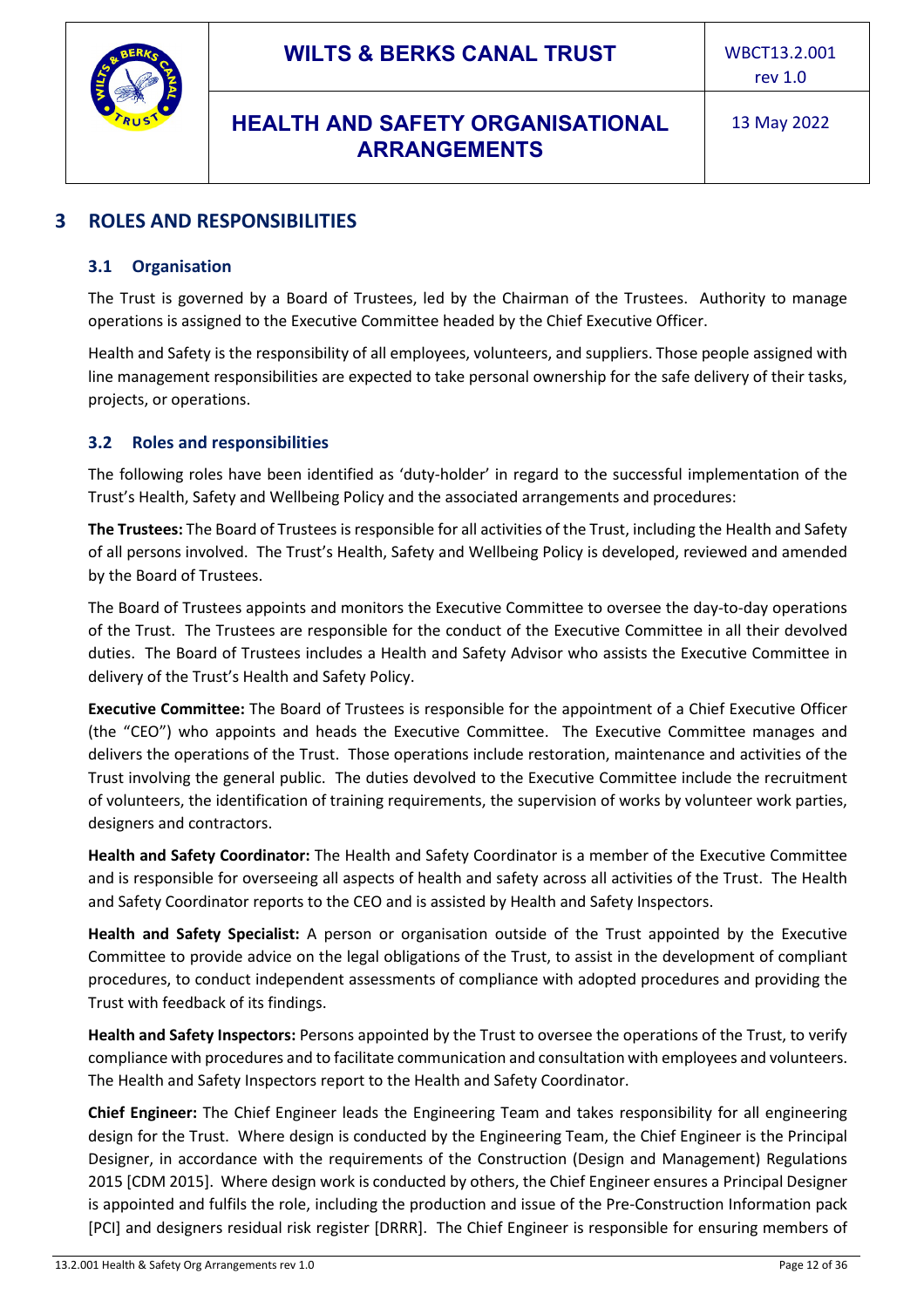![](_page_12_Picture_2.jpeg)

the Engineering Team are suitably qualified and experienced for the task. The Chief Engineer reports to the CEO.

**Restoration Committee:** The Restoration Committee (or "Rest-Com") is comprised of members including the Programmes Manager, the Health and Safety Coordinator, the Chief Engineer, Project Managers and Work Party Organisers. The Rest-Com is responsible for delivering the restoration projects in accordance with the procedures of the Trust and for feeding back lessons learned and proposing amendments to the procedures. For CDM projects, the Restoration Committee fulfils the role of the Contractor.

**Project Manager:** A Project Manager is appointed by the Executive Committee and is responsible for a defined scope of work, including the health, safety and welfare of all personnel assigned to those works. The Project Manager ensures that all other appointed duty-holders possess the required competencies to safely complete the planned works. Where no external contractor is involved, the Project Manager assumes the role of the Principal Contractor.

For tasks covered by the requirements of CDM 2015 the Project Manager shall draw up, or arrange for the drawing up, of the Construction Phase Plan and thereafter to review its requirements and update as necessary. The Project Manager shall liaise with the Principal Designer and provide any information and assistance required to maintain the Health and Safety File. He shall plan, manage and monitor all construction activities and ensure, so far as reasonably practicable, that the policies, procedures, and regulatory requirements are implemented and maintained.

**Work Party Organisers:** Work Party Organisers (the "WPO") are responsible for planning and managing the implementation of restoration or maintenance operations on site. WPO are experienced in the kinds of activities being undertaken and have received the required training and guidance to safely direct others in the tasks to be performed. WPO are responsible for ensuring volunteers are assigned to tasks appropriate to their ability and training (competence). The WPO delivers and records instructions and information, including task inductions and daily briefings, and ensure all volunteers understand the hazards associated with the tasks and the controls necessary to prevent injury, damage, or ill-health. During the performance of the task, the WPO monitors the performance of volunteers, advises on any corrective actions required or instructs the volunteer to stop that activity.

**Volunteers:** Volunteers are an essential resource to the Trust and the provision of their time is highly valued. The Trust recognises that volunteers have a wide range of skills, capabilities, and motivations that should be matched with the tasks to which they are assigned. It is the responsibility of the WPO to assign volunteers to tasks appropriate to their experience and abilities. Volunteers are required to comply with the Trust's Health, Safety and Wellbeing Policy, procedures, and task specific controls, including site rules and the directions provided by the WPO or other officers of the Trust. Volunteers are required to undertake training and achieve the level of competence as outlined in [Appendix D.](#page-24-0)

**Contractors and Suppliers:** For more complex and/or extensive activities, the Trust employs contractors to perform works on projects. The work of contractors is governed by a contract. The contract defines the responsibilities of the contractor but in all cases, the contractor is required to work in compliance with all relevant statutory provisions, and as detailed within their Health and Safety Organisational Arrangements [this document]. Suppliers of goods, equipment and materials are required to ensure that they are delivered in good order and that all deliveries are co-ordinated with the Trust's representatives to avoid creating unsafe conditions.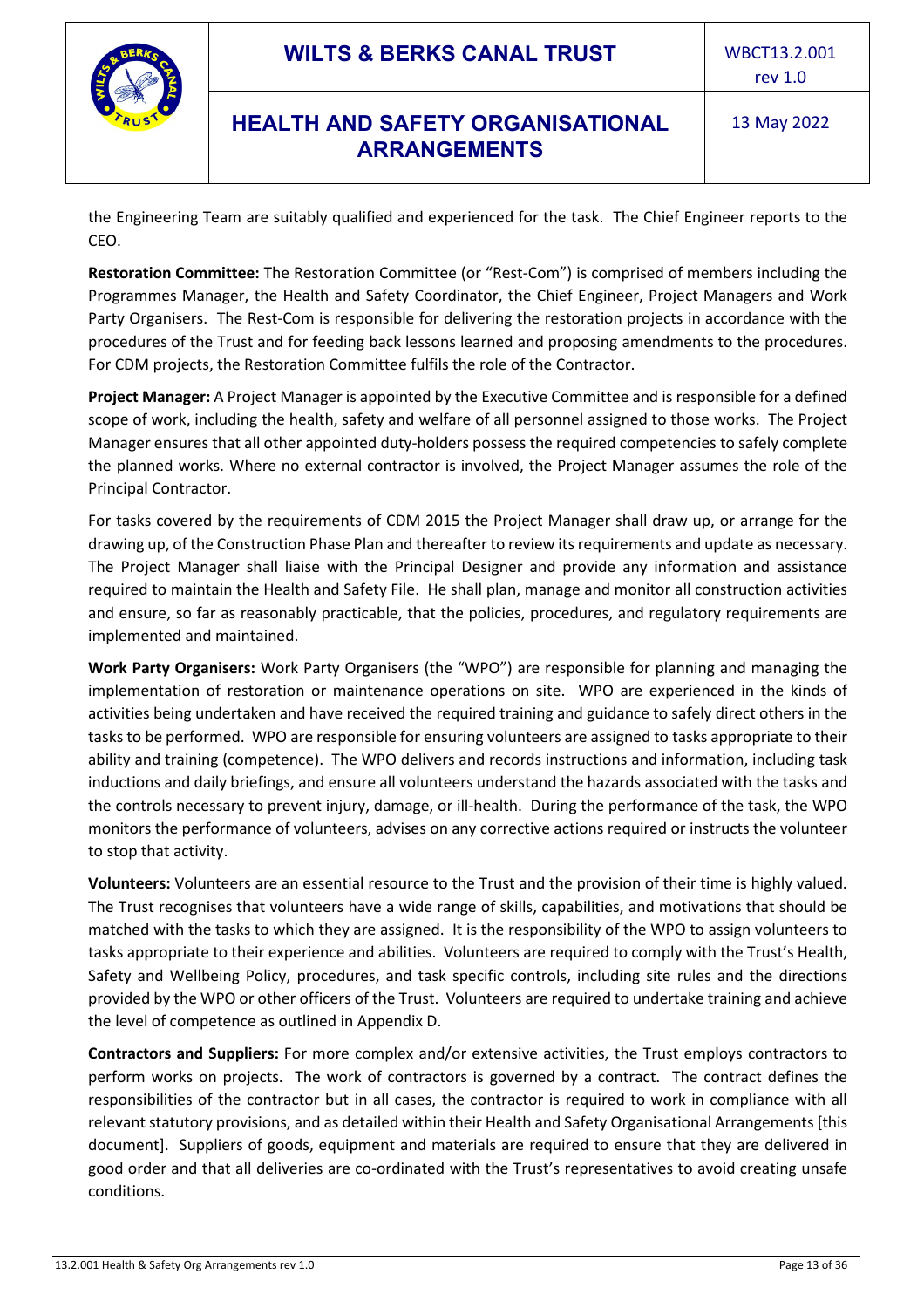![](_page_13_Picture_0.jpeg)

#### <span id="page-13-0"></span>**3.3 Health and Safety organisational structure**

The Trust has developed a hierarchical structure for the management and overall governance of Health and Safety.

<span id="page-13-1"></span>Responsibilities flow from the Trustees, who provide oversight, to the Chairman, and to the individual offices, as shown within the Trust's Health and Safety organisational structure, see [Appendix C.](#page-23-0)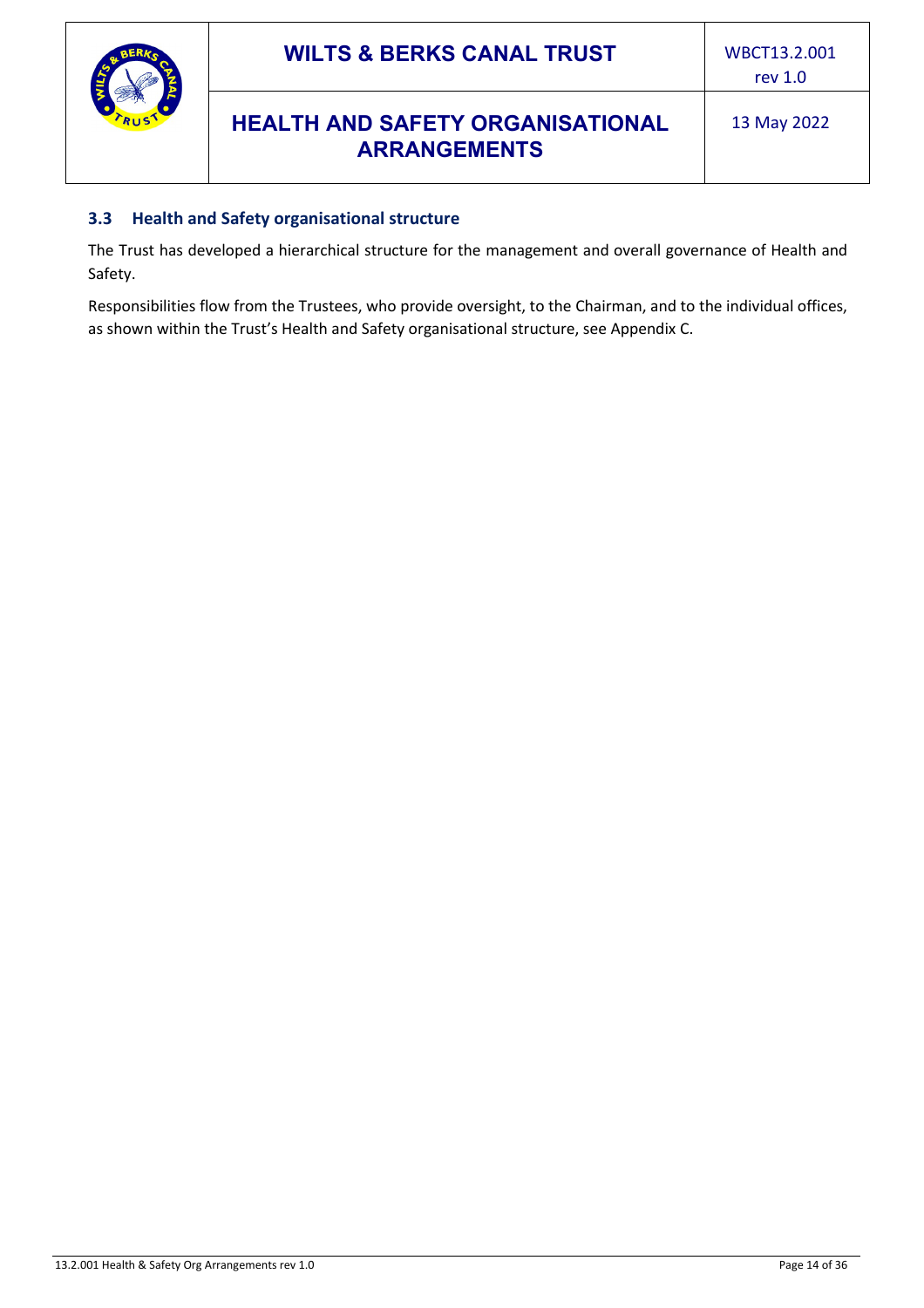![](_page_14_Picture_0.jpeg)

## <span id="page-14-0"></span>**4 TRAINING AND COMPETENCE**

#### **4.1 Approach**

The Trust recognises the importance of ensuring that the employees and volunteers are competent to complete their assigned tasks safely.

For the avoidance of doubt, competence can be described as the combination of training, skills, experience and knowledge that a person has and their ability to apply them to perform a task safely. Other factors, such as attitude and physical ability, can also affect someone's competence.

#### <span id="page-14-1"></span>**4.2 Training**

The Trust has developed a training matrix which applies to all employees and volunteers, especially those completing work party activities – see [Appendix D](#page-24-0) – Training Matrix. This matrix is reviewed on a regular basis to ensure that the training requirements match the activities undertaken by the Trust, its employees and volunteers.

The range of Health and Safety training activities includes, but is not limited to:

- Health and Safety inductions
- Activity / equipment specific training
- Task Health and Safety briefings / tool-box talks
- Role specific Health and Safety training

The Trust records and retains records of all training activities as evidence of completion.

Prior to assigning tasks to an individual the line manager / WPO checks that the employee / volunteer has received the required level of training.

#### <span id="page-14-2"></span>**4.3 Skills and experience**

In addition to the required training, the Trust monitors the skills of newly trained employees / volunteers to ensure that they demonstrate the practical application of the implied knowledge while they build experience. Where appropriate employees and volunteers are paired with more experienced operators.

Where employees / volunteers, irrespective of their level of training, fail to demonstrate the ability to complete a task safely, then they are required to stop work until the identified deficiencies are corrected.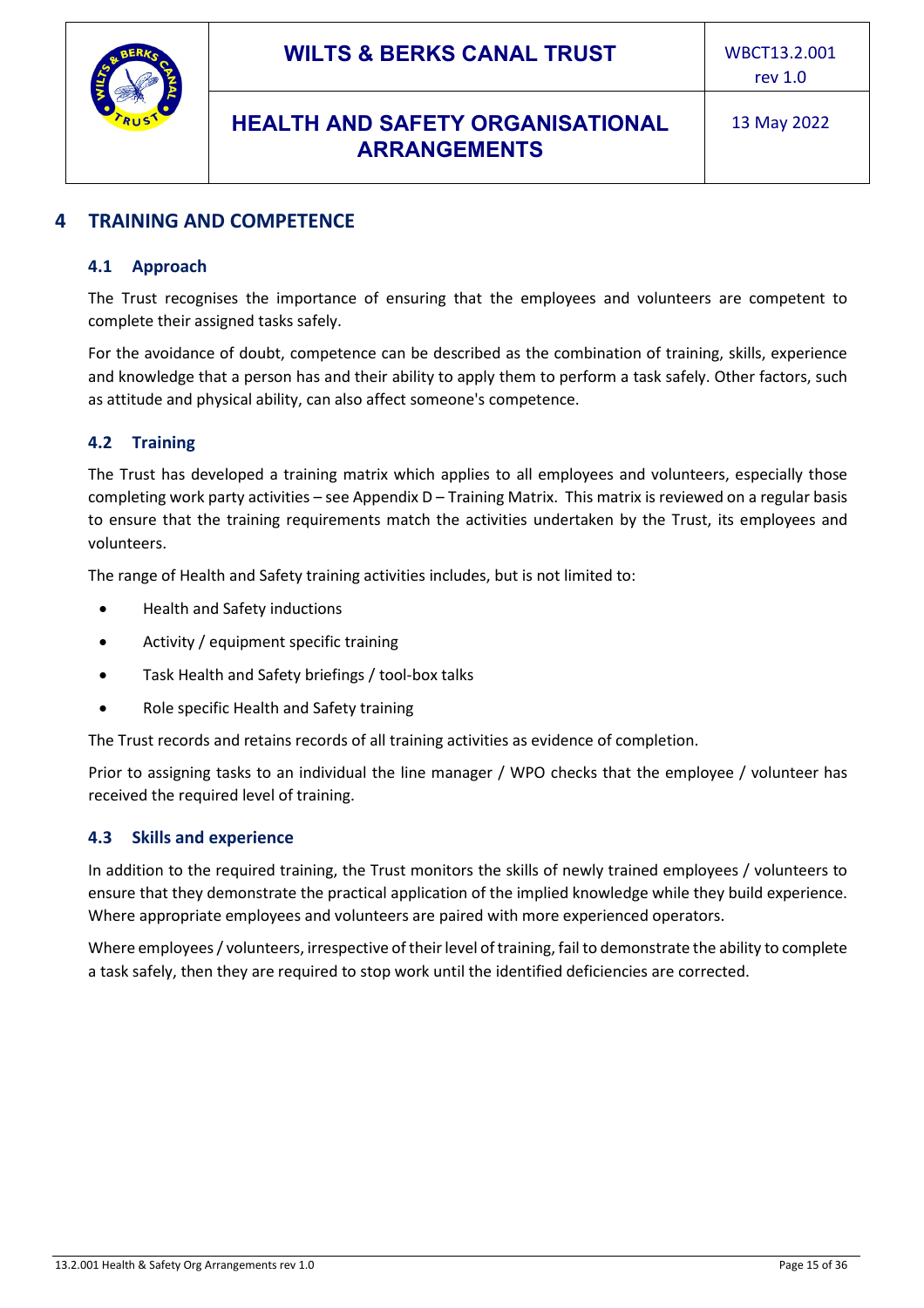![](_page_15_Picture_0.jpeg)

# <span id="page-15-1"></span><span id="page-15-0"></span>**5 HEALTH AND SAFETY COMMUNICATIONS**

#### **5.1 Principles**

The Trust understands the importance of clear and concise communication with all stakeholders. It also understands the difference between communicating with and consulting with stakeholders.

**Communication:** a one-way process of passing information from one source to another.

**Consultation:** a two-way flow of information and subsequent comment/dialogue

The Trust aims to ensure effective communication by:

- Identifying stakeholder groups
- Identifying communication means / media
- Recording formal contacts
- Reviewing communication arrangements

#### <span id="page-15-2"></span>**5.2 Communication with employees and volunteers**

The Trust recognises the need to establish effective communication with all its employees and volunteers. To this end, it has established various means of communication, including:

- Health and Safety inductions
- Health and Safety handbooks
- Policies and procedures
- Specific training packages
- Safety briefings and tool-box talks
- Site notice boards and signage
- Verbal instructions

The effectiveness of these communications will be assessed as part of Trust's monitoring and review process, work party compliance, monitoring, incident investigation, and Health and Safety inspections.

Where necessary, the means of communication is adapted to meet the needs of the target audience, especially where there are known factors that may create confusion / misunderstanding.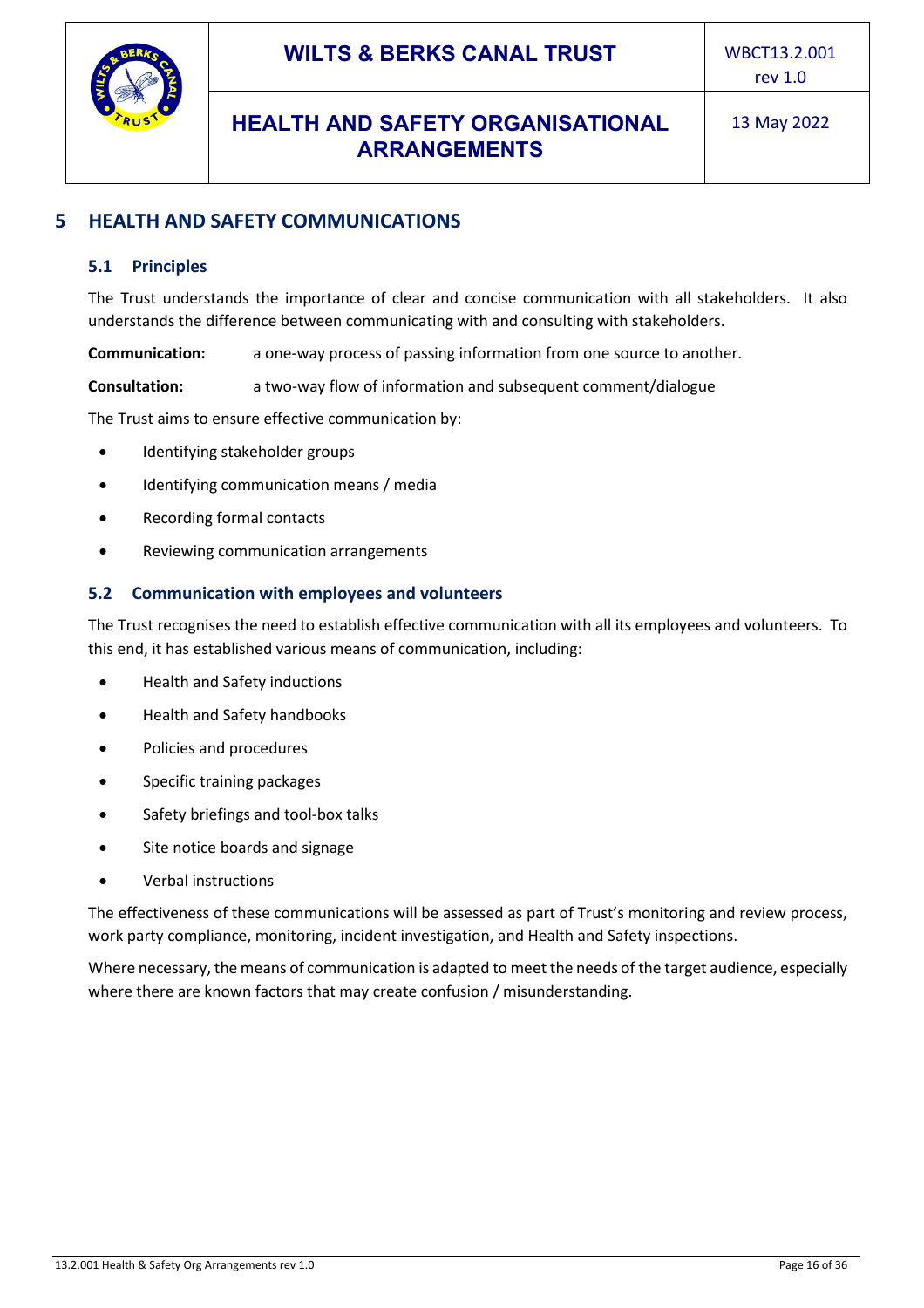![](_page_16_Picture_0.jpeg)

#### <span id="page-16-0"></span>**5.3 Consultation with employees and volunteers**

Where necessary, the Trust actively consults with employees and volunteers on Health and Safety matters that affect them. This may take the form of:

- Task / project planning
- Hazard workshops
- Risk assessment and method statement development
- Employee / volunteer feedback on the Trust's Health and Safety arrangements

These consultation activities will be used to build understanding, ownership, and engagement with the Trust's Health and Safety control arrangements.

#### <span id="page-16-2"></span><span id="page-16-1"></span>**6 MONITORING AND REVIEW**

#### **6.1 Introduction**

The process of monitoring (audits and inspections) and reviewing the practical implementation of the Trust's Health and Safety policy, and associated arrangements, provides the Trust with the means of assessing performance in a proactive (leading) fashion. This 'assurance' function also allows the Trust to identify areas for improvement and plan future activities.

#### <span id="page-16-3"></span>**6.2 Audit and inspection (monitoring)**

Auditing activities aim to measure performance against specific criteria and can expand to follow processes from start to finish; these will be completed by external Health and Safety specialists, with reports issued to the Chairman and the Executive.

Inspection activities aim to review a task or location based on a checklist of common themes and factors; these will be completed by line managers and / or Work Party Organisers.

<span id="page-16-4"></span>The findings of audits and inspections will be used to improve standards and drive continued improvement.

#### **6.3 Management review**

The purpose of regular management reviews of the Health and Safety policy and associated organisational arrangements is to ensure that senior managers and 'decision makers' are actively involved in Health and Safety matters affecting the Trust, in monitoring performance against stated aims, and contribute to the direction and programmes implemented by the Trust.

The management review is owned by the Chairman of the Trust, and will involve contributions from the Health and Safety Coordinator, Health and Safety Advisor, Health and Safety Consultant, the Chief Engineer, Rest Com, Work Party Organisers, nominated employee / volunteer, and a nominated representative from the Trustees.

The review process will include:

- The review of audit and inspection findings
- The review of incident and near-miss reports
- Review of the Safety Hazard Observations Cards [SHOC]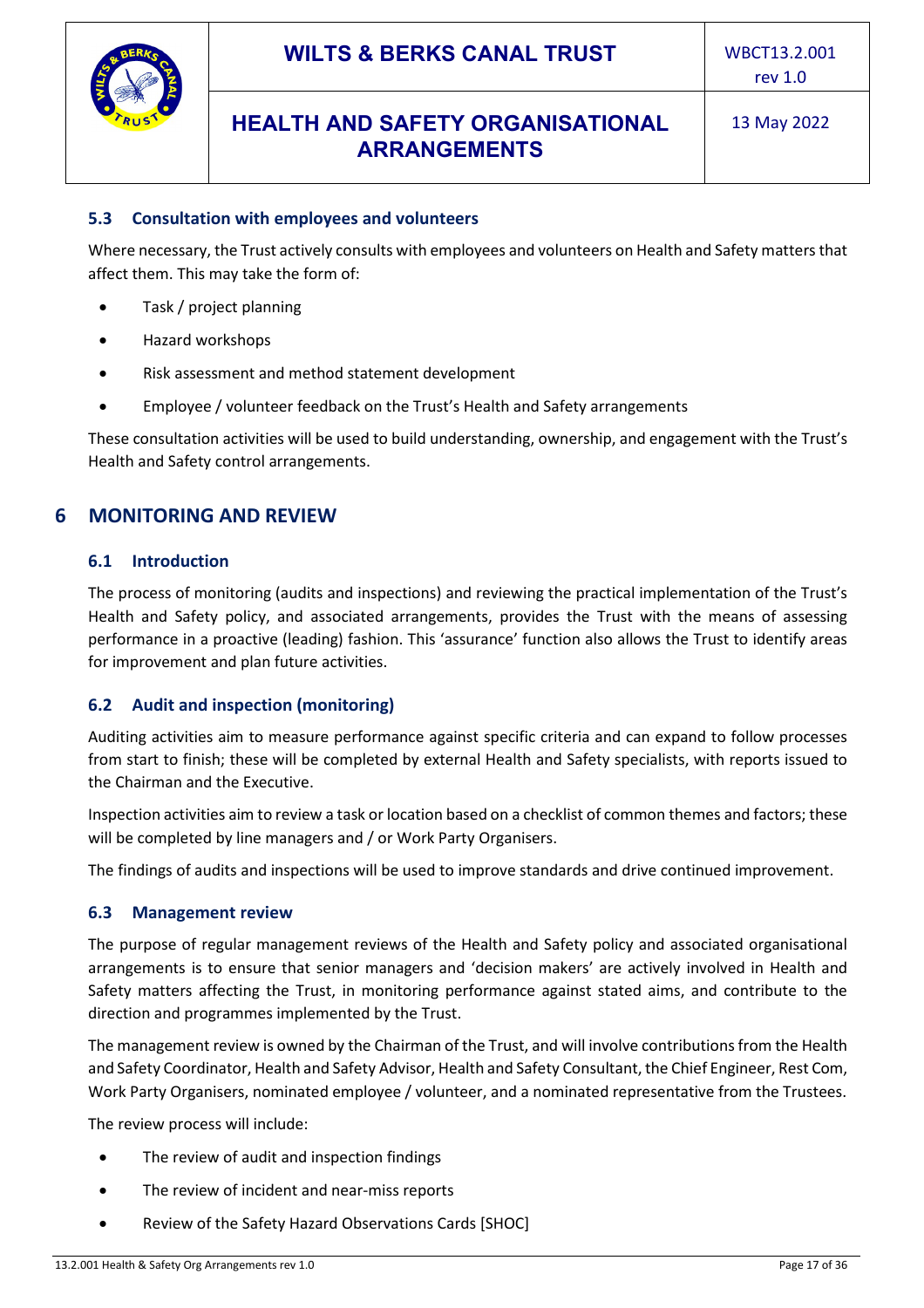![](_page_17_Picture_0.jpeg)

- A review of current legislative requirements
- A review of current industry standards
- A review of progress against targets
- Employee / volunteer feedback

The outputs from the review will include:

- Setting of new targets
- Identification of revisions to / need for new procedures
- Identification of revisions to the Health, Safety and Wellbeing Policy
- Identification of additional training requirements

<span id="page-17-0"></span>All activities will be recorded as evidence of completion and the findings communicated with the relevant stakeholders.

#### <span id="page-17-1"></span>**7 CONTINUED IMPROVEMENT**

#### **7.1 Action Plan**

As an output of the Trust's Health and Safety risk register a number of additional requirements and follow-on actions have been identified. The Trust will continue to record and monitor progress against completion of the identified actions within the Health and Safety risk register, which will be reviewed by the Chairman and Executive Committee on a regular basis (at least quarterly) to ensure continued progress is made against the stated targets and associated target dates.

The Health and Safety risk register is a live document, which is developed as an output from the Trust's risk management process where actions may be amended as necessary to record and track additional actions. (see [Appendix F\)](#page-27-0).

#### <span id="page-17-2"></span>**7.2 Safety Hazard Observation Cards [SHOC]**

The Trust has implemented an employee / volunteer Health and Safety engagement programme which promotes the reporting of safety observations and opportunities for improvement. This process of 'Safety Hazard Observation' reporting (using form T14) allows the reporting of safety hazards and observations to the Restoration Committee via the Work Party Organiser.

The Restoration Committee (RestCom) reviews the observations and records the actions taken.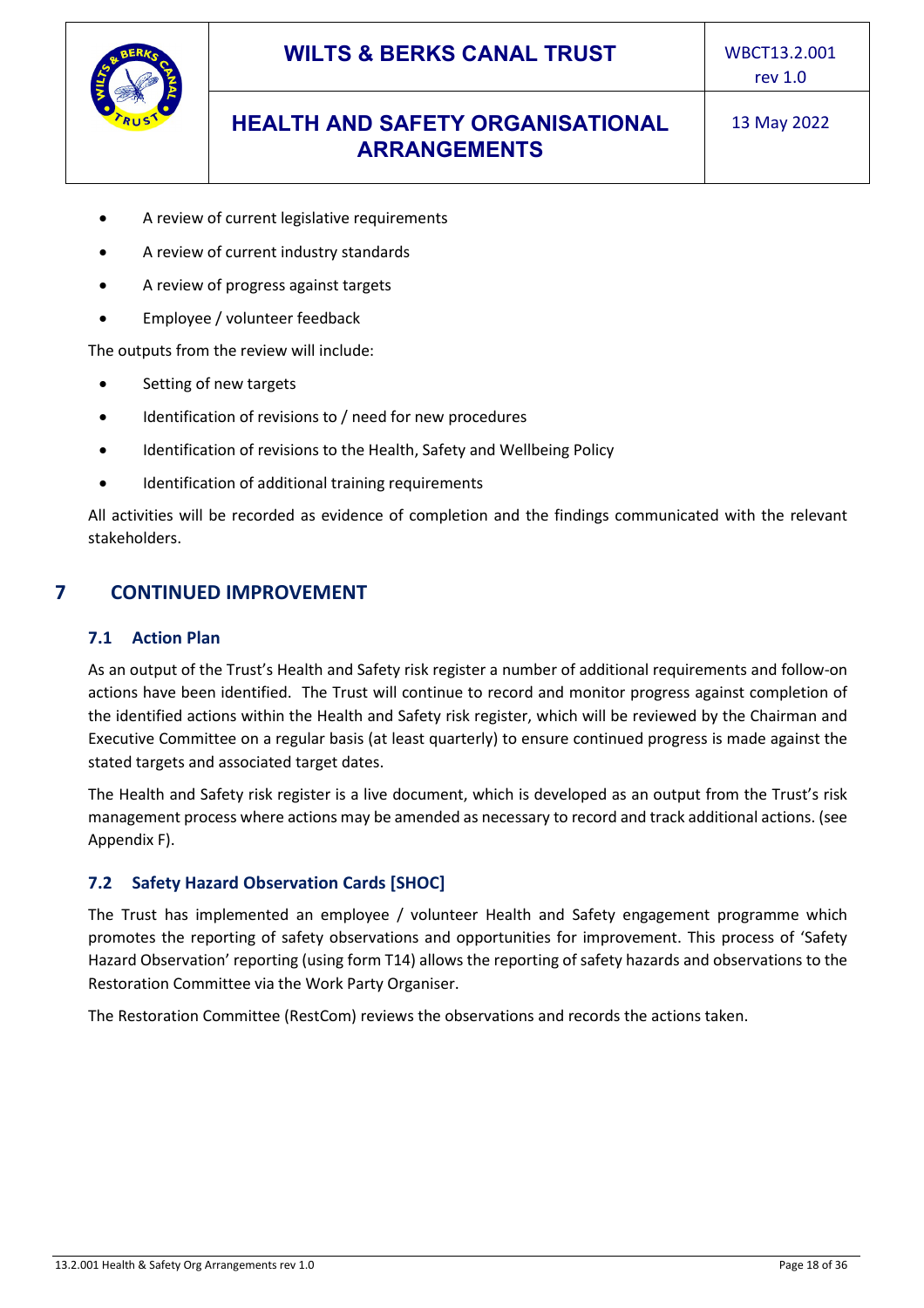![](_page_18_Picture_0.jpeg)

# **HEALTH AND SAFETY ORGANISATIONAL ARRANGEMENTS - APPENDIX A**

13 May 2022

## <span id="page-18-0"></span>**APPENDIX A REGISTER OF APPLICABLE LEGISLATION AND STANDARDS**

This register is developed based on the current activities of the Trust and is reviewed on a regular basis to ensure that all relevant legal duties are identified and complied with so far as reasonably practicable.

| <b>Requirements</b>                                                      | <b>Date</b> | How does this impact the                                                                                                                                                                                  | What Trust does to comply                                                                                                                                                                                                                                                                                           |
|--------------------------------------------------------------------------|-------------|-----------------------------------------------------------------------------------------------------------------------------------------------------------------------------------------------------------|---------------------------------------------------------------------------------------------------------------------------------------------------------------------------------------------------------------------------------------------------------------------------------------------------------------------|
|                                                                          | checked     | <b>Trust</b>                                                                                                                                                                                              |                                                                                                                                                                                                                                                                                                                     |
| Health and Safety at<br>Work, etc. Act. 1974                             | 10/11/2021  | Primary legislation that sets out<br>the legal duties of the Employer<br>to employees, volunteers, and<br>others affected by the Trusts<br>acts or omissions.                                             | Created:<br>H&S policy statement.<br>H&S management<br>$\bullet$<br>arrangements.<br>Identified roles and<br>$\bullet$<br>responsibilities.<br>Developed procedures and<br>$\bullet$<br>safe systems of work.<br>Reviewed and update<br>$\bullet$<br>regularly.<br>Communicate requirements<br>to all stakeholders. |
| Management of<br>Health and Safety at<br><b>Work Regulations</b><br>1999 | 10/11/2021  | This builds on the requirements<br>of the HSWA 1974 and sets<br>specific requirements in regard<br>to identifying hazards and<br>assessing risks and providing<br>competent advice among other<br>things. | Created:<br>H&S management<br>$\bullet$<br>arrangements that identifies<br>competence requirements,<br>roles and responsibilities, etc.<br>Appointed a Health and<br>٠<br>Safety Specialist to advise the<br>Trust.<br>Developed operational<br>$\bullet$<br>procedures to control<br>activities.                   |
| Workplace (health,<br>safety and welfare)<br>Regulations 1992            | 10/11/2021  | This regulation sets the<br>requirements of the safety and<br>welfare requirements of<br>'workplaces'                                                                                                     | Workplace controls are detailed<br>within maintenance management<br>and CDM management plans.                                                                                                                                                                                                                       |
| <b>Construction (Design</b><br>and Management)<br>Regulations 2015       | 10/11/2021  | This regulation sets the<br>requirements for the design and<br>management of the<br>'construction' activities<br>completed by the Trust, and<br>also sets-out the external<br>notification requirements.  | The Trust has developed a CDM<br>management procedure that<br>defines roles, responsibilities and<br>the control to be applied to CDM<br>projects and relevant<br>maintenance projects. (HSP-05).                                                                                                                   |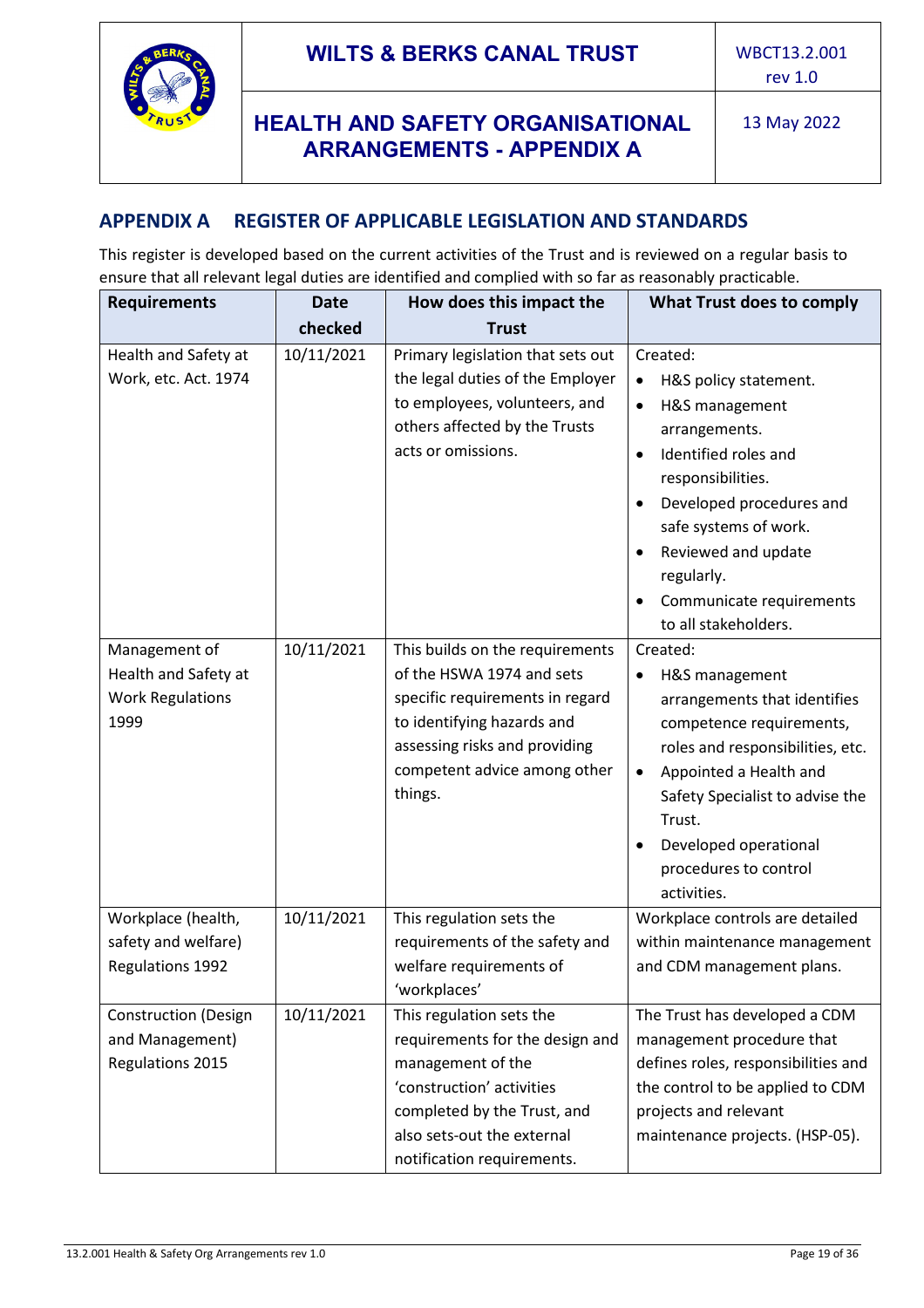![](_page_19_Picture_0.jpeg)

# **HEALTH AND SAFETY ORGANISATIONAL ARRANGEMENTS - APPENDIX A**

| <b>Requirements</b>          | <b>Date</b> | How does this impact the        | What Trust does to comply           |
|------------------------------|-------------|---------------------------------|-------------------------------------|
|                              | checked     | Trust                           |                                     |
| <b>Control of Substances</b> | 10/11/2021  | This regulation sets the        | The Trust has developed a control   |
| Hazardous to Health          |             | requirements for the safe       | procedure (HSP-04) that             |
| <b>Regulations 2013</b>      |             | selection, storage,             | identified substances used,         |
|                              |             | transportation, handling, use   | associated risks and supporting     |
|                              |             | and disposal of hazardous       | information.                        |
|                              |             | substances used by the Trust.   |                                     |
| Provision and Use of         | 10/11/2021  | This regulation sets the        | The Trust has developed a control   |
| Work Equipment               |             | requirements for the selection, | procedure (HSP-08) which            |
| Regulations 1998             |             | use, and maintenance of work    | provides controls around the        |
|                              |             | equipment provided by / used    | selection, use and maintenance      |
|                              |             | by the Trust.                   | of plant and equipment with         |
|                              |             |                                 | supporting records.                 |
| Lifting Operations and       | 10/11/2021  | This regulation sets the        | Linked to HSP-08.                   |
| Lifting Equipment            |             | requirements for the selection, |                                     |
| Regulations 1998             |             | use, and management of lifting  |                                     |
|                              |             | equipment and lifting           |                                     |
|                              |             | operations.                     |                                     |
| Reporting of injuries,       | 10/11/2021  | This regulation sets the        | The Trust has developed a control   |
| diseases, and                |             | requirements for recording and  | procedure (HSP-06) which            |
| dangerous                    |             | reporting of incidents as       | provides controls around incident   |
| occurrences                  |             | defined by the regulations, and | notification, investigation and the |
| <b>Regulations 2013</b>      |             | the external notification       | driving of continued                |
|                              |             | requirements.                   | improvements.                       |
| Working at Height            | 10/11/2021  | This regulation set the         | Arrangements are contained          |
| Regulations 2005             |             | requirements that should be     | within the risk management (risk    |
|                              |             | applied to the management of    | assessment) process and the         |
|                              |             | working at height activities to | application of the working at       |
|                              |             | reduce the risk falls from      | height hierarchy of control.        |
|                              |             | height.                         |                                     |
| Control of vibration at      | 10/11/2021  | This regulation sets the        | Linked to HSP-08                    |
| work Regulations 2005        |             | requirement for the control of  |                                     |
|                              |             | vibration at work and           |                                     |
|                              |             | requirement to measures,        |                                     |
|                              |             | records, and reduce exposure.   |                                     |
| Control of noise at          | 10/11/2021  | This regulation sets the        | Linked to HSP-08                    |
| work Regulations 2005        |             | requirements for the protection |                                     |
|                              |             | of hearing and prevention of    |                                     |
|                              |             | noise induced hearing loss.     |                                     |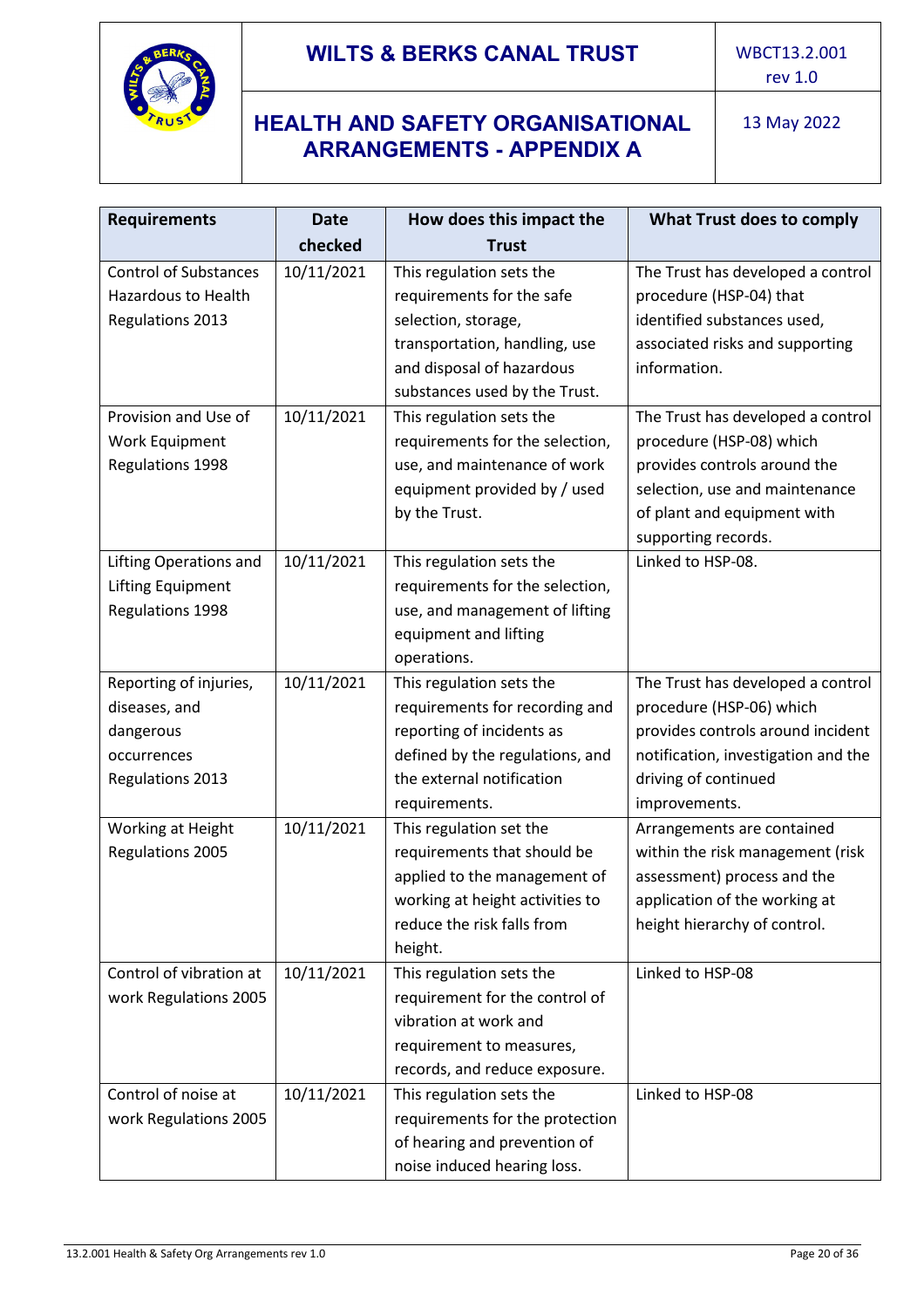![](_page_20_Picture_0.jpeg)

# **HEALTH AND SAFETY ORGANISATIONAL ARRANGEMENTS - APPENDIX A**

| <b>Requirements</b>        | <b>Date</b> | How does this impact the                                        | What Trust does to comply     |
|----------------------------|-------------|-----------------------------------------------------------------|-------------------------------|
|                            | checked     | <b>Trust</b>                                                    |                               |
| Regulatory Reform          | 10/11/2021  | This order sets the                                             | Linked to HSP-07.             |
| (Fire Safety) Order        |             | requirements that should be                                     |                               |
| 2005                       |             | applied to the prevention of                                    |                               |
|                            |             | fire, the need for fire risk                                    |                               |
|                            |             | assessment, and the associated                                  |                               |
|                            |             |                                                                 |                               |
|                            |             | management arrangements to<br>reduce the likelihood of fire and |                               |
|                            |             |                                                                 |                               |
|                            |             | the associated consequences.                                    |                               |
| <b>Electricity at Work</b> | 10/11/2021  | This regulation sets out the                                    | Linked to HSP-08              |
| Regulations 1989           |             | requirements that should be                                     |                               |
|                            |             | taken to control electricity in                                 |                               |
|                            |             | the workplace, maintain safe                                    |                               |
|                            |             | installations and equipment,                                    |                               |
|                            |             | and protect against                                             |                               |
|                            |             | electrocution.                                                  |                               |
| <b>Manual handling</b>     | 10/11/2021  | This regulation sets out the                                    | Linked to HSP-01.             |
| operations                 |             | requirements that should be                                     |                               |
| Regulations 1992           |             | applied to preventing manual                                    |                               |
|                            |             | handling and musco-skeletal                                     |                               |
|                            |             | injuries relating to the lifting /                              |                               |
|                            |             | carrying / pushing / pulling                                    |                               |
|                            |             | within the workplace.                                           |                               |
| Safety signs and           | 10/11/2021  | This regulation sets out the                                    | To be incorporated within     |
| signals Regulations        |             | requirements for safety signage                                 | controls for site management. |
| 1996                       |             | within the workplace.                                           |                               |
| <b>Health and Safety</b>   | 10/11/2021  | This regulation sets out the                                    | Linked to HSP-07.             |
| (first aid) Regulations    |             | requirements that should be                                     |                               |
| 1981                       |             | taken in preparing for /                                        |                               |
|                            |             | responding to first aid / medical                               |                               |
|                            |             | events within the workplace,                                    |                               |
|                            |             | and the necessary assessments                                   |                               |
|                            |             | needed to determine what                                        |                               |
|                            |             | response arrangements are                                       |                               |
|                            |             | required.                                                       |                               |
| <b>Personal Protective</b> | 10/11/2021  | This regulation sets out the                                    | Linked to HSP-01.             |
| Equipment at work          |             | requirements for the selection,                                 |                               |
| Regulations 1992           |             | issue, use, maintenance and                                     |                               |
|                            |             | storage of suitable PPE.                                        |                               |
|                            |             |                                                                 |                               |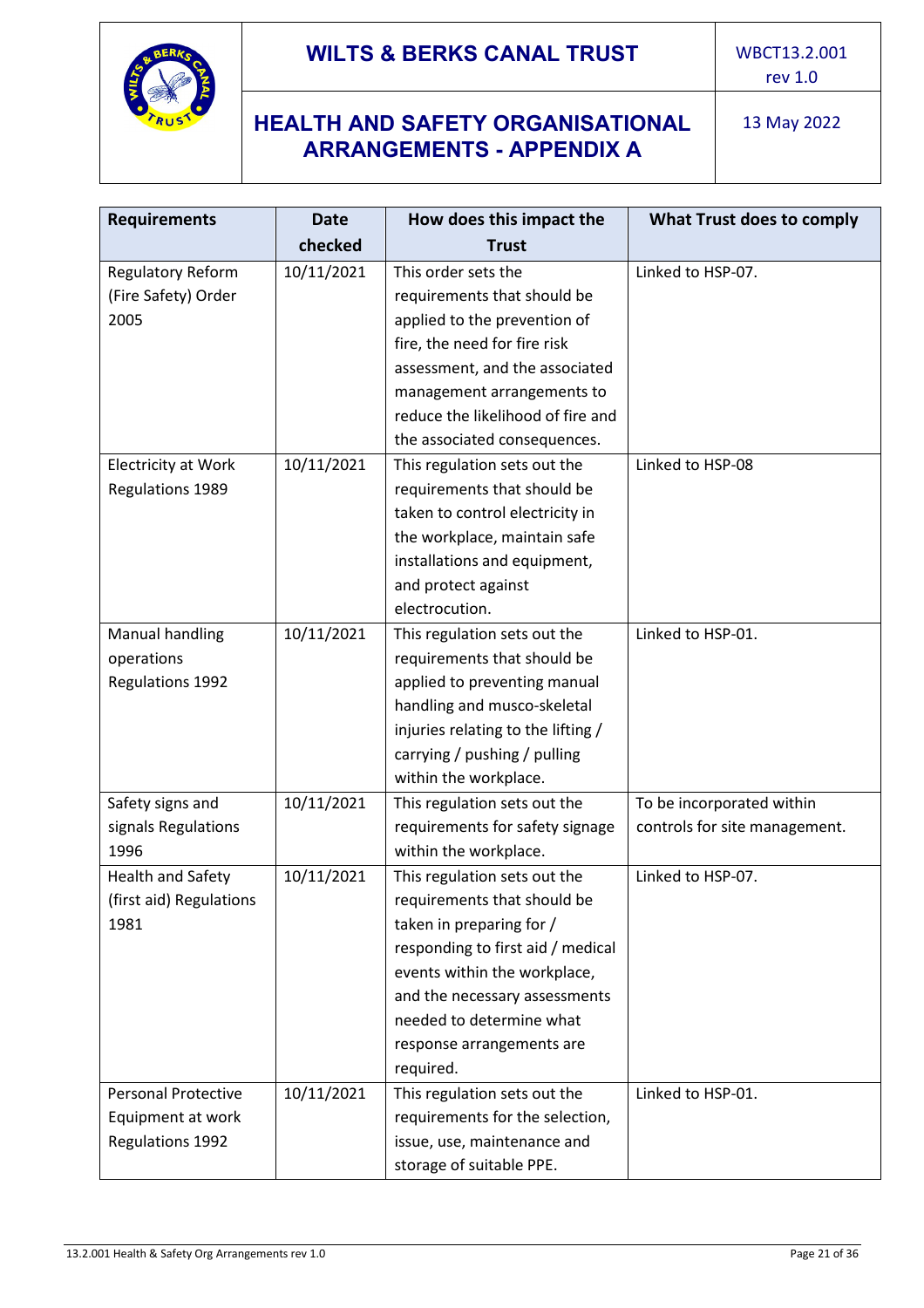![](_page_21_Picture_0.jpeg)

# **HEALTH AND SAFETY ORGANISATIONAL ARRANGEMENTS - APPENDIX A**

| <b>Requirements</b>      | <b>Date</b> | How does this impact the          | What Trust does to comply         |
|--------------------------|-------------|-----------------------------------|-----------------------------------|
|                          | checked     | <b>Trust</b>                      |                                   |
| Health and Safety        | 10/11/2021  | This regulation sets out the      | The Trust has identified means of |
| (Consultation with       |             | requirements for the              | communications and consultation   |
| employees)               |             | consultation with employees       | within this organisational        |
| Regulations 1996         |             | (and volunteers) on matters       | arrangement. See Appendix E.      |
|                          |             | that effect their health, safety, |                                   |
|                          |             | and wellbeing.                    |                                   |
| Occupiers' Liability Act | 10/11/2021  | This regulation applies the       | Controls have been developed      |
| 1957 & 1984              |             | occupier's duty towards visitors. | within HSP-01, HSP03, and HSP-    |
|                          |             | The duty of is to take            | 05.                               |
|                          |             | reasonable care to ensure that    |                                   |
|                          |             | the visitor is reasonably safe.   |                                   |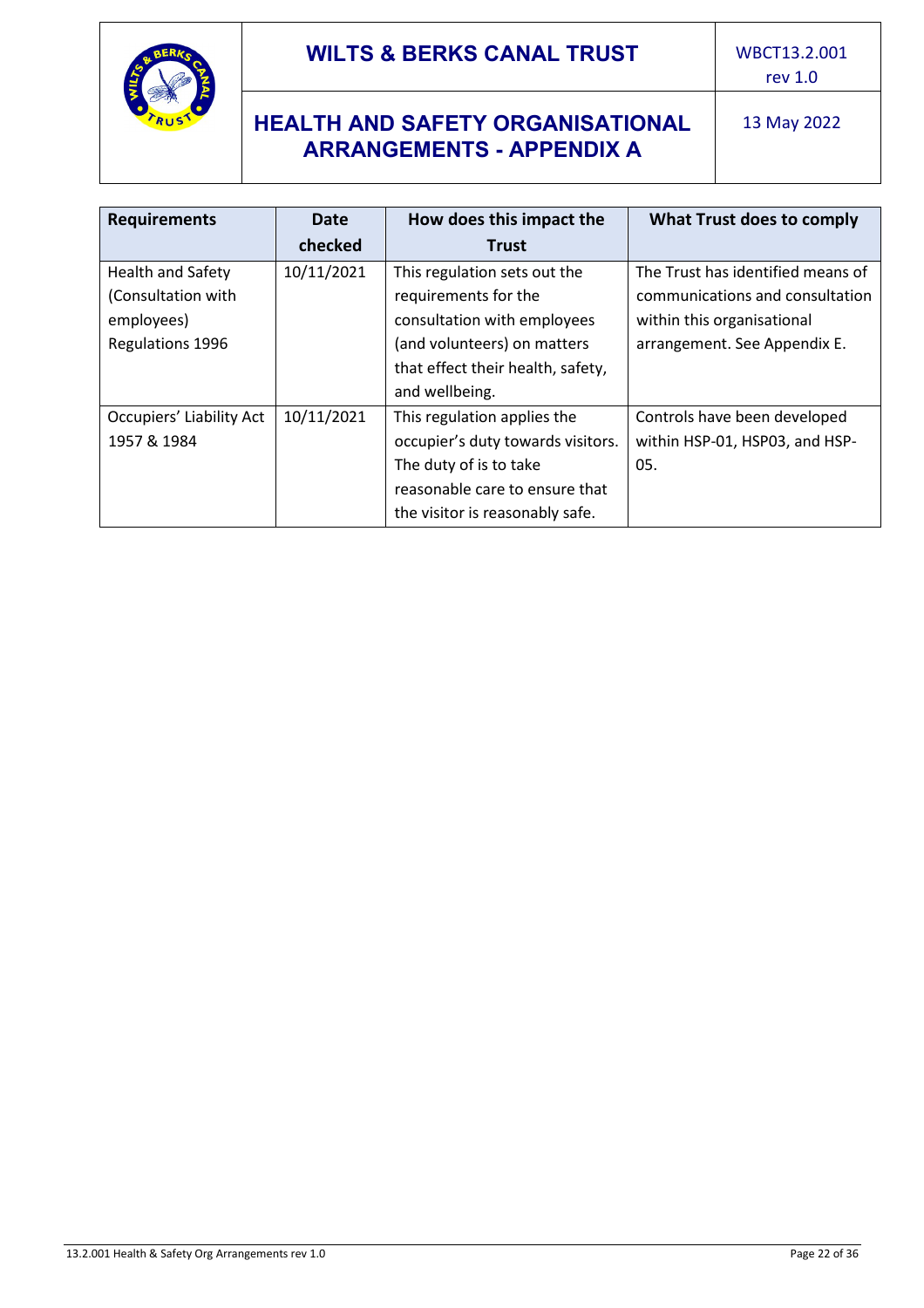![](_page_22_Picture_0.jpeg)

# **HEALTH AND SAFETY ORGANISATIONAL ARRANGEMENTS - APPENDIX B** 13 May 2022

#### **APPENDIX B HEALTH AND SAFETY DOCUMENT REGISTER**

<span id="page-22-0"></span>

| <b>Document</b> | Document name                                 | <b>First</b> | <b>Review</b> | <b>Current</b> | <b>Revision</b> | <b>Document owner</b>        |
|-----------------|-----------------------------------------------|--------------|---------------|----------------|-----------------|------------------------------|
| <b>Number</b>   |                                               | produced     | frequency     | revision       | date            |                              |
| WBCT 13.0.001   | Health Safety and Wellbeing Policy Statement  | 13/05/22     | Annual        | Rev 4          | 13/05/23        | <b>Chairman of Trustees</b>  |
| WBCT 13.0.002   | Health and Safety Organisational Arrangements | 13/05/22     | Annual        | Rev 1          | 13/05/23        | <b>Executive Committee</b>   |
| WBCT 13.0.003   | HSP-01 Risk Assessment Procedure              | 13/05/22     | Annual        | Rev 1          | 13/05/23        | <b>Executive Committee</b>   |
| WBCT 13.0.004   | HSP-02 Temporary Works Procedure              | 13/05/22     | Annual        | Rev 1          | 13/05/23        | <b>Chief Engineer</b>        |
| WBCT 13.0.005   | HSP-03 Amenity Management Plan                | 13/05/22     | Annual        | Rev 1          | 13/05/23        | <b>Restoration Committee</b> |
| WBCT 13.0.006   | HSP-04 Chemical Safety Procedure              | 13/05/22     | Annual        | Rev 1          | 13/05/23        | <b>Restoration Committee</b> |
| WBCT 13.0.007   | HSP-05 CDM Project Management                 | 13/05/22     | Annual        | Rev 1          | 13/05/23        | <b>Executive Committee</b>   |
| WBCT 13.0.008   | HSP-06 Incident Reporting & Investigation     | 13/05/22     | Annual        | Rev 1          | 13/05/23        | <b>Executive Committee</b>   |
| WBCT 13.0.009   | HSP-07 Emergency Procedure                    | 13/05/22     | Annual        | Rev 1          | 13/05/23        | <b>Executive Committee</b>   |
| WBCT 13.0.001   | HSP-08 Selection & Use of Plant & Equipment   | 13/05/22     | Annual        | Rev 1          | 13/05/23        | <b>Restoration Committee</b> |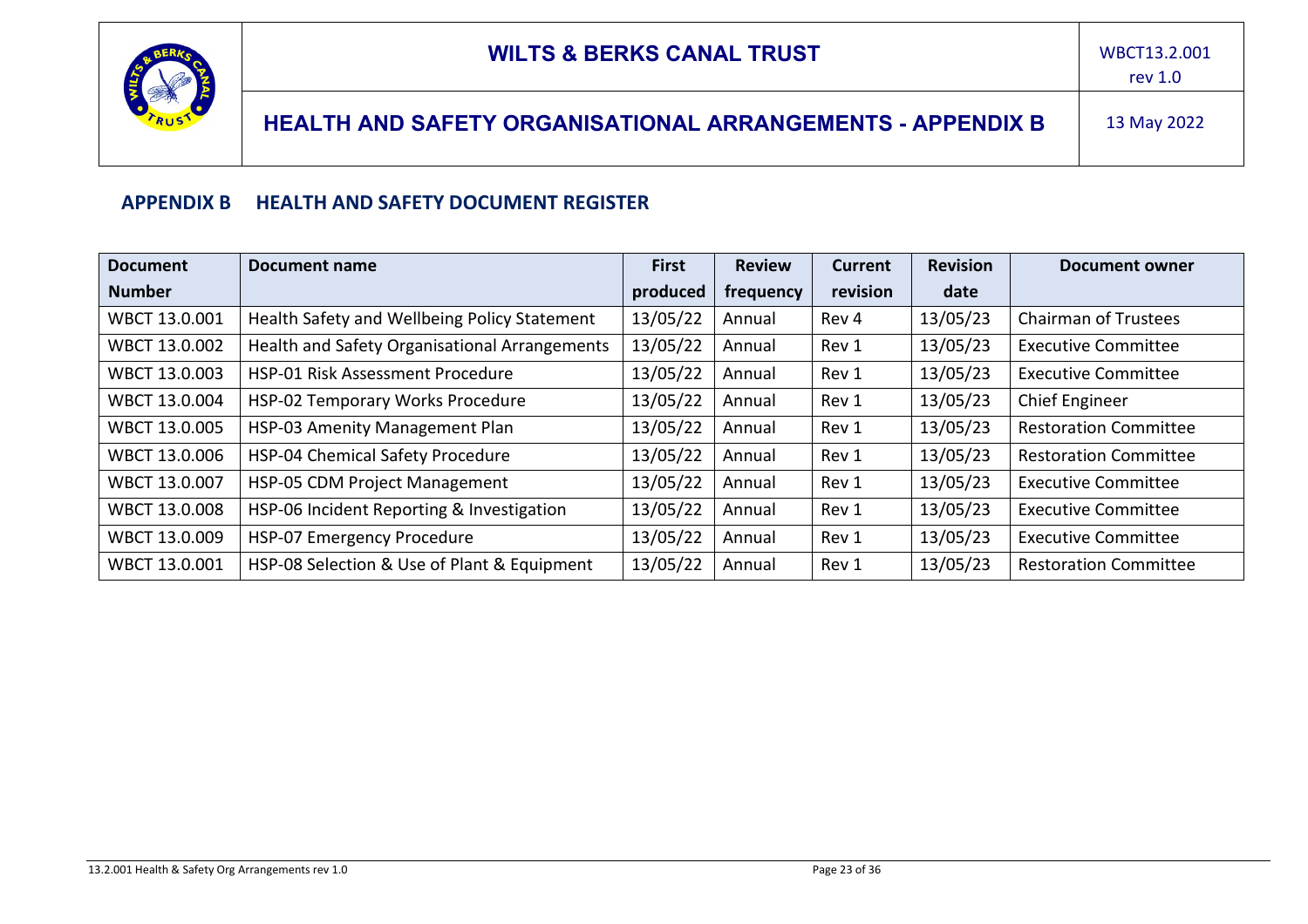|            | <b>WILTS &amp; BERKS CANAL TRUST</b>                              | WBCT13.2.001<br>rev $1.0$ |
|------------|-------------------------------------------------------------------|---------------------------|
| Ã<br>TRUST | <b>HEALTH AND SAFETY ORGANISATIONAL ARRANGEMENTS - APPENDIX C</b> | 13 May 2022               |

#### **APPENDIX C HEALTH AND SAFETY ORGANISATIONAL STRUCTURE**

<span id="page-23-0"></span>![](_page_23_Figure_2.jpeg)

![](_page_23_Figure_3.jpeg)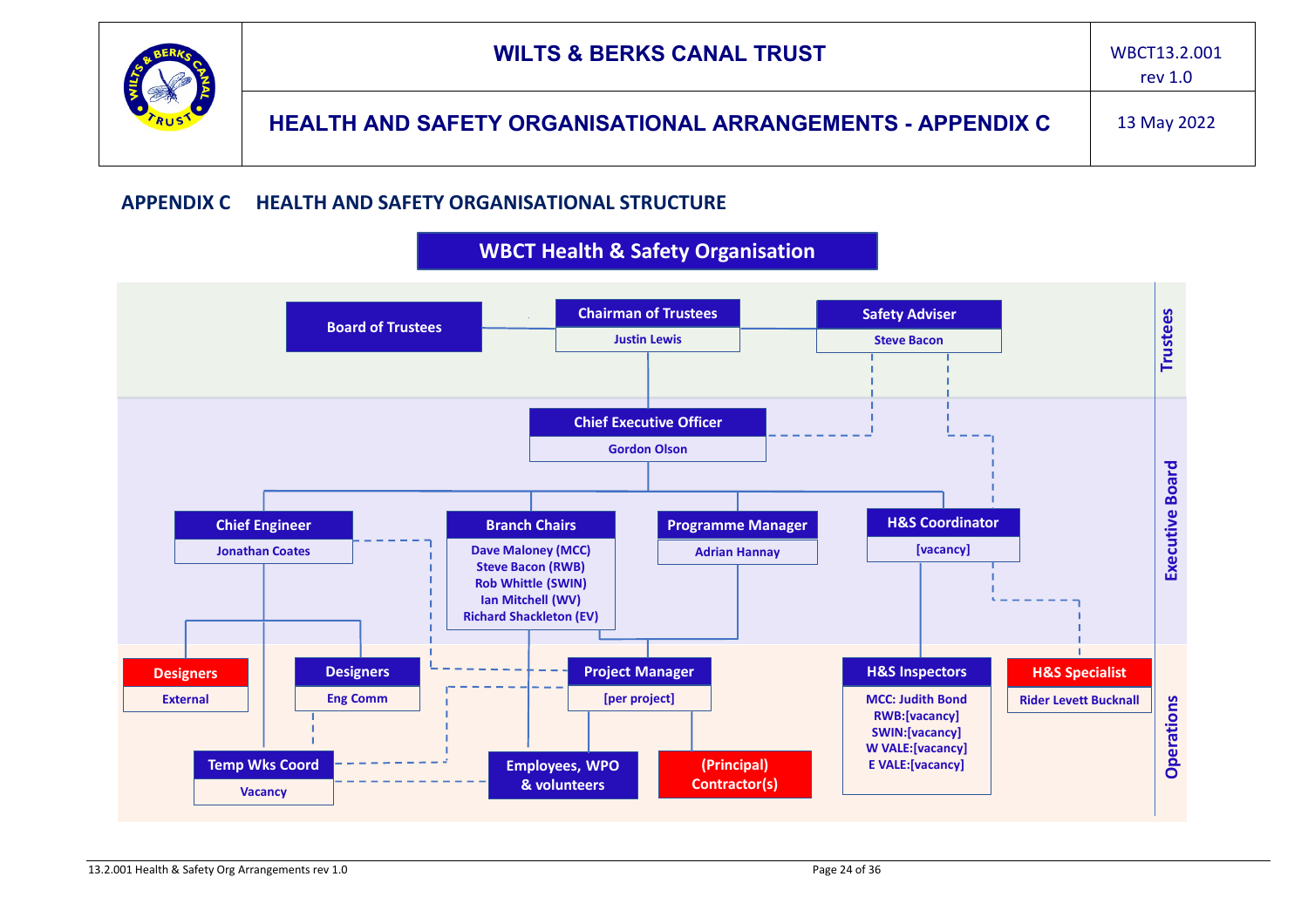![](_page_24_Picture_0.jpeg)

## <span id="page-24-0"></span>**APPENDIX D TRAINING MATRIX**

The Trust has developed the following competence matrix for the identified roles:

| <b>Task description</b>                     | Training provider / competence                           | <b>Validity period</b>     |
|---------------------------------------------|----------------------------------------------------------|----------------------------|
| <b>First Aider</b>                          | WRG / Certificate of First Aid                           | 3 years                    |
| 360° Excavator operation <7T                | WRG-Ticket issued, automatic re issue on<br>application  | 3 years                    |
| 360° Excavator operation 7T>                | WRG-Ticket issued, automatic re issue on<br>application  | 3 years                    |
| Dumper - Rear steer                         | WRG-Ticket issued, automatic re issue on<br>application  | 3 years                    |
| Dumper-FWD tip (Artic)                      | WRG-Ticket issued, automatic re issue on<br>application. | 3 years                    |
|                                             | WBCT on site training by qualified trainers              |                            |
| Towing - road trailer                       | WRG-Ticket issued, automatic re issue on<br>application  | 3 years                    |
| Towing- onsite trailer                      | WRG-Ticket issued, automatic re issue on<br>application  | 3 years                    |
|                                             | WBCT on site training by qualified trainers              |                            |
| Wheel Horse tractor + towpath<br>Trailer    | WBCT on-site training by qualified trainers              | Refresher after<br>5 years |
| Minibus driver                              | WRG-Ticket issued, automatic re issue on<br>application  | 3 years                    |
| Quad bike operator                          | Lantra-ticket issued                                     | Refresher after<br>5 years |
| Tractor <1 tonne operator                   | WRG-Ticket issued, automatic re issue on<br>application  | 3 years                    |
| Tractor > 1 tonne operator                  | WRG-Ticket issued, automatic re issue on<br>application  | 3 years                    |
| Chainsaw - Cross cut (basically<br>logging) | Lantra training                                          | 5 years                    |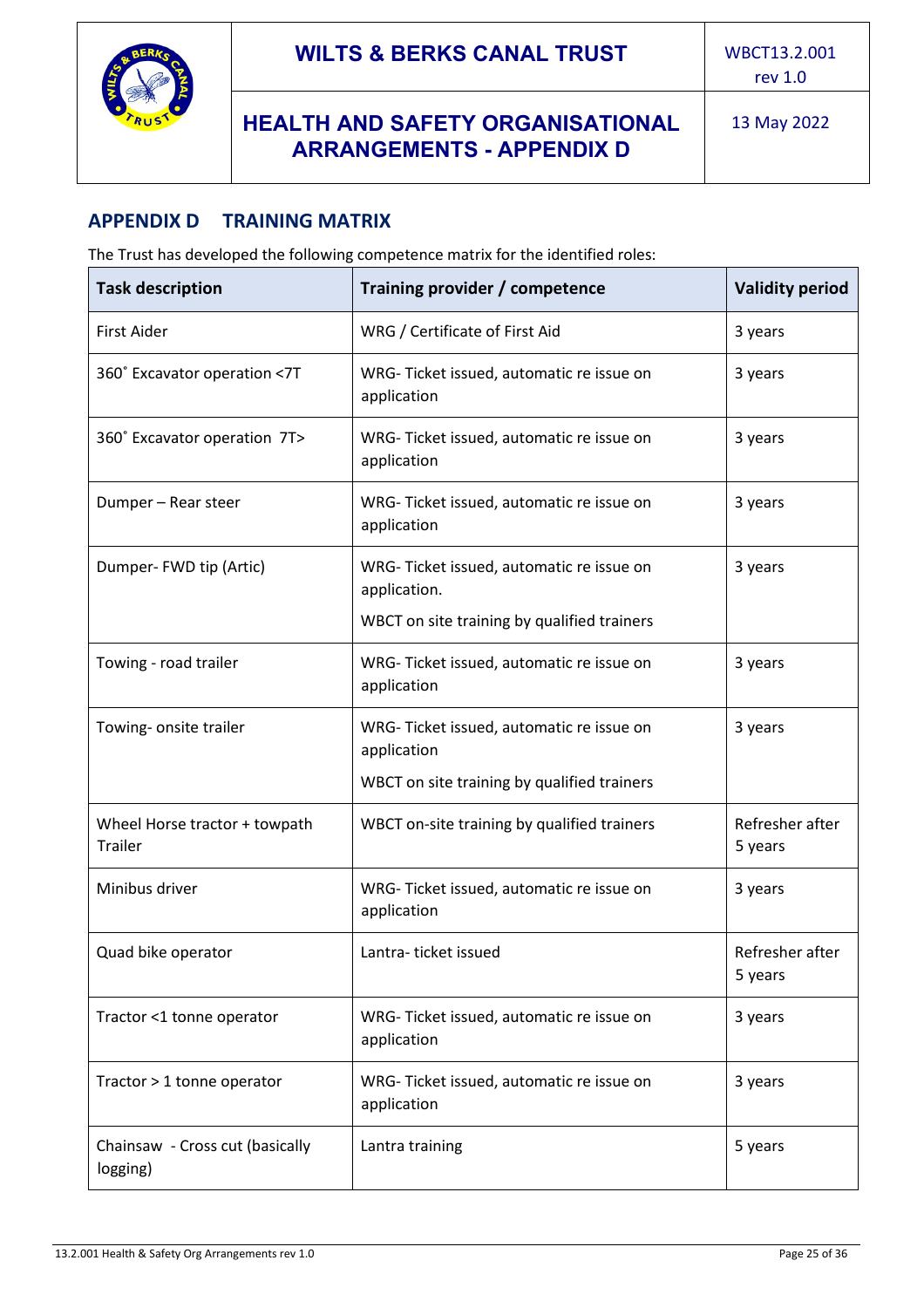![](_page_25_Picture_0.jpeg)

rev 1.0

# **HEALTH AND SAFETY ORGANISATIONAL ARRANGEMENTS - APPENDIX D**

| Chainsaw - Felling/processing up<br>to 380mm | Lantra training                                                                    | 5 years |
|----------------------------------------------|------------------------------------------------------------------------------------|---------|
| Brush cutter operation                       | WBCT on-site training by competent volunteer                                       | 5 years |
| Hedge trimmer operation                      | WBCT on-site training by competent volunteer                                       | 5 years |
| Powered pole saw operation                   | WBCT on-site training by competent volunteer                                       | 5 years |
| Strimmer operation                           | WBCT on-site training by competent volunteer                                       | 5 years |
| All terrain mower (28")                      | WBCT on-site training by competent volunteer                                       | 5 years |
| Tirfor winch operation                       | WBCT on-site training by competent volunteer                                       | 5 years |
| Use of hand tools                            | WBCT on-site training by competent volunteer                                       | 5 years |
| Small passenger boat- skipper                | WBCT by experienced personnel                                                      | 5 years |
| Small passenger boat- crew                   | WBCT by experienced personnel                                                      | 5 years |
| Public passenger boat - skipper              | National Community Boats Association -<br>Certificate of Community Boat Management | 5 years |
| Public passenger boat - crew                 | WBCT by experienced personnel                                                      | 5 years |
| Health and Safety for WPO's                  | CITB - SSSTS certificate                                                           | 5 years |
| Health and Safety for Managers               | CITB - SMSTS certificate                                                           | 3 years |
| <b>Temporary Works Coordinator</b>           | CITB - TWC Certificate                                                             | 5 Years |
| H&S induction for all                        | WBCT- by WPO                                                                       | 1 year  |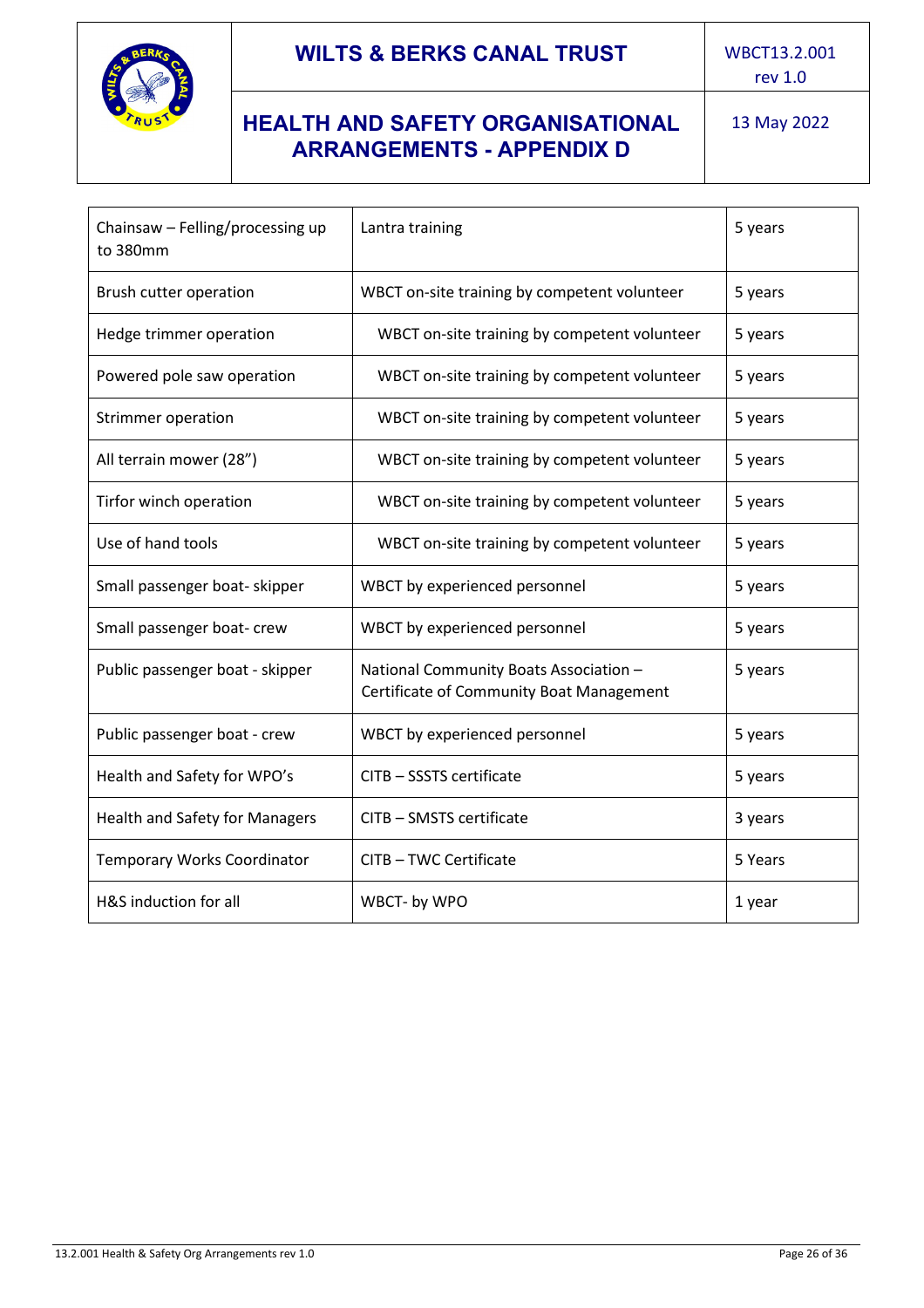![](_page_26_Picture_0.jpeg)

# **HEALTH AND SAFETY ORGANISATIONAL ARRANGEMENTS - APPENDIX E**

## <span id="page-26-0"></span>**APPENDIX E HEALTH AND SAFETY COMMUNICATION PLAN**

| <b>Stakeholder</b>                   | <b>Reason for contact</b>                                                                                                                                                                                                                                                                       | <b>Frequency</b> | <b>Point of Contact</b>                                    |
|--------------------------------------|-------------------------------------------------------------------------------------------------------------------------------------------------------------------------------------------------------------------------------------------------------------------------------------------------|------------------|------------------------------------------------------------|
| Trustees                             | Performance monitoring and<br>monthly updates.                                                                                                                                                                                                                                                  | Monthly          | CEO & Chairman                                             |
|                                      | Incident reporting                                                                                                                                                                                                                                                                              |                  |                                                            |
|                                      | Annual reports                                                                                                                                                                                                                                                                                  | Annual           |                                                            |
| Employees / volunteers /<br>visitors | Transfer of Health & Safety<br>information: communication of<br>information, inductions, safety<br>alerts, briefings and control<br>measures; consultation on<br>changes to controls, new<br>processes and management<br>arrangements, risk assessment<br>findings and associated<br>controls). | As necessary.    | Line Managers<br><b>WPO</b><br><b>Other Trust Officers</b> |
| Health & Safety Executive            | Regulatory compliance.<br>Required notifications. RIDDOR.<br>F <sub>10</sub>                                                                                                                                                                                                                    | As necessary     | Authorised employees                                       |
| Members of the public.               | Public interest.                                                                                                                                                                                                                                                                                | As necessary.    | Authorised employees                                       |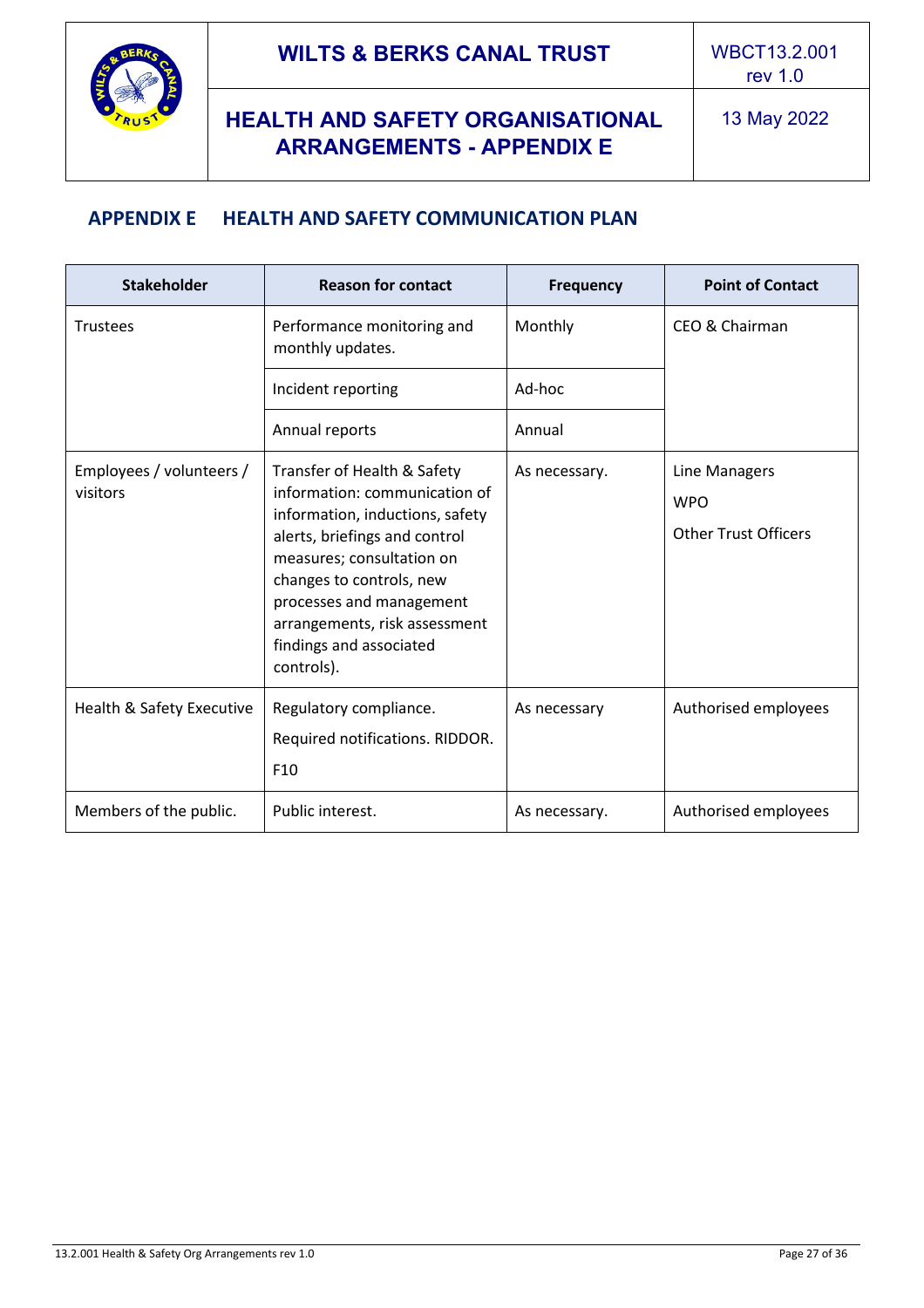![](_page_27_Picture_0.jpeg)

rev 1.0

<span id="page-27-0"></span>

|                              | <b>APPENDIX F</b>                                                                                |                                                                          | <b>WBCT HEALTH AND SAFETY RISK REGISTER</b>                   |                           |                        |                                                                           |                                                                                                                                                                                                                                                                                                                                                                                                                                                                                                                                                                                                                                               |                                                                                                                                                                                                                                                                                                                                                                                                                       |                                                                                                                                                                                  |                                                                                                                                                                                                                                                                                                                                                                                                                                                                                                                                                                                                                                                                                        |
|------------------------------|--------------------------------------------------------------------------------------------------|--------------------------------------------------------------------------|---------------------------------------------------------------|---------------------------|------------------------|---------------------------------------------------------------------------|-----------------------------------------------------------------------------------------------------------------------------------------------------------------------------------------------------------------------------------------------------------------------------------------------------------------------------------------------------------------------------------------------------------------------------------------------------------------------------------------------------------------------------------------------------------------------------------------------------------------------------------------------|-----------------------------------------------------------------------------------------------------------------------------------------------------------------------------------------------------------------------------------------------------------------------------------------------------------------------------------------------------------------------------------------------------------------------|----------------------------------------------------------------------------------------------------------------------------------------------------------------------------------|----------------------------------------------------------------------------------------------------------------------------------------------------------------------------------------------------------------------------------------------------------------------------------------------------------------------------------------------------------------------------------------------------------------------------------------------------------------------------------------------------------------------------------------------------------------------------------------------------------------------------------------------------------------------------------------|
| <b>RR</b> Title              |                                                                                                  |                                                                          | <b>Wilts &amp; Berks Canal Trust</b>                          |                           | Issue No.              | $\overline{\mathbf{2}}$                                                   |                                                                                                                                                                                                                                                                                                                                                                                                                                                                                                                                                                                                                                               |                                                                                                                                                                                                                                                                                                                                                                                                                       |                                                                                                                                                                                  |                                                                                                                                                                                                                                                                                                                                                                                                                                                                                                                                                                                                                                                                                        |
|                              | Site / area of operation                                                                         |                                                                          | All operations                                                |                           | Review date            | 21/12/2021                                                                |                                                                                                                                                                                                                                                                                                                                                                                                                                                                                                                                                                                                                                               |                                                                                                                                                                                                                                                                                                                                                                                                                       |                                                                                                                                                                                  |                                                                                                                                                                                                                                                                                                                                                                                                                                                                                                                                                                                                                                                                                        |
|                              | <b>Risk Register Owner</b>                                                                       | <b>Executive Committee</b>                                               | Review frequency                                              |                           | Quarterly              |                                                                           | Brief summary of the organisations activities                                                                                                                                                                                                                                                                                                                                                                                                                                                                                                                                                                                                 | <b>Summary of works</b><br>Reinstating the canal route or providing diversions where the previous route is no longer accessible<br>Restoration / construction of at least 70 locks<br>Restoration / construction of more than 120 bridges, aqueducts or other significant structures<br>Securing an adequate water supply to the system<br>Connecting the canal to the remainder of the UK system of inland waterways |                                                                                                                                                                                  |                                                                                                                                                                                                                                                                                                                                                                                                                                                                                                                                                                                                                                                                                        |
| Item                         | Description of Hazard                                                                            | Associated risks                                                         | Who is exposed                                                | Risk<br>Rating<br>$L-M-H$ | Date first<br>recorded | <b>Risk Owner</b>                                                         | Controls and mitigations                                                                                                                                                                                                                                                                                                                                                                                                                                                                                                                                                                                                                      | Risk<br>Rating<br>$L-M-H$                                                                                                                                                                                                                                                                                                                                                                                             | Details of any residual risks                                                                                                                                                    | Details of additional control requirements                                                                                                                                                                                                                                                                                                                                                                                                                                                                                                                                                                                                                                             |
|                              |                                                                                                  |                                                                          | <b>Initial Design Review</b>                                  |                           |                        |                                                                           |                                                                                                                                                                                                                                                                                                                                                                                                                                                                                                                                                                                                                                               |                                                                                                                                                                                                                                                                                                                                                                                                                       | <b>Residual Risk</b>                                                                                                                                                             |                                                                                                                                                                                                                                                                                                                                                                                                                                                                                                                                                                                                                                                                                        |
| <b>WORK PARTY OPERATIONS</b> |                                                                                                  |                                                                          |                                                               |                           |                        |                                                                           |                                                                                                                                                                                                                                                                                                                                                                                                                                                                                                                                                                                                                                               |                                                                                                                                                                                                                                                                                                                                                                                                                       |                                                                                                                                                                                  |                                                                                                                                                                                                                                                                                                                                                                                                                                                                                                                                                                                                                                                                                        |
|                              | 1.00   Design Risks / Operational risk                                                           |                                                                          |                                                               |                           |                        |                                                                           |                                                                                                                                                                                                                                                                                                                                                                                                                                                                                                                                                                                                                                               |                                                                                                                                                                                                                                                                                                                                                                                                                       |                                                                                                                                                                                  |                                                                                                                                                                                                                                                                                                                                                                                                                                                                                                                                                                                                                                                                                        |
| 1.01                         | Insufficient task planning and<br>organisation of the resources.                                 | Equipment damage.<br>Personal injury.<br>III-health<br>Fatality          | Employees<br>Volunteers<br>Suppliers<br>Members of the public | . н.                      | 20/12/2021             | <b>Executive Team</b><br>RestComm<br>Work Party<br>Organiser              | All works are to be planned by a competent Work Party Organiser<br>(WPO) using the Water Recovery Group Guidance as the basis of<br>control.<br>All tasks will be reviewed and suitable and sufficient resources applied<br>(numbers of competent people, appropriate plant and equipment,<br>competent supervision, and supporting controls).<br>All controls will be documents within the Work Party Management Plan<br>and communicated to all members of the work party.                                                                                                                                                                  | L.                                                                                                                                                                                                                                                                                                                                                                                                                    | Local hazards.<br>Changes in work party members.<br>Changes in environmental conditions.<br>Non-compliance with WBCT Health and<br>Safety Policy and supporting<br>arrangements. | The Work Party Organiser will review the controls against the 'on-site'<br>condition prior to the commencement of work to ensure that foreseeable<br>risks have been identified and suitably controlled.<br>The Work Party Organiser will completed a 'pre-start' health and safety<br>briefing with all members of the work party, which will be recorded in the<br>Work Party Management Plan.<br>Work Party Management Plans to be retained as evidence of procedural<br>compliance and reviewed as a demonstration of 'due diligence'.                                                                                                                                             |
| 1.02                         | Insufficient plant and<br>equipment maintenance /<br>incorrect plant and equipment<br>selection. | Equipment damage.<br>Fire.<br>Personal injury.<br>III-health<br>Fatality | Employees<br>Volunteers<br>Suppliers<br>Members of the public | H.                        | 20/12/2021             | Executive Team<br>RestComm<br>Work Party<br>Organiser                     | All plant and equipment is to be selected based on the needs of the<br>task and the competence of those selected to complete the task.<br>All plant and equipment requiring a statutory inspection (lifting<br>equipment / tackle, vehicles, mobile access equipment / MEWP's,<br>compressors / pressure vessels, etc.) are to be inspected by a<br>competent person as required by the scheme of thorough examination<br>(LOLER / PUWER) with records retained as evidence.<br>All hired plant and equipment is to be obtained from a reputable supplier<br>(ideally CPA registered) and be supplied with testing and inspection<br>records. | T.                                                                                                                                                                                                                                                                                                                                                                                                                    | Equipment damage during use.<br>No testing and inspection records.<br>Hire company supplies different<br>equipment that ordered.                                                 | All plant and equipment maintenance records are to be provided by the hire<br>company and retained by WBCT.<br>Any damaged plant and equipment must not be used and put beyond use<br>until it can be repaired by a competent authorised person.<br>Plant and equipment must only be used by those people with the<br>necessary skills, knowledge and experience and authority to do so safely. If<br>incorrect plant / equipment is supplied then it must not be used, a<br>replacement should be arranged.<br>Plant and equipment should be checked prior to use by the operator for<br>correct operation and the inspection recorded as evidence.                                   |
| 1.03                         | Lack of employee / volunteer<br>competence.                                                      | Equipment damage.<br>Personal injury.<br>III-health.<br>Fatality         | Employees<br>Volunteers<br>Suppliers<br>Members of the public | H                         | 20/12/2021             | <b>Executive Team</b><br>RestComm<br>Work Party<br>Organiser              | All employees and volunteers will receive a WBCT Health and Safety<br>Induction.<br>All employees and volunteers competences will be recorded; where<br>necessary additional training will be provided in-line with the WRG<br>quidance.<br>As part of the task planning activities the Work Party Organiser will<br>assign employees and volunteers with the necessary competence to<br>the tasks.                                                                                                                                                                                                                                           | L.                                                                                                                                                                                                                                                                                                                                                                                                                    | Change of employees / volunteers.<br>Absence / no-show.<br>Lack of competence due to changes in<br>the plan of work.                                                             | Once agreed, the scope of work must not change without the necessary<br>review of all controls including the assigned resources.<br>If insufficient employees / volunteers attend the task then works should not<br>progress.<br>All employees and volunteers must receive the 'pre-start' health and safety<br>briefing, which must be recorded.                                                                                                                                                                                                                                                                                                                                      |
|                              | Insufficient hazard<br>1.04 identification and risk<br>management.                               | Equipment damage.<br>Fire<br>Personal injury.<br>III-health<br>Fatality  | Employees<br>Volunteers<br>Suppliers<br>Members of the public | <b>H</b>                  | 20/12/2021             | <b>Executive Team</b><br><b>Chief Engineer</b><br>Work Party<br>Organiser | All work party activities are to be planned and co-ordinated by those<br>with the necessary knowledge, skills and experience to identify the<br>foreseeable hazards associated with the task (work party organiser and<br>RestComm).<br>All hazard identification and associated risk elimination / mitigation<br>measures should be completed at the planning stage and reviewed prior<br>to the commencement of works (on-site).<br>All controls are to be detailed within the Work Party Management Plan.                                                                                                                                  | L.                                                                                                                                                                                                                                                                                                                                                                                                                    | Lack of hazard perception.<br>Non-compliance with WBCT policies and<br>procedures.<br>Lack of change management.<br>Lack of employee / volunteer<br>competence.                  | Those employees / volunteers leading work parties must be aware of their<br>role and responsibilities, and must have been provided with suitable and<br>sufficient training to adequately implement all identified risk mitigation<br>measures.<br>Where changes are needed the Work Party Leader must stop and reassess<br>the impact of the proposed changes, and what additional controls must be<br>applied.<br>All changes must be recorded in the Work Party Management Plan and<br>communicated to the members of the work party.<br>WBCT should complete Health and Safety site inspections to monitor<br>compliance with policies and procedures (frequency to be confirmed). |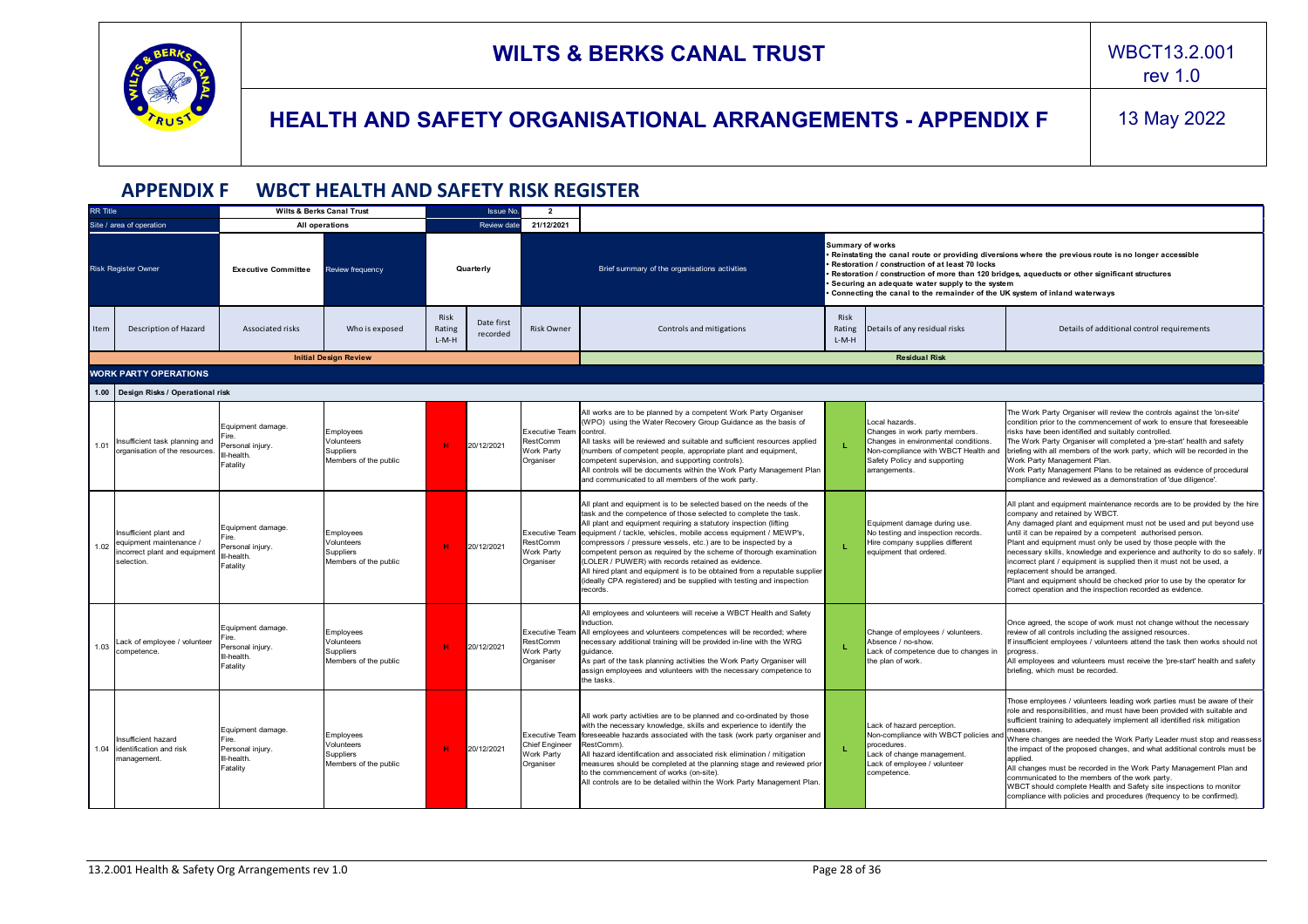![](_page_28_Picture_0.jpeg)

rev 1.0

| Item | Description of Hazard                                                                                   | Associated risks                                                                    | Who is exposed                                                       | <b>Risk</b><br>Rating<br>$L-M-H$ | Date first<br>recorded | <b>Risk Owner</b>                                                                     | Controls and mitigations                                                                                                                                                                                                                                                                                                                                                                                                                                                                                                                                                                                                                                                                                                                                                                                                                                        | <b>Risk</b><br>Rating<br>$L-M-H$ | Details of any residual risks                                                                                                                                                                                                                       | Details of additional control requirements                                                                                                                                                                                                                                                                                                                                                                                                                                                                                                                                                                                |  |  |
|------|---------------------------------------------------------------------------------------------------------|-------------------------------------------------------------------------------------|----------------------------------------------------------------------|----------------------------------|------------------------|---------------------------------------------------------------------------------------|-----------------------------------------------------------------------------------------------------------------------------------------------------------------------------------------------------------------------------------------------------------------------------------------------------------------------------------------------------------------------------------------------------------------------------------------------------------------------------------------------------------------------------------------------------------------------------------------------------------------------------------------------------------------------------------------------------------------------------------------------------------------------------------------------------------------------------------------------------------------|----------------------------------|-----------------------------------------------------------------------------------------------------------------------------------------------------------------------------------------------------------------------------------------------------|---------------------------------------------------------------------------------------------------------------------------------------------------------------------------------------------------------------------------------------------------------------------------------------------------------------------------------------------------------------------------------------------------------------------------------------------------------------------------------------------------------------------------------------------------------------------------------------------------------------------------|--|--|
|      |                                                                                                         |                                                                                     | <b>Initial Design Review</b>                                         |                                  |                        |                                                                                       |                                                                                                                                                                                                                                                                                                                                                                                                                                                                                                                                                                                                                                                                                                                                                                                                                                                                 | <b>Residual Risk</b>             |                                                                                                                                                                                                                                                     |                                                                                                                                                                                                                                                                                                                                                                                                                                                                                                                                                                                                                           |  |  |
| 1.05 | Insufficient communications<br>and implementation of WBCT<br>Health and Safety<br>arrangements.         | Fire.<br>Personal injury.<br>III-health<br>Fatality                                 | Employees<br>Volunteers<br>Suppliers<br>Members of the public        | <b>H</b>                         | 20/12/2021             | <b>Executive Team</b><br>RestComm<br>Work Party<br>Organiser                          | All employees and volunteers are to receive training specified in the<br>Health and Safety Management Arrangements (section 4.1). All training<br>records to be retained. Ensure that the communication with employees<br>and volunteers matches the requirements detailed in the Health and<br>Safety Management Arrangements (section (5.1).                                                                                                                                                                                                                                                                                                                                                                                                                                                                                                                  | T.                               | procedures.<br>Lack of change management.<br>Lack of employee / volunteer<br>competence.                                                                                                                                                            | Non-compliance with WBCT policies and The Work Party Organiser will review the training and communication<br>records prior to the commencement of work to ensure that everyone has the<br>correct training and induction.<br>Work Party Management Plans to be retained as evidence of procedural<br>compliance and reviewed as a demonstration of 'due diligence'.                                                                                                                                                                                                                                                       |  |  |
| 1.06 | Unauthorised use of plant and<br>equipment.                                                             | Equipment damage.<br>Fire.<br>Personal injury.<br>III-health<br>Fatality            | Employees<br>Volunteers<br>Suppliers<br>Members of the public        | н                                | 20/12/2021             | <b>Executive Team</b><br><b>RestComm</b><br>Work Party<br>Organiser                   | The Work Party Organiser will review the training and communication<br>records prior to the commencement of work to ensure that everyone has<br>the correct training and induction.<br>All plant and equipment is to secured where possible, keys removed or<br>assigned to the person responsible for operating the plant.<br>All risks form the unauthorised use of plant to be included in inductions.<br>The working area to be secured.                                                                                                                                                                                                                                                                                                                                                                                                                    | L.                               | Lack of hazard perception.<br>Non-compliance with WBCT policies and<br>procedures.<br>Lack of change management.<br>Lack of employee / volunteer<br>competence.                                                                                     | The Work Party Organiser will review the security of all plant and equipment<br>at regular intervals                                                                                                                                                                                                                                                                                                                                                                                                                                                                                                                      |  |  |
| 1.07 | Insufficient design, planning,<br>implementation, and<br>monitoring of 'temporary<br>works' situations. | Structural instability /<br>collapse.<br>Personal iniurv.<br>III-health<br>Fatality | Employees<br>Volunteers<br><b>Suppliers</b><br>Members of the public | <b>H</b>                         | 20/12/2021             | <b>Chief Engineer</b><br>Temporary<br>Works<br>Coordinator<br>Work Party<br>Organiser | All works are to be planned by a competent Work Party Organiser<br>(WPO) and reviewed by the Chief Engineer and if required a suitably<br>qualified Temporary Works Co-Ordinator is to be appointed who is<br>Executive Team capable of performing those activities as prescribed in BS5975:2019 and<br>who is vested with the authority to ensure implementation of the<br>temporary works design.<br>The Temporary Works Coordinator shall ensure that suitable temporary<br>works are designed, checked and implemented on site in accordance<br>with the relevant drawings and specifications. During the works, the<br>Temporary Works Coordinator shall ensure that a Temporary Works<br>Register is held to identify all temporary works items associated with<br>the project.<br>All controls are to be detailed within the Work Party Management Plan. | M                                | procedures<br>Lack of understanding of what works are<br>considered temporary works.<br>Changes in design.<br>Changes in environmental conditions.<br>Unauthorised alteration of work onsite b<br>employees, volunteers or members of<br>the public | Non-compliance with WBCT policies and The Work Party Organiser will review the controls against the 'on-site'<br>condition prior to the commencement of work to ensure that foreseeable<br>risks have been identified and suitably controlled.<br>The Work Party Organiser will complete a 'pre-start' health and safety<br>briefing with all members of the work party, which will be recorded in the<br>Work Party Management Plan.<br>Work Party Management Plans to be retained as evidence of procedural<br>compliance and reviewed as a demonstration of 'due diligence'. Daily and<br>recorded weekly inspections. |  |  |
| 1.08 | Lack of emergency planning<br>and response arrangements.                                                | Equipment damage.<br>Personal injury.<br>III-health<br>Fatality                     | Employees<br>Volunteers<br><b>Suppliers</b><br>Members of the public | <b>H</b>                         | 20/12/2021             | <b>RestComm</b><br>Work Party<br>Organiser                                            | All work party activities are to be planned and co-ordinated by those<br>Executive Team with the necessary knowledge, skills and experience to identify the<br>foreseeable hazards associated with the task (work party organiser and<br>Chief Engineer). The work party organiser is to review the planned works<br>and prepare a fire risk assessment, fire prevention and emergency<br>response plan / evacuation plan.                                                                                                                                                                                                                                                                                                                                                                                                                                      |                                  | Local hazards.<br>Changes in work party members.<br>Changes in environmental conditions.<br>Non-compliance with WBCT Health and<br>Safety Policy and supporting<br>arrangements.                                                                    | The Work Party Organiser will review the controls against the 'on-site'<br>condition prior to the commencement of work to ensure that foreseeable<br>risks have been identified and suitably controlled.<br>The Work Party Organiser will complete a 'pre-start' health and safety<br>briefing with all members of the work party, which will be recorded in the<br>Work Party Management Plan.<br>Work Party Management Plans to be retained as evidence of procedural<br>compliance and reviewed as a demonstration of 'due diligence'.                                                                                 |  |  |
|      | Remote working locations and Fire.<br>1.09 related response times in the<br>event of an emergency.      | Equipment damage.<br>Personal injury.<br>III-health<br>Fatality                     | Employees<br>Volunteers<br>Suppliers<br>Members of the public        | H.                               | 20/12/2021             | <b>RestComm</b><br>Work Party<br>Organiser                                            | All work party activities are to be planned and co-ordinated by those<br>Executive Team with the necessary knowledge, skills and experience to identify the<br>foreseeable hazards associated with the task (work party organiser and<br>Chief Engineer). The work party organiser is to review the planned works<br>and prepare a remote working and emergency response plan /<br>evacuation plan.                                                                                                                                                                                                                                                                                                                                                                                                                                                             |                                  | Local hazards.<br>Changes in work party members.<br>Changes in environmental conditions.<br>Non-compliance with WBCT Health and<br>Safety Policy and supporting<br>arrangements.                                                                    | The Work Party Organiser will review the controls against the 'on-site'<br>condition prior to the commencement of work to ensure that foreseeable<br>risks have been identified and suitably controlled.<br>The Work Party Organiser will completed a 'pre-start' health and safety<br>briefing with all members of the work party, which will be recorded in the<br>Work Party Management Plan.<br>Work Party Management Plans to be retained as evidence of procedural<br>compliance and reviewed as a demonstration of 'due diligence'.                                                                                |  |  |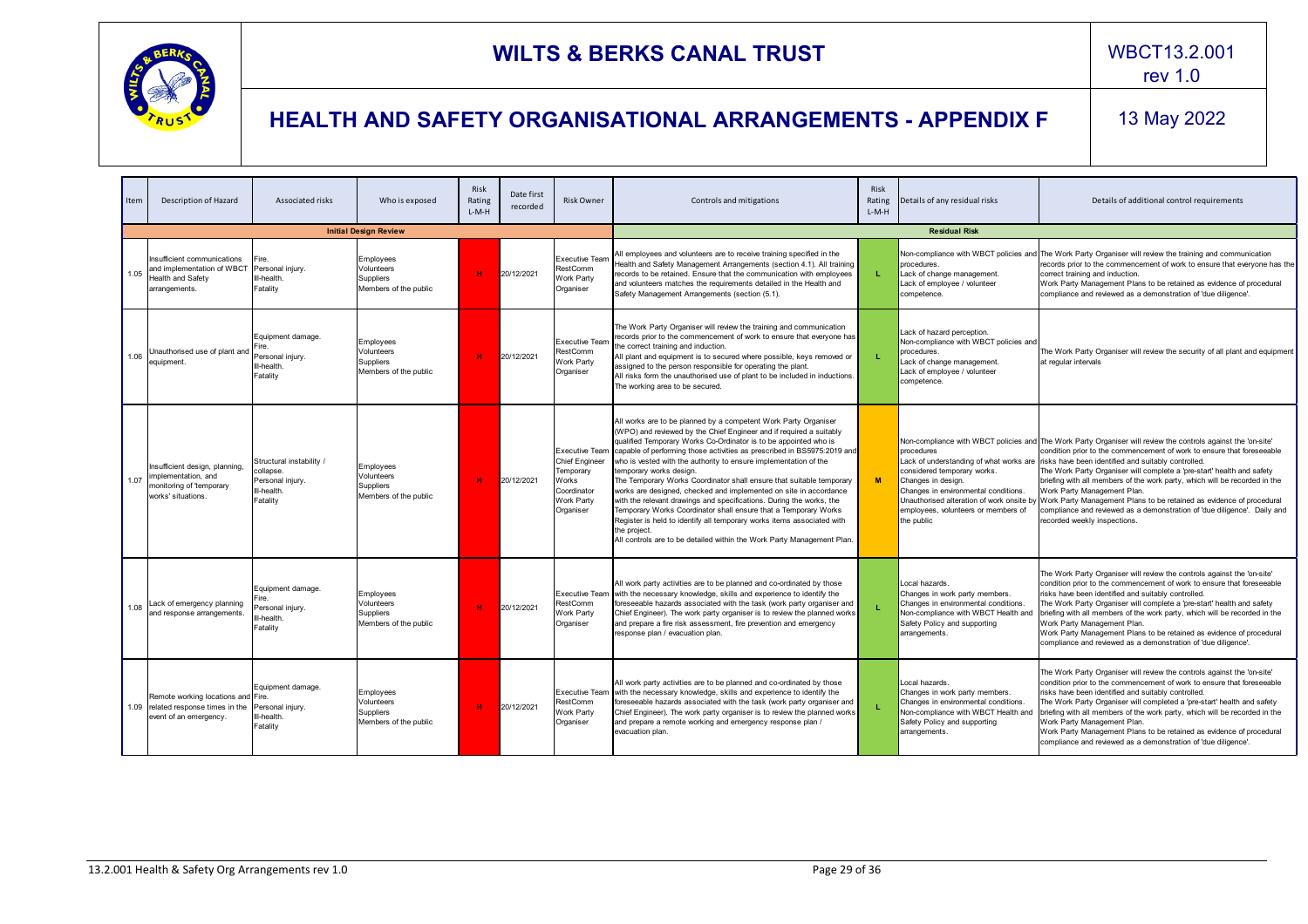![](_page_29_Picture_0.jpeg)

rev 1.0

| Item | <b>Description of Hazard</b>                                                                      | Associated risks                                                                                                        | Who is exposed                                                               | Risk<br>Rating<br>$L-M-H$ | Date first<br>recorded | <b>Risk Owner</b>                                                                            | Controls and mitigations                                                                                                                                                                                                                                                                                                                                                                                                                                                                                           | Risk<br>Rating<br>$L-M-H$ | Details of any residual risks                                                                                                                                                    | Details of additional control requirements                                                                                                                                                                                                                                                                                                                                                                                                                                                                                                                                                                                   |
|------|---------------------------------------------------------------------------------------------------|-------------------------------------------------------------------------------------------------------------------------|------------------------------------------------------------------------------|---------------------------|------------------------|----------------------------------------------------------------------------------------------|--------------------------------------------------------------------------------------------------------------------------------------------------------------------------------------------------------------------------------------------------------------------------------------------------------------------------------------------------------------------------------------------------------------------------------------------------------------------------------------------------------------------|---------------------------|----------------------------------------------------------------------------------------------------------------------------------------------------------------------------------|------------------------------------------------------------------------------------------------------------------------------------------------------------------------------------------------------------------------------------------------------------------------------------------------------------------------------------------------------------------------------------------------------------------------------------------------------------------------------------------------------------------------------------------------------------------------------------------------------------------------------|
|      |                                                                                                   |                                                                                                                         | <b>Initial Design Review</b>                                                 |                           |                        |                                                                                              | <b>Residual Risk</b>                                                                                                                                                                                                                                                                                                                                                                                                                                                                                               |                           |                                                                                                                                                                                  |                                                                                                                                                                                                                                                                                                                                                                                                                                                                                                                                                                                                                              |
|      | Insufficient segregation of the<br>1.10 working area and the actions<br>of members of the public. | Property damage<br>Fire.<br>Personal injury<br>III-health<br>Fatality                                                   | Employees<br>Volunteers<br>Suppliers<br>Members of the public                | <b>H</b>                  | 20/12/2021             | <b>Executive Team</b><br>RestComm<br><b>Work Party</b><br>Organiser                          | All work party activities are to be planned and co-ordinated by those<br>with the necessary knowledge, skills and experience to identify the<br>foreseeable hazards associated with the task (work party organiser and<br>Chief Engineer).<br>All hazard identification and associated risk elimination / mitigation<br>measures should be completed at the planning stage and reviewed prior<br>to the commencement of works (on-site).<br>All controls are to be detailed within the Work Party Management Plan. |                           | Local hazards.<br>Changes in work party members.<br>Changes in environmental conditions.<br>Non-compliance with WBCT Health and<br>Safety Policy and supporting<br>arrangements. | The Work Party Organiser will review the controls against the 'on-site'<br>condition prior to the commencement of work to ensure that foreseeable<br>risks have been identified and suitably controlled.<br>The Work Party Organiser will completed a 'pre-start' health and safety<br>briefing with all members of the work party, which will be recorded in the<br>Work Party Management Plan.<br>Work Party Management Plans to be retained as evidence of procedural<br>compliance and reviewed as a demonstration of 'due diligence'.                                                                                   |
|      | 1.11 Working on / near open water.                                                                | Environmental damage<br>Personal injury / drowning<br>ll-health<br>Fatality                                             | Employees<br>Volunteers<br>Suppliers<br>Members of the public                | <b>H</b>                  | 20/12/2021             | <b>Executive Team</b><br><b>RestComm</b><br><b>Work Party</b><br>Organiser                   | All work party activities are to be planned and co-ordinated by those<br>with the necessary knowledge, skills and experience to identify the<br>foreseeable hazards associated with the task (work party organiser and<br>Chief Engineer).<br>All hazard identification and associated risk elimination / mitigation<br>measures should be completed at the planning stage and reviewed prior<br>to the commencement of works (on-site).<br>All controls are to be detailed within the Work Party Management Plan. |                           | Local hazards.<br>Changes in work party members.<br>Changes in environmental conditions.<br>Non-compliance with WBCT Health and<br>Safety Policy and supporting<br>arrangements. | The Work Party Organiser will review the controls against the 'on-site'<br>condition prior to the commencement of work to ensure that foreseeable<br>risks have been identified and suitably controlled.<br>The Work Party Organiser will completed a 'pre-start' health and safety<br>briefing with all members of the work party, which will be recorded in the<br>Work Party Management Plan.<br>Work Party Management Plans to be retained as evidence of procedural<br>compliance and reviewed as a demonstration of 'due diligence'.                                                                                   |
|      | <b>MANAGEMENT OF PROJECTS</b>                                                                     |                                                                                                                         |                                                                              |                           |                        |                                                                                              |                                                                                                                                                                                                                                                                                                                                                                                                                                                                                                                    |                           |                                                                                                                                                                                  |                                                                                                                                                                                                                                                                                                                                                                                                                                                                                                                                                                                                                              |
| 2.0  | Design Risks / Operational risk                                                                   |                                                                                                                         |                                                                              |                           |                        |                                                                                              |                                                                                                                                                                                                                                                                                                                                                                                                                                                                                                                    |                           |                                                                                                                                                                                  |                                                                                                                                                                                                                                                                                                                                                                                                                                                                                                                                                                                                                              |
| 2.01 | Insufficient task planning and<br>organisation of the resources                                   | Equipment damage.<br>Personal iniury<br>III-health<br>Fatality                                                          | Employees<br>Volunteers<br>Suppliers<br>Members of the public<br>Contractors | н.                        | 20/12/2021             | <b>Executive Team</b><br><b>Chief Engineer</b><br>Project Manager<br>Principal<br>Contractor | All works are to be planned by a competent Contractor / Principal<br>Contractor and reviewed by the Project Manager.<br>The CPP and RAMS are to be reviewed as suitable and sufficient<br>(numbers of competent people, appropriate plant and equipment,<br>competent supervision, and supporting controls).                                                                                                                                                                                                       | M                         | Local hazards.<br>Changes in design<br>Changes in environmental conditions.<br>Non-compliance CPP or RAMS.                                                                       | The project manager will have a pre-start meeting and will review the<br>controls against the 'on-site' condition prior to the commencement of work<br>to ensure that foreseeable risks have been identified and suitably controlled.<br>Pre-start meeting notes to be retained as evidence of procedural<br>compliance and reviewed as a demonstration of 'due diligence'.                                                                                                                                                                                                                                                  |
| 2.02 | Insufficient desian<br>management and application<br>of the principles of prevention.             | Enforcement action<br>Reputational damage<br>Increased operational costs<br>Personal iniurv.<br>III-health.<br>Fatality | Employees<br>Volunteers<br>Suppliers<br>Members of the public<br>Contractors | <b>H</b>                  | 20/12/2021             | <b>Executive Team</b><br><b>Chief Engineer</b><br>Project Manager<br>Principal<br>Contractor | The requirements of CDM 2015 (schedule 1) and the aims set out within<br>the 'principles of prevention are to be applied through the design phase<br>to 'eliminate risks' at source.<br>A CDM (design) workshop should be held to identify hazards related to<br>a project and the measures taken to eliminate. Residual risk will be<br>contained in the project residual risk register and communicated to the<br>Principal Contractor.                                                                          |                           | Remaining (residual) risks not eliminated<br>at the design stage.                                                                                                                | The PC will need to review the RRR and apply suitable controls throughout<br>the construction phase.<br>Residual risk relating to the operational phase will need to be reviewed by<br>the Client / owner, with suitable controls developed and implemented.                                                                                                                                                                                                                                                                                                                                                                 |
|      | Failure to appoint 'duty<br>2.03 holders' as required by CDM<br>2015.                             | Enforcement action<br>Reputational damage<br>Increased operational costs                                                | The Trust                                                                    | <b>H</b>                  | 20/12/2021             | <b>Executive Team</b><br>Chief Engineer<br>Project Manager<br>Principal<br>Contractor        | Apply the controls as set-out in HSE document L153 (Managing health<br>and safety in construction<br>Construction (Design and Management) Regulations 2015. Guidance on<br>Regulations))                                                                                                                                                                                                                                                                                                                           |                           | Lack of documentary evidence                                                                                                                                                     | All records relating to competence checks and appointments are to be<br>retained                                                                                                                                                                                                                                                                                                                                                                                                                                                                                                                                             |
| 2.04 | Insufficient plant and<br>equipment maintenance /<br>incorrect plant and equipment<br>selection.  | Equipment damage.<br>Fire.<br>Personal iniurv<br>Il-health<br>Fatality                                                  | Employees<br>Volunteers<br>Suppliers<br>Members of the public<br>Contractors | <b>H</b>                  | 14/12/2021             | <b>Executive Team</b><br>Project Manager<br>Principal<br>Contractor                          | All plant and equipment is to selected for the planned task and defined<br>in the RAMS. Substitute equipment is not to be utilised without<br>completing management of change procedure. All risks from the use of<br>alternative equipment or unauthorised use of selected equipment is to<br>be included in inductions.<br>The working area to be suitably secured.                                                                                                                                              |                           | Equipment damage during use.<br>No testing and inspection records.<br>Hire company supplies different<br>equipment that ordered.                                                 | All plant and equipment maintenance records are to be provided by the<br>contractor<br>Any damaged plant and equipment must not be used and put beyond use<br>until it can be repaired by a competent authorised person.<br>Plant and equipment must only be used by those people with the<br>necessary skills, knowledge and experience and authority to do so safely. If<br>incorrect plant / equipment is supplied then it must not be used, a<br>replacement should be arranged.<br>Plant and equipment should be checked prior to use by the operator for<br>correct operation and the inspection recorded as evidence. |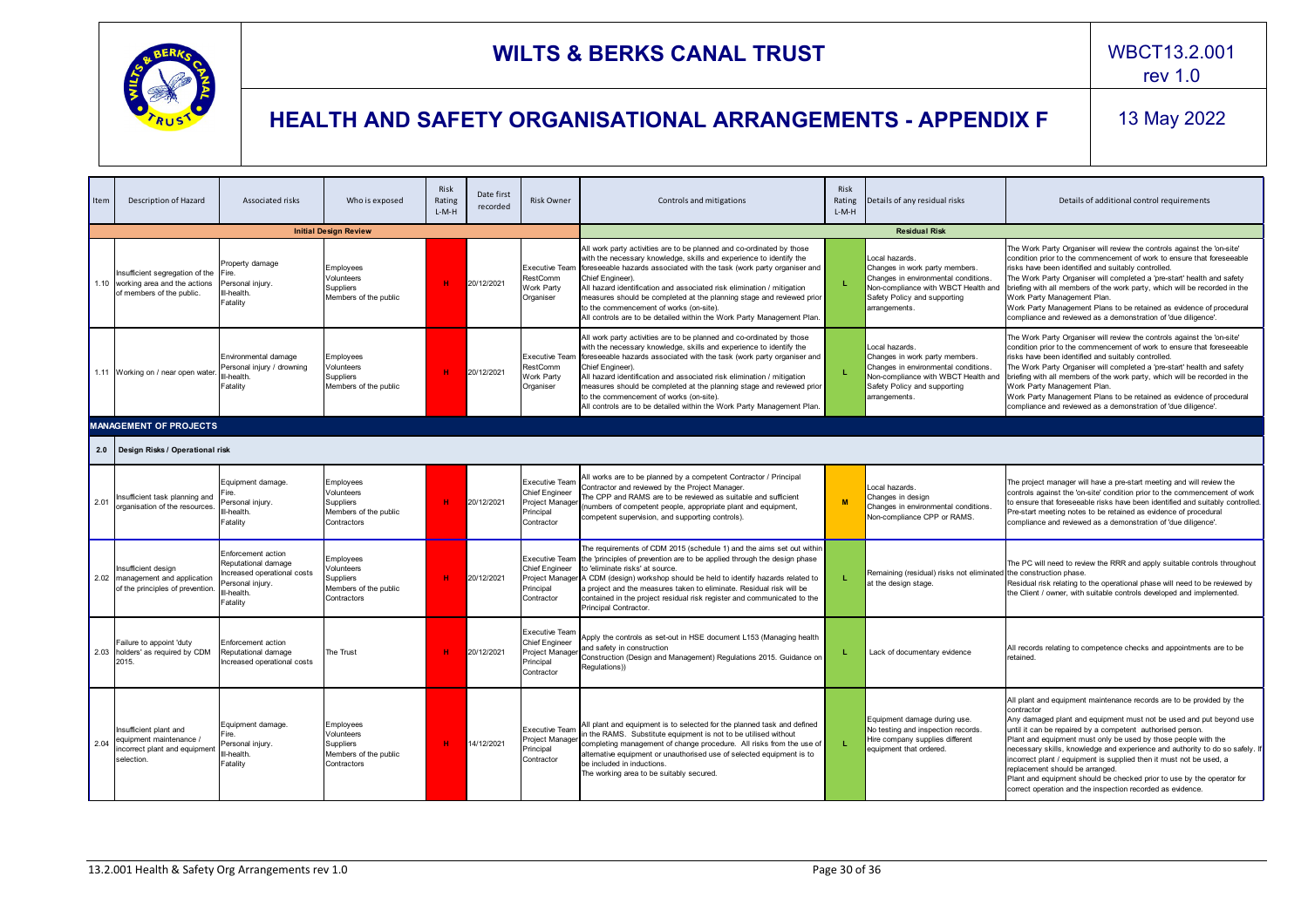![](_page_30_Picture_0.jpeg)

rev 1.0

| Item | Description of Hazard                                                                                   | <b>Associated risks</b>                                                             | Who is exposed                                                                      | Risk<br>Rating<br>$L-M-H$ | Date first<br>recorded | <b>Risk Owner</b>                                                                                   | Controls and mitigations                                                                                                                                                                                                                                                                                                                                                                                                                                                                                                                                                                                                                                                                                                                                                                                                                         | Risk<br>Rating<br>$L-M-H$ | Details of any residual risks                                                                                                                                | Details of additional control requirements                                                                                                                                                                                                                                                    |
|------|---------------------------------------------------------------------------------------------------------|-------------------------------------------------------------------------------------|-------------------------------------------------------------------------------------|---------------------------|------------------------|-----------------------------------------------------------------------------------------------------|--------------------------------------------------------------------------------------------------------------------------------------------------------------------------------------------------------------------------------------------------------------------------------------------------------------------------------------------------------------------------------------------------------------------------------------------------------------------------------------------------------------------------------------------------------------------------------------------------------------------------------------------------------------------------------------------------------------------------------------------------------------------------------------------------------------------------------------------------|---------------------------|--------------------------------------------------------------------------------------------------------------------------------------------------------------|-----------------------------------------------------------------------------------------------------------------------------------------------------------------------------------------------------------------------------------------------------------------------------------------------|
|      |                                                                                                         |                                                                                     | <b>Initial Design Review</b>                                                        |                           |                        |                                                                                                     |                                                                                                                                                                                                                                                                                                                                                                                                                                                                                                                                                                                                                                                                                                                                                                                                                                                  |                           | <b>Residual Risk</b>                                                                                                                                         |                                                                                                                                                                                                                                                                                               |
|      | Insufficient hazard<br>2.05 dentification and risk<br>management.                                       | Equipment damage.<br>Fire.<br>Personal injury.<br>III-health<br>Fatality            | Employees<br>Volunteers<br><b>Suppliers</b><br>Members of the public<br>Contractors | <b>H</b>                  | 20/12/2021             | Executive Team<br>Chief Engineer<br>Project Manager<br>Contractor                                   | All works are to be planned by a competent Contractor / Principal<br>Contractor and reviewed by the Project Manager.<br>The CPP or RAMS are to be reviewed as suitable and sufficient<br>(numbers of competent people, appropriate plant and equipment,<br>competent supervision, and supporting controls).<br>Works are to proceed on the issue of a letter of adequacy.                                                                                                                                                                                                                                                                                                                                                                                                                                                                        | L.                        | Lack of hazard perception.<br>Non-compliance with WBCT policies and<br>procedures.<br>Lack of change management.<br>Lack of contractor competence            | External H&S site inspections.                                                                                                                                                                                                                                                                |
| 2.06 | Insufficient design, planning,<br>implementation, and<br>monitoring of 'temporary<br>works' situations. | Structural instability /<br>collapse.<br>Personal iniurv.<br>III-health<br>Fatality | Employees<br>Volunteers<br>Suppliers<br>Members of the public                       | <b>H</b>                  | 20/12/2021             | <b>Executive Team</b><br><b>Chief Engineer</b><br>Contractor<br>Principal<br>Contractor             | All works are to be planned by a competent Contractor / Principal<br>Contractor Chief Engineer and if required a suitably qualified Temporary<br>Works Co-Ordinator is to be appointed who is capable of performing<br>those activities as prescribed in BS5975:2019 and who is vested with<br>the authority to ensure implementation of the temporary works design.<br>Project Manager The Temporary Works Coordinator shall ensure that suitable temporary<br>works are designed, checked and implemented on site in accordance<br>with the relevant drawings and specifications. During the works, the<br>Temporary Works Coordinator shall ensure that a Temporary Works<br>Register is held to identify all temporary works items associated with<br>the project.<br>All controls are to be detailed within the Work Party Management Plan. | H                         | Changes in design.<br>Changes in environmental conditions.<br>Unauthorised alteration of work onsite by<br>employees, volunteers or members of<br>the public | The Principal Contractor / Contractor / Restcomm to review the controls<br>against any design changes work to ensure that foreseeable risks have<br>been identified and suitably controlled.<br>Residual Risk Register to be updated                                                          |
| 2.07 | Lack of emergency planning<br>and response arrangements.                                                | Equipment damage.<br>Personal iniurv.<br>III-health<br>Fatality                     | Employees<br>Volunteers<br>Suppliers<br>Members of the public                       | <b>H</b>                  | 20/12/2021             | <b>Executive Team</b><br>Chief Engineer<br>Project Manager<br>Contractor<br>Principal<br>Contractor | The Contractor / Principal Contractor is to review the planned works and<br>prepare a suitable emergency response plan all of which are to be<br>submitted for review with the CPP.                                                                                                                                                                                                                                                                                                                                                                                                                                                                                                                                                                                                                                                              | M                         | Local hazards.<br>Changes in environmental conditions.<br>Non-compliance with CPP and RAMS                                                                   | The Principal Contractor / Contractor to review the controls against the 'on-<br>site' condition prior to the commencement of work to ensure that<br>foreseeable risks have been identified and suitably controlled.                                                                          |
|      | Remote working locations and Fire.<br>2.08 related response times in the<br>event of an emergency.      | Equipment damage.<br>Personal injury.<br>III-health<br>Fatality                     | Employees<br>Volunteers<br>Suppliers<br>Members of the public                       | H                         | 20/12/2021             | <b>Executive Team</b><br>Project Manager<br>Contractor<br>Principal<br>Contractor                   | The Contractor / Principal Contractor is to review the planned works and<br>prepare a suitable emergency plan which is to be recorded and<br>communicated all of which are to be submitted for review with the CPP.                                                                                                                                                                                                                                                                                                                                                                                                                                                                                                                                                                                                                              | L.                        | Local hazards<br>Changes in environmental conditions.<br>Non-compliance with CPP and RAMS                                                                    | The Principal Contractor / Contractor to review the controls against the 'on-<br>site' conditions prior to the commencement of work to ensure that<br>foreseeable risks have been identified and suitably controlled.                                                                         |
|      | Insufficient segregation of the<br>2.09 working area and the actions<br>of members of the public.       | Property damage<br>Fire.<br>Personal iniurv.<br>III-health.<br>Fatality             | Employees<br>Volunteers<br>Suppliers<br>Members of the public                       | <b>M</b>                  | 20/12/2021             | <b>Executive Team</b><br>Project Manage<br>Contractor<br>Principal<br>Contractor                    | The Contractor / Principal Contractor is to ensure that the site has<br>suitable and sufficient barriers                                                                                                                                                                                                                                                                                                                                                                                                                                                                                                                                                                                                                                                                                                                                         |                           | Local hazards.<br>Changes in design<br>Changes in environmental conditions.<br>Non-compliance CPP or RAMS.                                                   | The Principal Contractor / Contractor to review the controls against the 'on-<br>site' condition prior to the commencement of work to ensure that<br>foreseeable risks have been identified and suitably controlled. Regular<br>inspections of control measures to be performed and recorded. |
| 2.10 | Authorised storage of<br>materials                                                                      | Slips, trips and falls.<br>Fire.<br>Personal injury.<br>Death.                      | Employees<br>Volunteers<br>Suppliers<br>Members of the public                       | <b>M</b>                  | 14/12/2021             | <b>Executive Team</b><br>Project Manager<br>Contractor<br>Principal<br>Contractor                   | All storage of material are to be planned by a competent Contractor/<br>Principal Contractor and reviewed by the Project Manager. Regular<br>inspections to be completed and any incorrectly stored materials<br>relocated.                                                                                                                                                                                                                                                                                                                                                                                                                                                                                                                                                                                                                      | L.                        | Controls not followed.                                                                                                                                       | Prepare, update and implement a site layout plan indicating storage<br>locations                                                                                                                                                                                                              |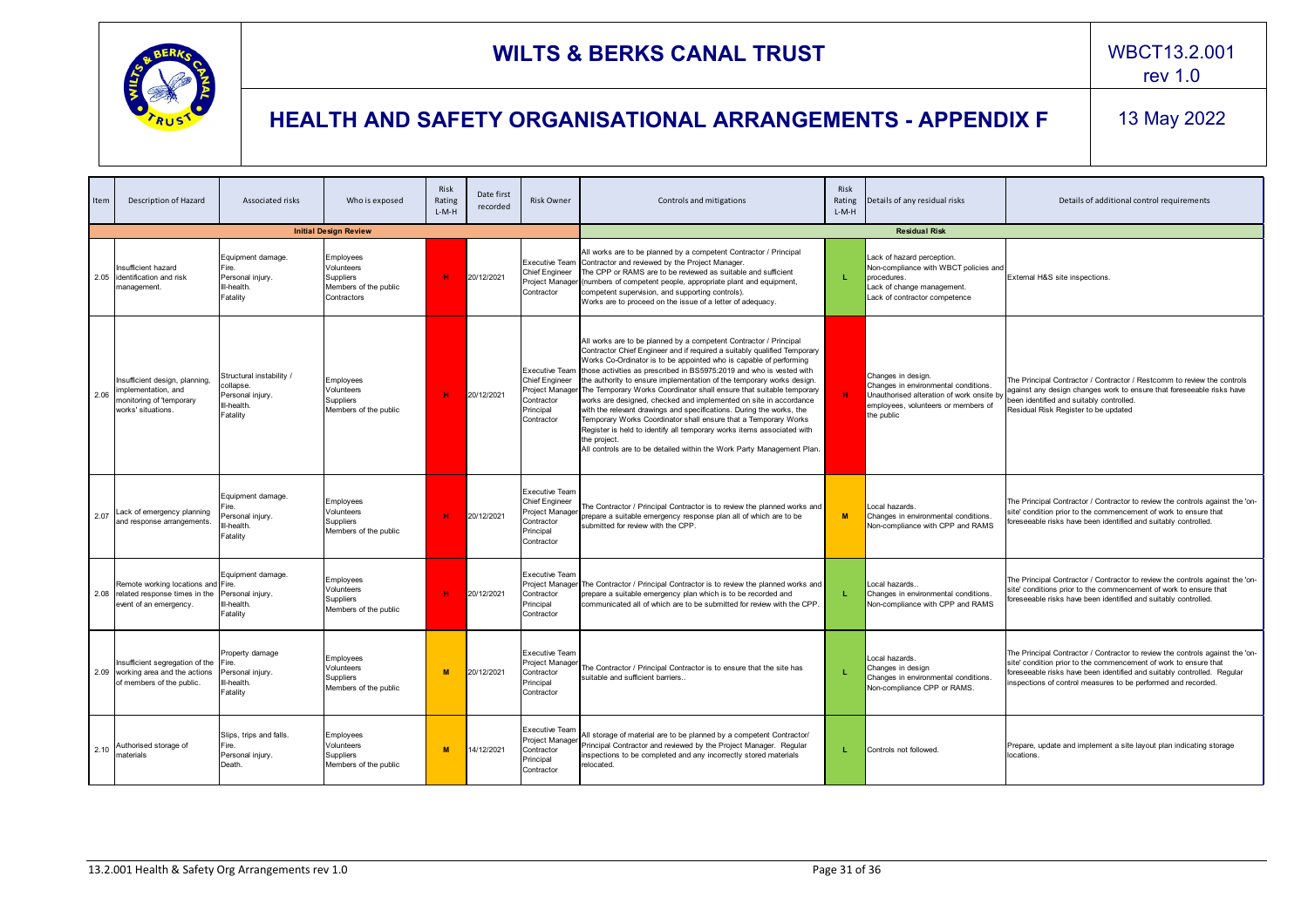![](_page_31_Picture_0.jpeg)

| Item | Description of Hazard                                  | Associated risks                                                              | Who is exposed                                                | Risk<br>Rating<br>L-M-H | Date first<br>recorded | <b>Risk Owner</b>                                                                 | Controls and mitigations                                                                                                                                                                                                                                                                                    | Risk<br>Rating<br>$L-M-H$ | Details of any residual risks                                                                              | Details of additional control requirements                                                                                                                                                                            |  |  |
|------|--------------------------------------------------------|-------------------------------------------------------------------------------|---------------------------------------------------------------|-------------------------|------------------------|-----------------------------------------------------------------------------------|-------------------------------------------------------------------------------------------------------------------------------------------------------------------------------------------------------------------------------------------------------------------------------------------------------------|---------------------------|------------------------------------------------------------------------------------------------------------|-----------------------------------------------------------------------------------------------------------------------------------------------------------------------------------------------------------------------|--|--|
|      |                                                        |                                                                               | <b>Initial Design Review</b>                                  |                         |                        |                                                                                   |                                                                                                                                                                                                                                                                                                             |                           | <b>Residual Risk</b>                                                                                       |                                                                                                                                                                                                                       |  |  |
|      | 2.11 Insufficient smoking controls.                    | Fire.<br>Personal injury.<br>Property damage.                                 | Employees<br>Volunteers<br>Suppliers<br>Members of the public | M                       | 14/12/2021             | <b>Executive Team</b><br>Project Manage<br>Contractor<br>Principal<br>Contractor  | Define no smoking areas to cover all communal areas.                                                                                                                                                                                                                                                        | L.                        | Controls not followed                                                                                      | Enforce no smoking rules.                                                                                                                                                                                             |  |  |
| 2.12 | Insufficient contractor<br>competence during the works | Fire.<br>Personal injury.<br>Property damage.<br>Death.                       | Employees<br>Volunteers<br>Suppliers<br>Members of the public | H.                      | 14/12/2021             | <b>Executive Team</b><br>Project Manager                                          | Site rules and contractor management arrangements are to be applied<br>to ensure that minimum standards of workmanship and behaviours are<br>met                                                                                                                                                            |                           | Controls not followed                                                                                      | Implement improvement measures and expulsion of non-compliant<br>contractor.                                                                                                                                          |  |  |
| 2.13 | Insufficient contractor<br>management arrangements.    | Fire.<br>Personal injury.<br>Property damage.<br>Death.                       | Employees<br>Volunteers<br>Suppliers<br>Members of the public | <b>H</b>                | 14/12/2021             | <b>Executive Team</b><br>Project Manager                                          | Site rules and contractor management arrangements are to be applied<br>to ensure that minimum standards of workmanship and behaviours are<br>met.                                                                                                                                                           |                           | Controls not followed or defects found.                                                                    | Remove non-compliant contractors from the site and deletion from Trust's<br>list of chosen contractors.                                                                                                               |  |  |
|      | 2.14 Acts of arson                                     | Fire.<br>Personal injury.<br>Property damage.<br>Death.                       | Employees<br>Volunteers<br>Suppliers<br>Members of the public | M                       | 14/12/2021             |                                                                                   | Site security at more remote locations is to be reviewed and, where<br>Executive Team necessary improved.<br>Project Manager Combustible materials are to be stored as far as possible away from<br>perimeter of site and in location not to endanger other materials or<br>installations.                  |                           | Determined arsonists. Controls not<br>followed.                                                            | Prepare, update and implement a site layout plan indicating storage<br>locations.                                                                                                                                     |  |  |
|      | 2.10 Working on / near open water.                     | Environmental damage<br>Personal injury / drowning<br>III-health.<br>Fatality | Employees<br>Volunteers<br>Suppliers<br>Members of the public | M                       | 14/12/2021             | <b>Executive Team</b><br>Project Manager<br>Contractor<br>Principal<br>Contractor | All works are to be planned by a competent Contractor / Principal<br>Contractor and reviewed by the Project Manager.<br>The CPP or RAMS are to be reviewed as suitable and sufficient<br>(numbers of competent people, appropriate plant and equipment,<br>competent supervision, and supporting controls). |                           | Local hazards.<br>Changes in design<br>Changes in environmental conditions.<br>Non-compliance CPP or RAMS. | The Principal Contractor / Contractor to review the controls against the 'on-<br>site' conditions prior to the commencement of work to ensure that<br>foreseeable risks have been identified and suitably controlled. |  |  |
|      | <b>MANAGEMENT OF BUILDINGS</b>                         |                                                                               |                                                               |                         |                        |                                                                                   |                                                                                                                                                                                                                                                                                                             |                           |                                                                                                            |                                                                                                                                                                                                                       |  |  |
|      | 3.00   Design Risks / Use of building                  |                                                                               |                                                               |                         |                        |                                                                                   |                                                                                                                                                                                                                                                                                                             |                           |                                                                                                            |                                                                                                                                                                                                                       |  |  |
|      | 3.01 N/A at this stage                                 |                                                                               |                                                               |                         |                        |                                                                                   |                                                                                                                                                                                                                                                                                                             |                           |                                                                                                            |                                                                                                                                                                                                                       |  |  |
|      | <b>SUPPLIERS &amp; CONTRACTORS</b>                     |                                                                               |                                                               |                         |                        |                                                                                   |                                                                                                                                                                                                                                                                                                             |                           |                                                                                                            |                                                                                                                                                                                                                       |  |  |
|      | 4.00   Design Risks / Use of building                  |                                                                               |                                                               |                         |                        |                                                                                   |                                                                                                                                                                                                                                                                                                             |                           |                                                                                                            |                                                                                                                                                                                                                       |  |  |
|      | 4.01 N/A at this stage                                 |                                                                               |                                                               |                         |                        |                                                                                   |                                                                                                                                                                                                                                                                                                             |                           |                                                                                                            |                                                                                                                                                                                                                       |  |  |
|      |                                                        |                                                                               |                                                               |                         |                        |                                                                                   |                                                                                                                                                                                                                                                                                                             |                           |                                                                                                            |                                                                                                                                                                                                                       |  |  |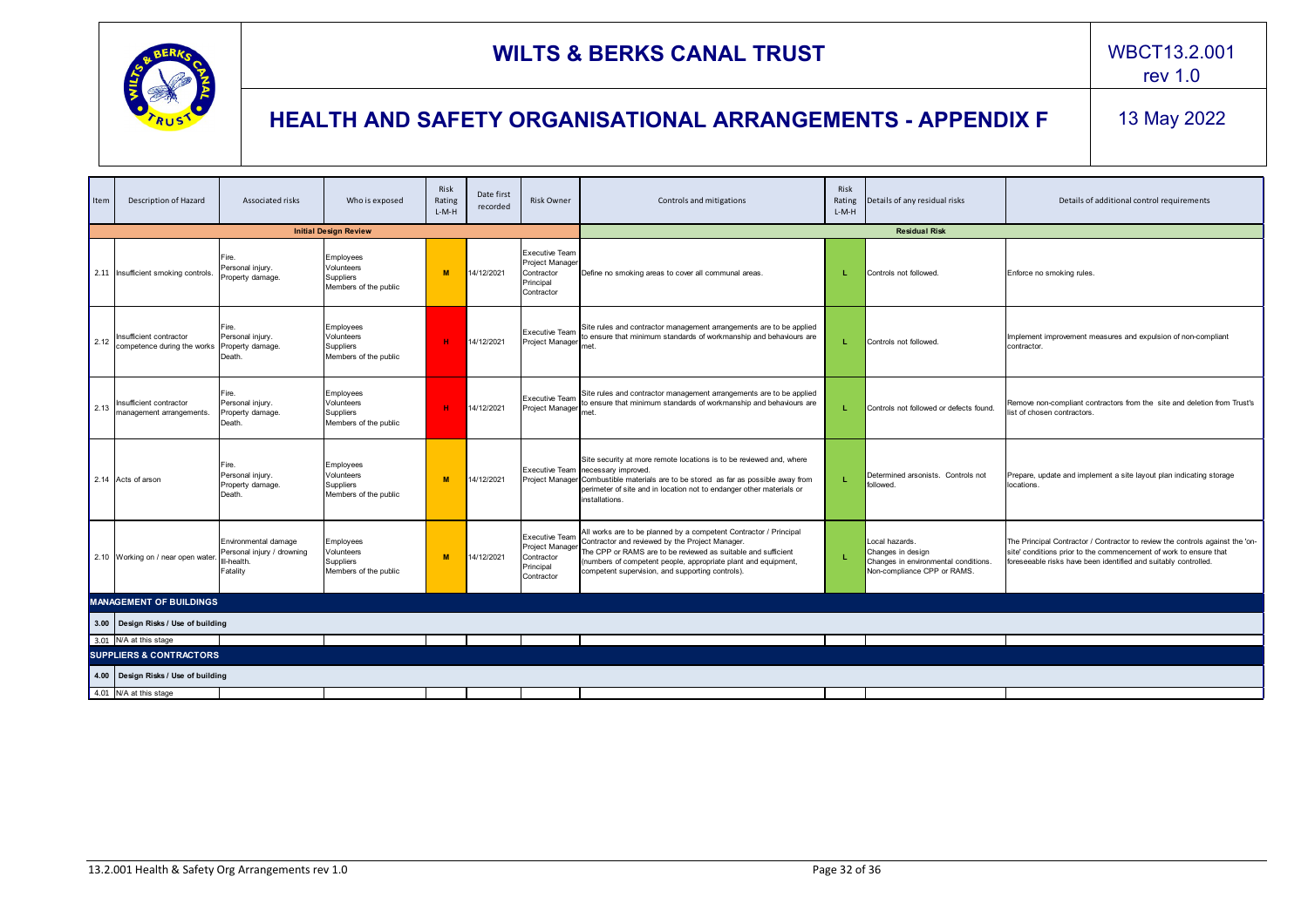![](_page_32_Picture_0.jpeg)

rev 1.0

| Item | Description of Hazard                                                                                                        | Associated risks                                                                                 | Who is exposed                                                                          | <b>Risk</b><br>Rating<br>$L-M-H$ | Date first<br>recorded | <b>Risk Owner</b>                                                                                          | Controls and mitigations                                                                                                                                                                                         | <b>Risk</b><br>Rating<br>$L-M-H$ | Details of any residual risks                                                                      | Details of additional control requirements                                                           |
|------|------------------------------------------------------------------------------------------------------------------------------|--------------------------------------------------------------------------------------------------|-----------------------------------------------------------------------------------------|----------------------------------|------------------------|------------------------------------------------------------------------------------------------------------|------------------------------------------------------------------------------------------------------------------------------------------------------------------------------------------------------------------|----------------------------------|----------------------------------------------------------------------------------------------------|------------------------------------------------------------------------------------------------------|
|      |                                                                                                                              |                                                                                                  | <b>Initial Design Review</b>                                                            |                                  |                        |                                                                                                            |                                                                                                                                                                                                                  |                                  | <b>Residual Risk</b>                                                                               |                                                                                                      |
|      | <b>ENVIRONMENT</b>                                                                                                           |                                                                                                  |                                                                                         |                                  |                        |                                                                                                            |                                                                                                                                                                                                                  |                                  |                                                                                                    |                                                                                                      |
|      | 5.00   Design Risks / Use of building                                                                                        |                                                                                                  |                                                                                         |                                  |                        |                                                                                                            |                                                                                                                                                                                                                  |                                  |                                                                                                    |                                                                                                      |
| 5.01 | Insufficient environmental<br>management of impacts.                                                                         | Environmental damage<br>Enforcement action<br>Reputational damage<br>Increased operational costs | Wildlife / flora / fauna<br>Water courses<br>Local communities<br>Members of the public |                                  | 20/12/2021             | <b>Executive Team</b><br><b>Chief Engineer</b><br>Project Manager<br>Contractor<br>Principal<br>Contractor | Identify environmental impacts and the associated interfaces.<br>Identify the controls necessary to prevent / reduce environmental<br>impact.<br>Where necessary develop pollution prevention plans (see PPG's). | M                                | Environmental spills / contamination<br>from work party activities or projects                     | Emergency plans to be developed and implemented.                                                     |
|      | <b>CORPORATE RISKS</b>                                                                                                       |                                                                                                  |                                                                                         |                                  |                        |                                                                                                            |                                                                                                                                                                                                                  |                                  |                                                                                                    |                                                                                                      |
|      | 6.00   Design Risks / Use of building                                                                                        |                                                                                                  |                                                                                         |                                  |                        |                                                                                                            |                                                                                                                                                                                                                  |                                  |                                                                                                    |                                                                                                      |
|      | Lack of Organisational<br>6.01 compliance with relevant<br>Health and Safety legislation.                                    | Enforcement action<br>Reputational damage<br>Increased operational costs                         | Employees<br>Volunteers<br>Suppliers<br>Members of the public                           | н                                | 20/12/2021             | <b>Executive Team</b>                                                                                      | Identify the activities completed by the Trust, the legislative<br>requirements, and the control arrangements necessary to comply with<br>the legal requirements.                                                | M                                | Changes in legislation.<br>Lack of awareness of requirements. Non-<br>compliance with requirements | The Trust has developed a Health and Safety Policy and supporting set of<br>management arrangements. |
| 6.02 | Insufficient policies,<br>arrangements and procedural<br>controls to manage the<br>organisation risks.                       | Equipment damage.<br>Fire.<br>Personal injury.<br>III-health.<br>Fatality                        | Employees<br>Volunteers<br><b>Suppliers</b><br>Members of the public                    | н.                               | 20/12/2021             |                                                                                                            | Review the guidance within HS(G)65 and other HSE published<br>Executive Team documents as a guide to compliance.<br>Develop a risk based approach to management of the activities<br>completed by the Trust.     | M                                | Changes in legislation.<br>Lack of awareness of requirements. Non-<br>compliance with requirements | The Trust has developed a Health and Safety Policy and supporting set of<br>management arrangements. |
| 6.03 | Lack of Organisation<br>competence (MHSWR).                                                                                  | Equipment damage.<br>Fire.<br>Personal injury.<br>III-health.<br>Fatality                        | Employees<br>Volunteers<br>Suppliers<br>Members of the public                           | н.                               | 20/12/2021             | <b>Executive Team</b>                                                                                      | Review the requirements of the Management of Health and Safety at<br>Work Regulations 1999 and identify what additional requirements /<br>appointments may be needed to provide competent advice.                | M                                | Lack of internal competence.                                                                       | External H&S consultant appointed to support Trust and monitor<br>competence.                        |
| 6.04 | Failure to assign suitable and<br>sufficient resources to the<br>implementation of the Health<br>and Safety Policy Statement | Enforcement action<br>Reputational damage<br>ncreased operational costs                          | Employees<br>Volunteers<br><b>Suppliers</b><br>Members of the public                    | н                                | 20/12/2021             | <b>Executive Team</b>                                                                                      | The Executive Team are to review the resource requirements and ensure<br>hat sufficient time, equipment, materials, people, supervision, etc is<br>provided.                                                     | M                                | Changes in legislation. Changes of<br>Trust personnel.                                             | Regular review of procedures. External verification of compliance and<br>reporting.                  |
| 6.05 | Lack of senior management<br>oversight and involvement in<br>the management of Health<br>and Safety.                         | Equipment damage.<br>Fire.<br>Personal injury.<br>II-health<br>Fatality                          | Employees<br>Volunteers<br><b>Suppliers</b><br>Members of the public                    | н                                | 20/12/2021             | <b>Executive Team</b>                                                                                      | The Executive Team are to review the H&S policy and management<br>arrangements on a regular basis to ensure that it continues to provide a<br>sound basis for control.                                           | M                                | Lack of engagement.                                                                                | All members of the Trust are to be reminded of their H&S roles and<br>responsibilities.              |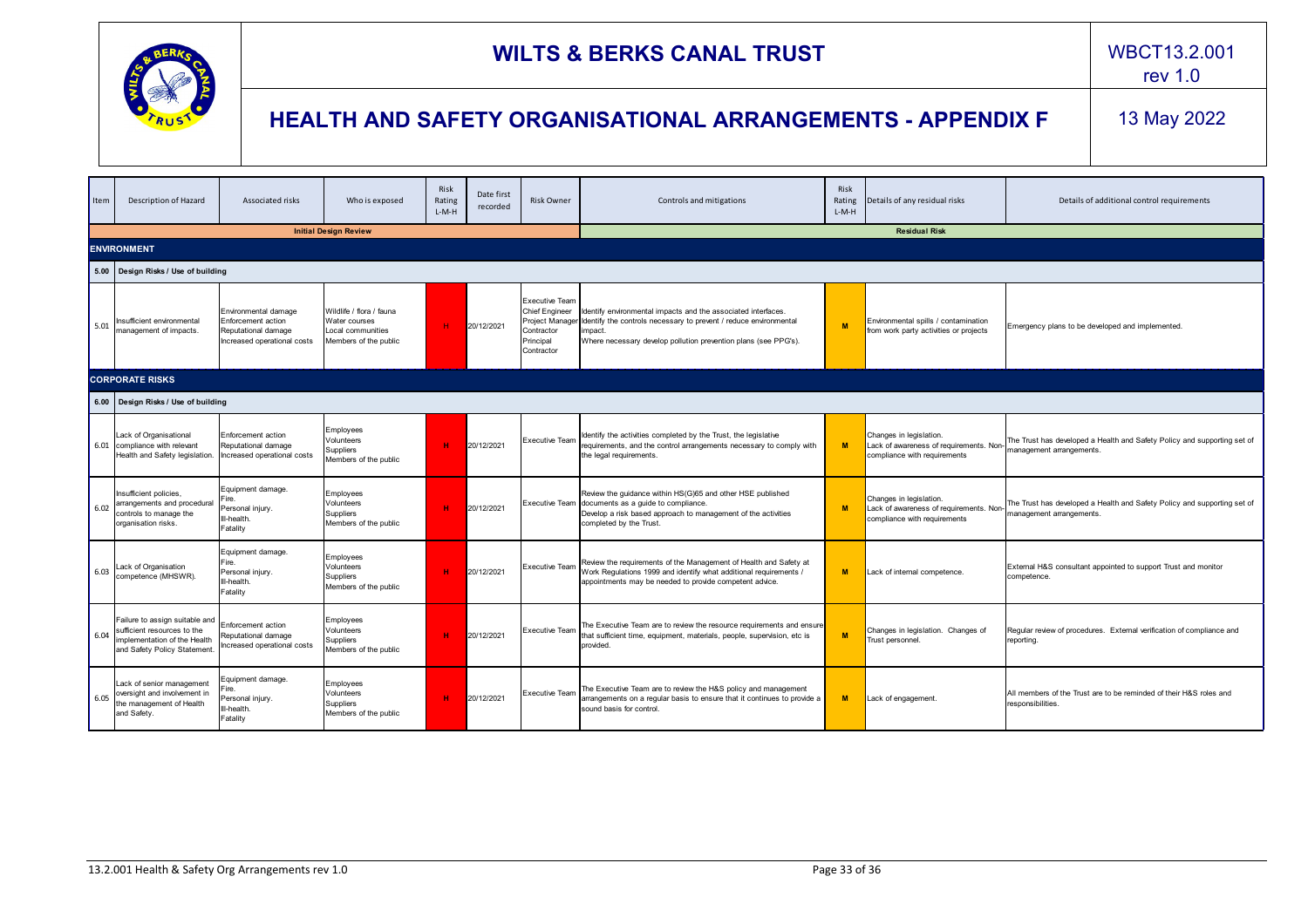![](_page_33_Picture_0.jpeg)

#### rev 1.0

| Item | Description of Hazard                                                                                                                | Associated risks                                                                                                                                          | Who is exposed                                                | Risk<br>Rating<br>L-M-H | Date first<br>recorded | <b>Risk Owner</b>     | Controls and mitigations                                                                                                                                                                                   | <b>Risk</b><br>Rating<br>$L-M-H$ | Details of any residual risks                                                        | Details of additional control requirements                                                                              |  |  |  |
|------|--------------------------------------------------------------------------------------------------------------------------------------|-----------------------------------------------------------------------------------------------------------------------------------------------------------|---------------------------------------------------------------|-------------------------|------------------------|-----------------------|------------------------------------------------------------------------------------------------------------------------------------------------------------------------------------------------------------|----------------------------------|--------------------------------------------------------------------------------------|-------------------------------------------------------------------------------------------------------------------------|--|--|--|
|      |                                                                                                                                      |                                                                                                                                                           | <b>Initial Design Review</b>                                  |                         |                        |                       |                                                                                                                                                                                                            | <b>Residual Risk</b>             |                                                                                      |                                                                                                                         |  |  |  |
| 6.06 | Lack of effective<br>communications with<br>employees, volunteers and<br>other relevant stakeholders.                                | Equipment damage.<br>Fire.<br>Personal injury.<br>III-health.<br>Fatality Enforcement action<br>Reputational damage<br>Increased operational costs        | Employees<br>Volunteers<br>Suppliers<br>Members of the public | <b>H</b>                | 20/12/2021             | <b>Executive Team</b> | The Executive Team are to develop a H&S communication plan.<br>Consultation with employees, volunteers and relevant stakeholders.<br>Operate Safety Hazard Observation Card scheme and provide feedback.   | <b>M</b>                         | Lack of engagement.                                                                  | Regular H&S team briefings and toolbox talks are to be delivered and<br>recorded. Encourage wide participation.         |  |  |  |
| 6.07 | Lack of individual competence<br>for the assigned tasks.                                                                             | Equipment damage.<br>Fire.<br>Personal injury.<br>III-health.<br><b>Fatality Enforcement action</b><br>Reputational damage<br>Increased operational costs | Employees<br>Volunteers<br>Suppliers<br>Members of the public | -H                      | 20/12/2021             | <b>Executive Team</b> | The Executive are to ensure that suitable controls are applied to the<br>allocation of tasks and that all employees, volunteers and suppliers only<br>complete tasks within the competence and capability. | M                                | Employees, volunteers, suppliers<br>working beyond their skills and<br>capabilities. | Competences are included within the H&S management arrangements and<br>WPMP.                                            |  |  |  |
|      | Insufficient reporting,<br>monitoring and review<br>6.08 arrangements relating the<br>health and safety<br>performance.              | Equipment damage.<br>Fire.<br>Personal injury.<br>III-health.<br><b>Fatality Enforcement action</b><br>Reputational damage<br>Increased operational costs | Employees<br>Volunteers<br>Suppliers<br>Members of the public | H.                      | 20/12/2021             |                       | Executive Team The Executive Team are to ensure that a suitable incident reporting and<br>monitoring process is developed and implemented.                                                                 |                                  | Lack of awareness and recording of<br>incidents.                                     | Incident reports are to be reviewed to drive continued improvement.                                                     |  |  |  |
| 6.09 | Insufficient arrangements for<br>the management and<br>response to emergency<br>situations.                                          | Equipment damage.<br>Personal injury.<br>III-health.<br>Fatality Enforcement action<br>Reputational damage<br>Increased operational costs                 | Employees<br>Volunteers<br>Suppliers<br>Members of the public | <b>H</b>                | 20/12/2021             |                       | Executive Team   The Executive Team are to ensure that a suitable emergency<br>management plan is developed, resourced, implemented, and tested.                                                           | M                                | Insufficient communication, instruction,<br>testing.                                 | Regular H&S team briefings and toolbox talks are to be delivered and<br>recorded.                                       |  |  |  |
|      | Insufficient arrangements<br>relating to the ongoing review<br>6.10 of the WBCT health and<br>safety organisational<br>arrangements. | Equipment damage.<br>Fire.<br>Personal injury.<br>III-health.<br>Fatality Enforcement action<br>Reputational damage<br>Increased operational costs        | Employees<br>Volunteers<br>Suppliers<br>Members of the public | H.                      | 20/12/2021             |                       | Executive Team   The Executive Team are to review all aspects of the Trust's Health and<br>Safety Management arrangements at least annually.                                                               | M.                               | Changes in legislation.<br>Lack of awareness of requirements.<br>Incidents.          | Annual reviews are to be recorded.<br>Health and Safety is an standing item of the Trust's management meeting<br>agenda |  |  |  |
|      | <b>INFORMATION SECURITY &amp; DATA PROTECTION</b>                                                                                    |                                                                                                                                                           |                                                               |                         |                        |                       |                                                                                                                                                                                                            |                                  |                                                                                      |                                                                                                                         |  |  |  |
|      | 7.00 Design Risks / Use of building                                                                                                  |                                                                                                                                                           |                                                               |                         |                        |                       |                                                                                                                                                                                                            |                                  |                                                                                      |                                                                                                                         |  |  |  |
|      | Insufficient fire detection<br>7.01 system testing and<br>maintenance.                                                               | Loss of data.<br>Breach of regulations.<br>Enforcement                                                                                                    | Employees<br>Volunteers<br>Suppliers<br>Members of the public | M                       | 20/12/2021             |                       | Executive Team   The Executive are to ensure that suitable arrangements are<br>implemented for the remote storage and management of data.                                                                  |                                  | Malicious cyber attack                                                               | Maintain protection systems and back-up of data.                                                                        |  |  |  |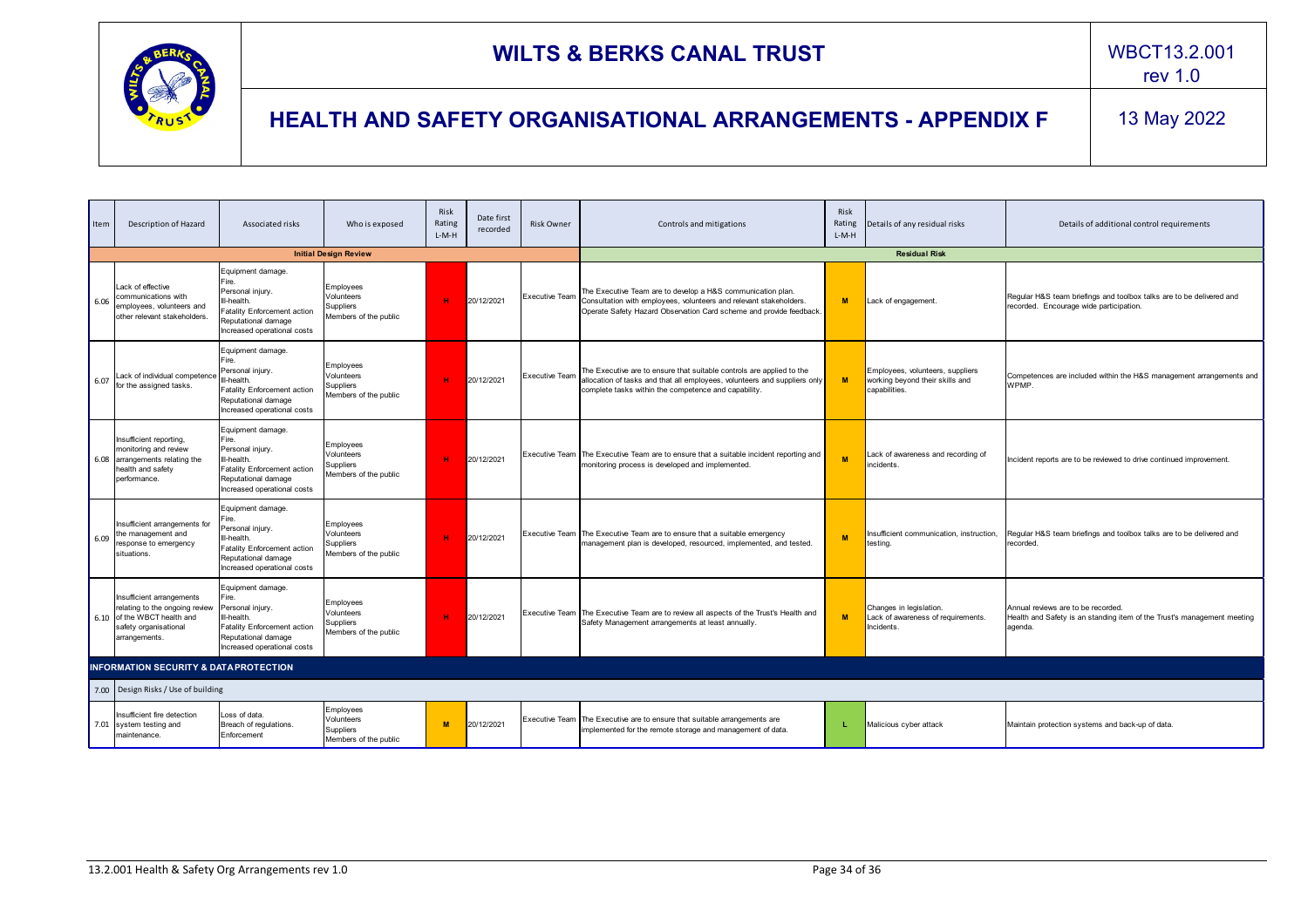## **HEALTH AND SAFETY ORGANISATIONAL ARRANGEMENTS - APPENDIX G**

## <span id="page-34-0"></span>**APPENDIX G WBCT H&S MANAGEMENT SYSTEM TAXONOMY**

- **1.0 Health, Safety & Wellbeing Policy Statement**
- **2.0 Health & Safety Organisational Arrangements**

#### **3.0 Health & Safety Procedures**

HSP-01 Risk Assessment Procedure HSP-02 Temporary Works Procedure HSP-03 Amenity Management Plan HSP-04 Chemical Safety Procedure HSP-05 CDM Project Management HSP-06 Incident Reporting and Investigation HSP-07 Emergency Procedures HSP-08 Selection & Use of Plant & Equipment

#### **4.0 Health & Safety Forms**

- T1 Signing in and daily briefing record
- T2 Health and Safety induction record
- T3 RAMS receipt
- T4 WPO TOR and appointment
- T5 Personnel training record
- T6 RAMS register
- T12 First aid kit inspection
- T14 Safety Hazard Observation Card
- T15 RAMS template
- T16 Designers residual risk register
- T17 Maintenance management plan
- T18 Chemical inventory
- T19 Chemical risk assessment
- T20 TWC appointment
- T21 Pre-Construction Information pack
- T22 Construction Phase Plan
- T23 Incident notification
- T24 Incident investigation
- T25 Ladder inspection register
- T26 Daily plant and equipment inspection

#### **5.0 Health & Safety records**

- 1 Risk Register
- 2 Project Management
- 3 Equipment Safety
- 4 Training and Competence
- 5 Chemical safety